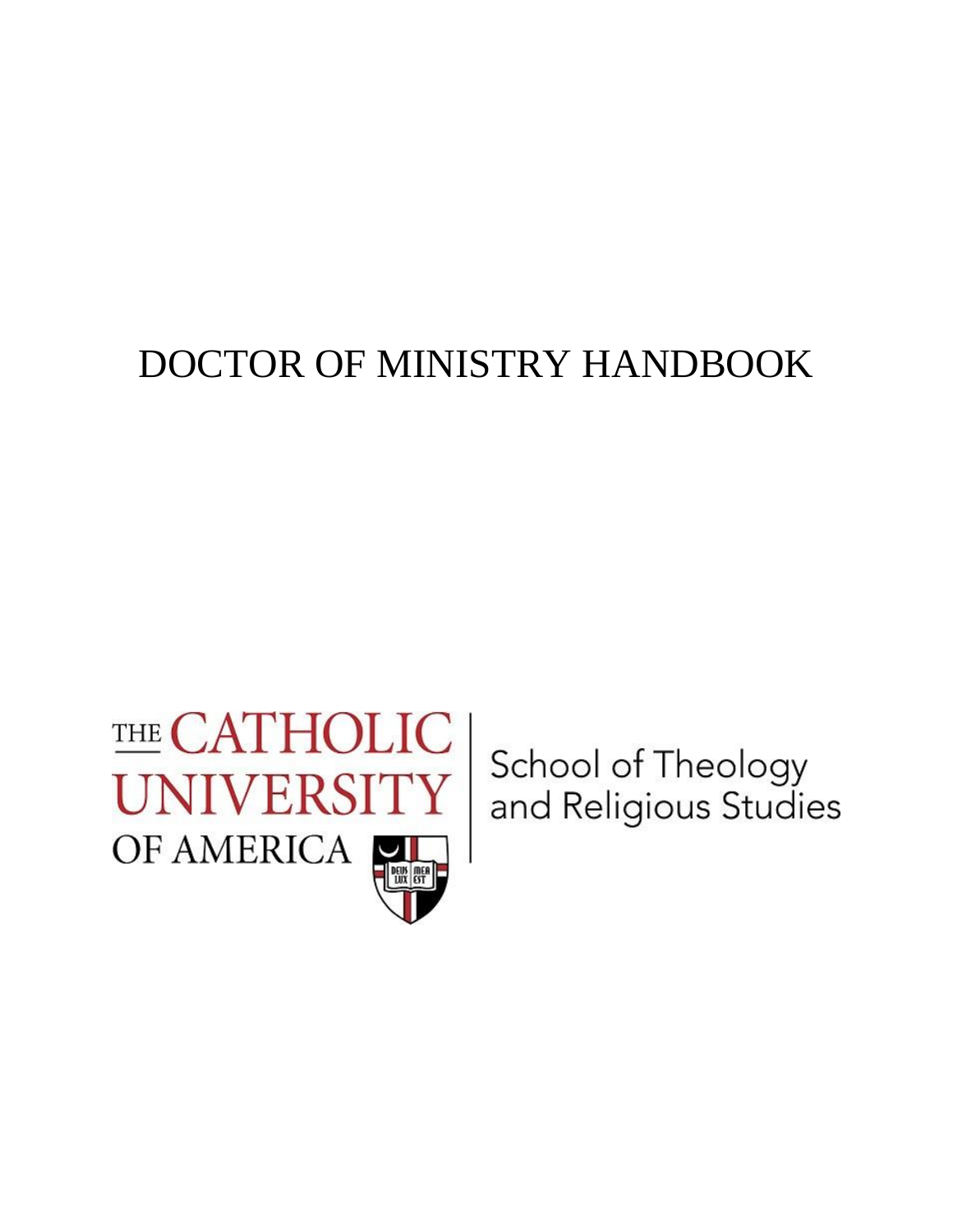## TABLE OF CONTENTS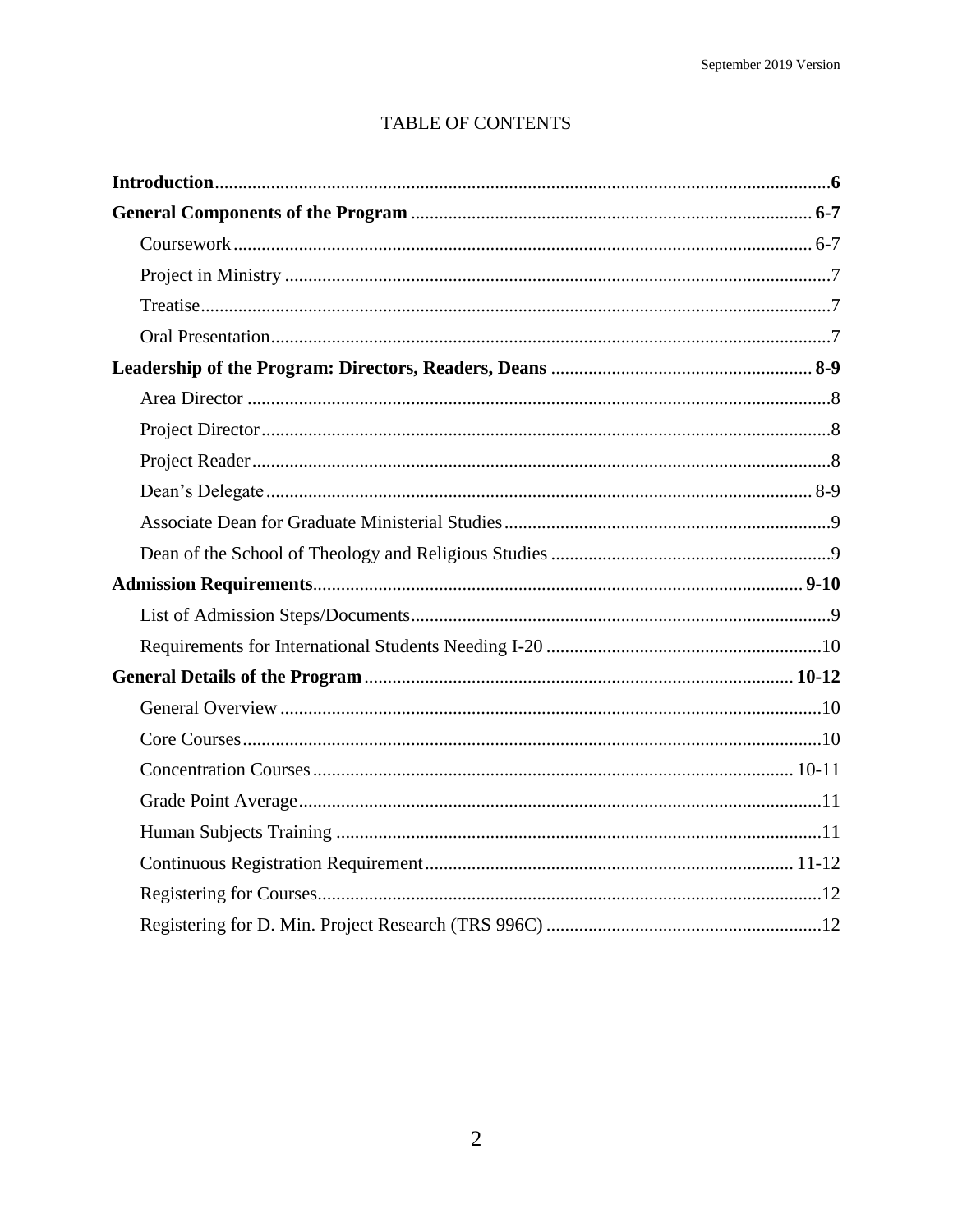| Identification of an Issue in Ministry and Background Information 14       |  |
|----------------------------------------------------------------------------|--|
|                                                                            |  |
|                                                                            |  |
|                                                                            |  |
|                                                                            |  |
|                                                                            |  |
|                                                                            |  |
| Certification of Training for Protection of Human Subjects in Research15   |  |
|                                                                            |  |
|                                                                            |  |
|                                                                            |  |
| Submitting the Proposal to the Doctor of Ministry Proposal Committee 17-19 |  |
|                                                                            |  |
|                                                                            |  |
|                                                                            |  |
|                                                                            |  |
|                                                                            |  |
|                                                                            |  |
|                                                                            |  |
|                                                                            |  |
|                                                                            |  |
|                                                                            |  |
|                                                                            |  |
|                                                                            |  |
|                                                                            |  |
|                                                                            |  |
|                                                                            |  |
|                                                                            |  |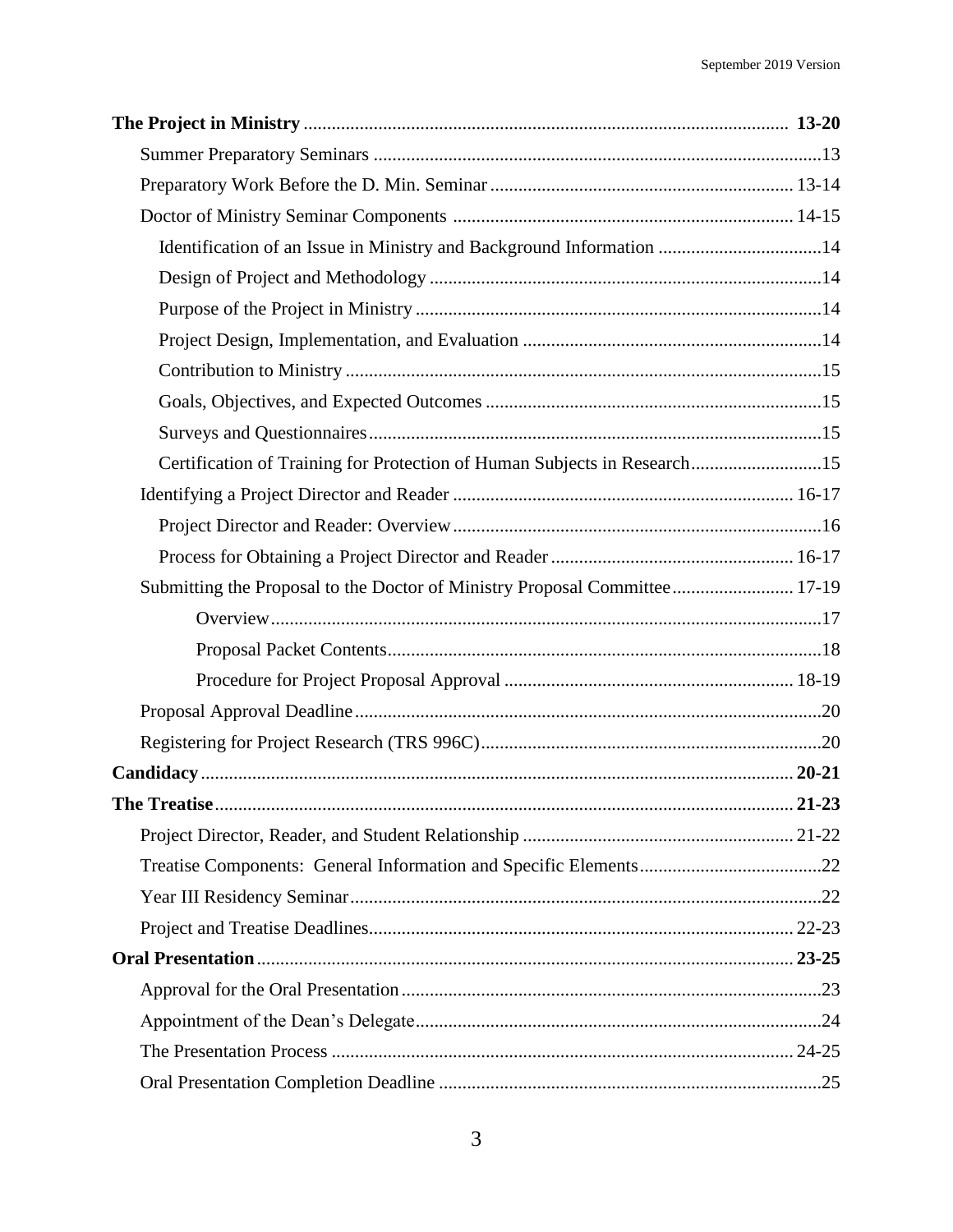| Procedures for Doctoral Student Manuscripts from the Office of Graduate Studies 26 |  |
|------------------------------------------------------------------------------------|--|
|                                                                                    |  |
|                                                                                    |  |
|                                                                                    |  |
|                                                                                    |  |
|                                                                                    |  |
|                                                                                    |  |
|                                                                                    |  |
|                                                                                    |  |
|                                                                                    |  |
|                                                                                    |  |
|                                                                                    |  |
|                                                                                    |  |
|                                                                                    |  |
|                                                                                    |  |
|                                                                                    |  |
|                                                                                    |  |
|                                                                                    |  |
|                                                                                    |  |
|                                                                                    |  |
|                                                                                    |  |
|                                                                                    |  |
|                                                                                    |  |
|                                                                                    |  |
|                                                                                    |  |
|                                                                                    |  |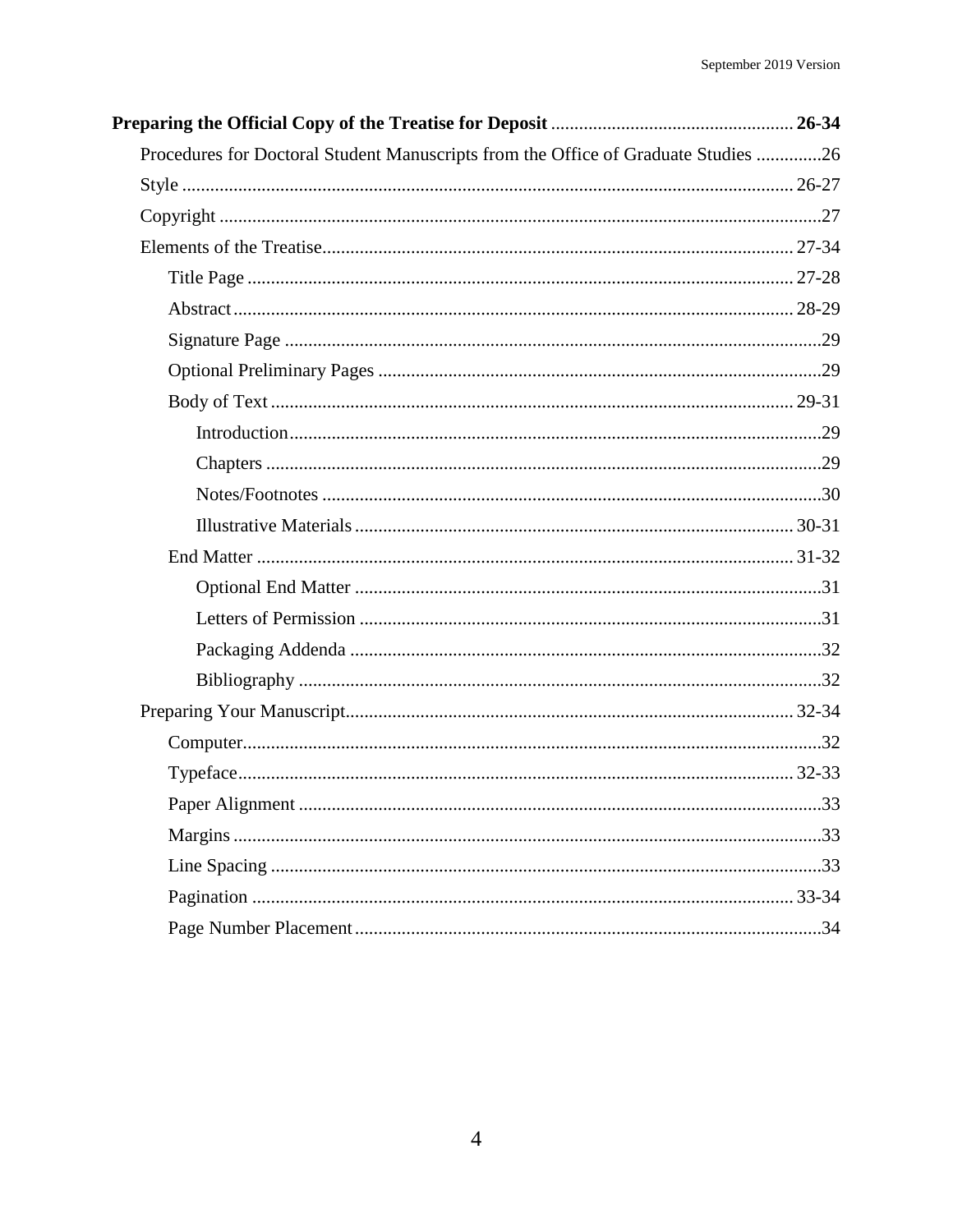| Appendix #9: Acceptance of Doctor of Ministry Treatise for Oral Presentation Form 47 |  |
|--------------------------------------------------------------------------------------|--|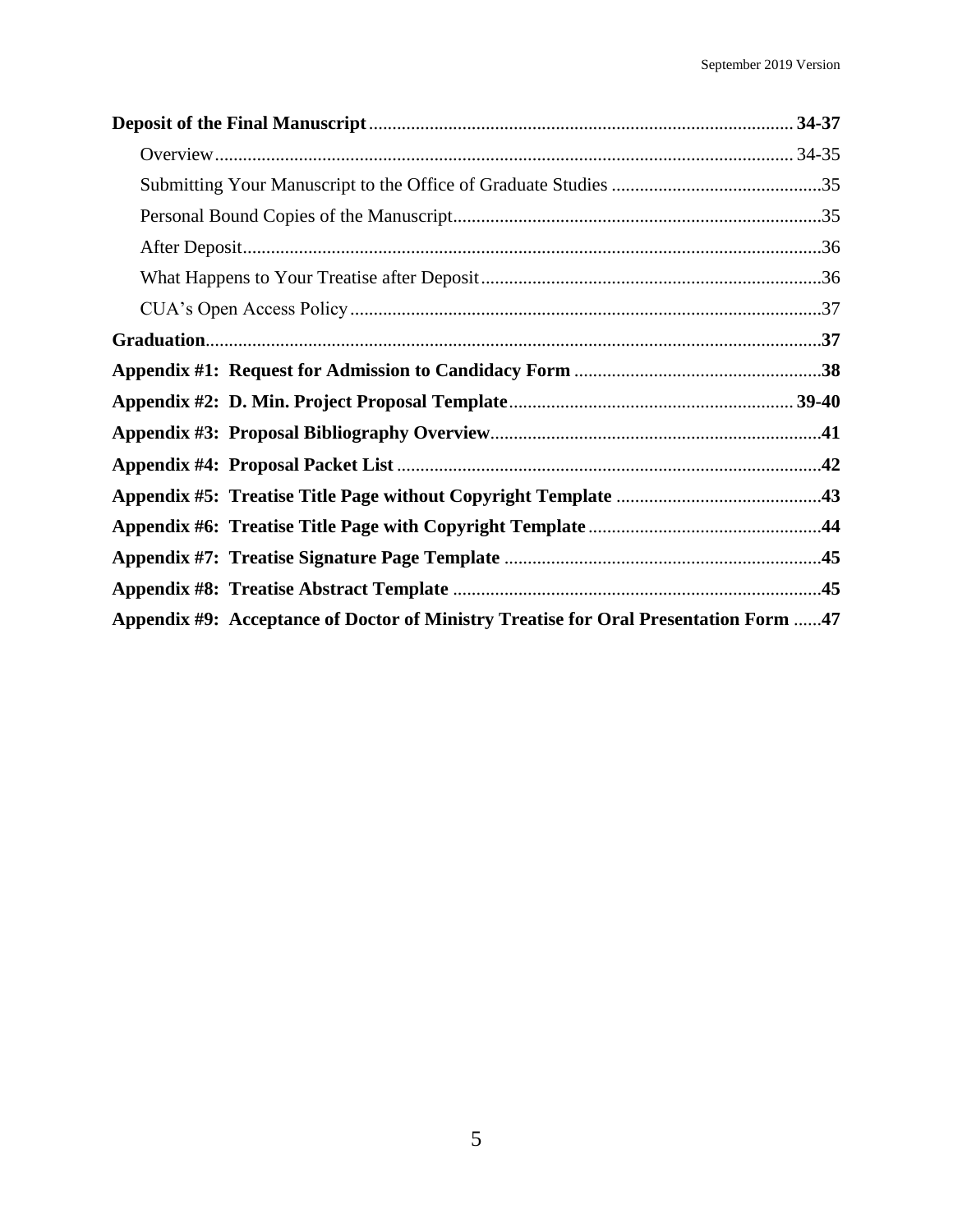# **Introduction**

The Doctor of Ministry degree at The Catholic University of America (CUA) in the School of Theology and Religious Studies (STRS) offers advanced theological education and pastoral skills for experienced pastoral ministers. The program is designed for lay, religious, and ordained ministers, and it welcomes students from all Christian communities. In service to the New Evangelization and in continuity with Catholic tradition, it gives special attention to the interlocking ministries of catechesis, spiritual formation, priestly formation, and evangelization.

All students participate in a basic curriculum that serves as a foundation for enhanced pastoral ministry. In addition, they choose one of four areas of concentration according to their professional interests: Evangelization, Liturgical Catechesis, Seminary Formation, or Spirituality. Evangelization centers on proclaiming the Gospel to contemporary people and then more effectively summoning others to share in the Church's mission to evangelize. Liturgical Catechesis concentrates on faith formation, deepening active participation in the liturgy, and the study of liturgical and catechetical documents and sacramental rites. Seminary Formation, with two specialization courses offered in collaboration with the Seminary Formation Council through St. Vincent de Paul Regional Seminary in Boynton Beach, FL, trains those who will be responsible for the formation of seminarians for the Roman Catholic priesthood in the four pillars of priestly formation. Spirituality focuses on strengthening the spiritual life of others through a deeper engagement with the Christian spiritual tradition.

Learning is experienced through a combination of on-line education and a two-week summer residency at CUA over three consecutive summers. Upon completion of coursework, students prepare a ministerial project that makes a significant and original contribution to the development of pastoral ministry in their area of concentration. The degree is awarded after successful completion of the project, a written treatise, and a concluding oral presentation.

# **General Components of the Program**

The Doctor of Ministry degree is comprised of four components: 10 three-credit courses, a ministry project related to the student's concentration, a treatise, and an oral presentation. Maintenance of a grade point average of at least a 3.0 for coursework is mandatory. Failure of a course prohibits the student from further work on the degree.

#### **Coursework**:

The Doctor of Ministry degree uses a Blended Learning Model for nine of its ten courses, taught over three consecutive summers (from approximately April 1 to July 15). Students normally take three courses each summer, two core courses and one concentration course. Students begin the summer semester online approximately eight weeks before the residency. It is followed by a twoweek residency, usually the first two weeks of June, and concludes with four more weeks of online work.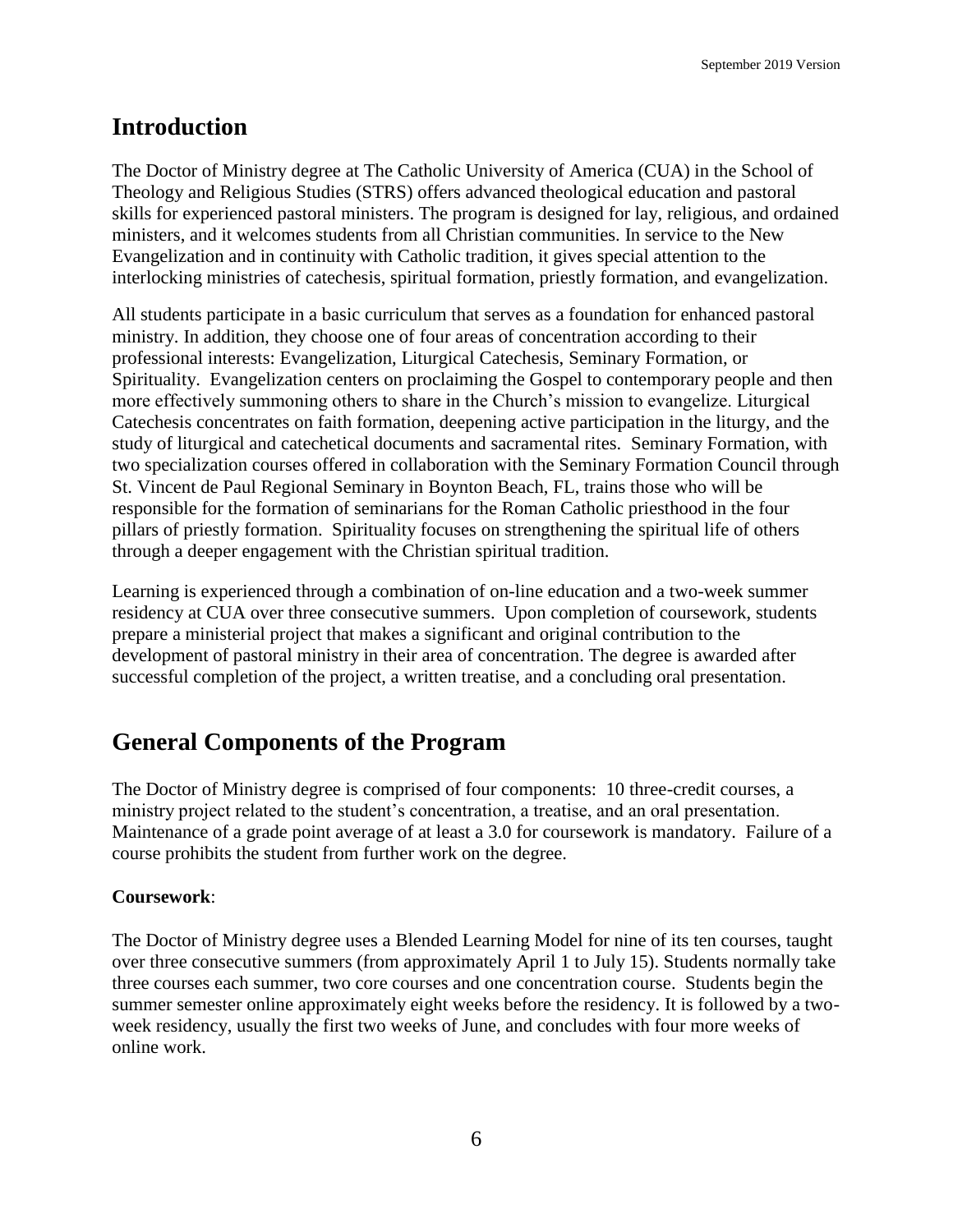Students may elect to reduce their course load to manage the courses better in light of their other professional and personal responsibilities. Concentration courses should always be chosen in this situation as these courses are only offered every third year. Students should consult their area director to discuss this option.

One course is taught entirely online. This course, the Doctor of Ministry Seminar, is normally taken in the fall semester after students complete eighteen (18) credits of coursework. This course enables students to prepare their project proposal and design the details of the project and is required for Candidacy.

#### **Project in Ministry**:

Early in coursework, the student begins the process of identifying a significant ministerial problem or pressing pastoral issue in need of resolution or development that will become the basis for a project and treatise. It must also include an original element. The project and treatise will incorporate appropriate interdisciplinary resources and theologically and pastorally relevant methods for its resolution.

Once a student has completed the Doctor of Ministry Seminar and possesses 21 credits towards the degree, a student may apply for doctoral candidacy. Upon the receipt of candidacy, a project proposal is presented to the Doctor of Ministry Proposal Committee for approval. This is ideally done before the completion of the third summer of coursework.

Upon approval of their project by the Dean of STRS, students complete the next phase of the program by implementing a project in ministry within their area of concentration in the specified periods of time approved by the Institutional Review Board (details below) and the Dean.

#### **Treatise:**

A student writes a treatise of approximately 100-150 pages, excluding appendices and bibliography, describing the pastoral issue explored in the project, the rationale for the project, the theological basis for the project, a description of the project, an evaluation of the project, what was learned from the project, and what steps might be taken to continue the development of effective ministry in the area examined.

#### **Oral Presentation:**

Once the treatise is approved by the Project Director and Reader, the student makes an oral, oncampus presentation. The student has three years to give the oral presentation within the specified time approved by the STRS Dean (see details below). The Dean may grant an extension of up to one year with cause.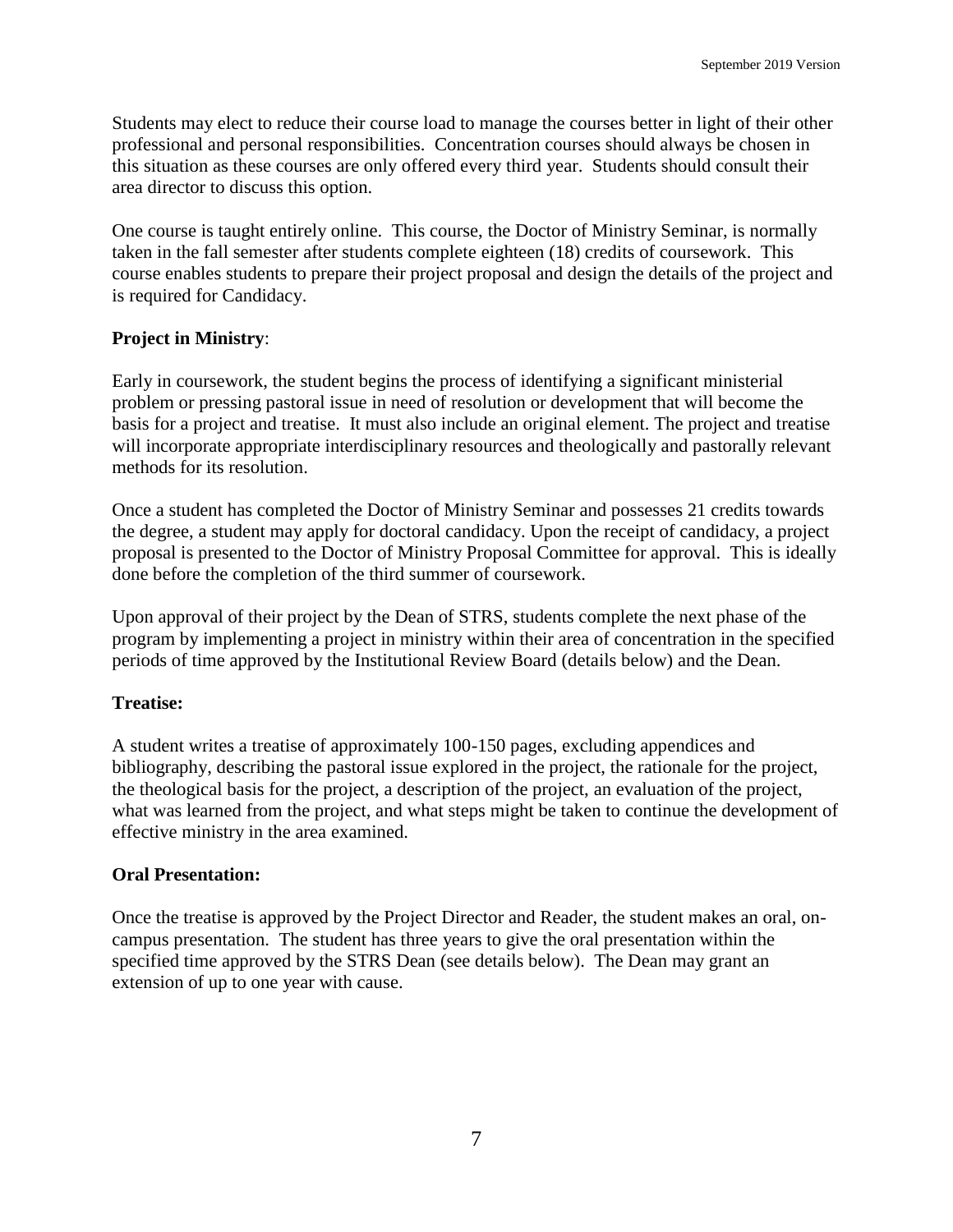# **Leadership of the Program: Directors, Readers, Deans**

### **Area Director:**

STRS is organized into Academic Areas. Three of these areas offer a D.Min. degree and have a faculty member who serves as the D.Min. Director: Pastoral Studies (Evangelization concentration), Catechetics (Liturgical Catechesis concentration), and Spirituality (Spirituality concentration). The area director for the Seminary Formation student will vary depending on the area of interest being studied. Those interested in the Seminary Formation concentration should contact the Associate Dean for Graduate Ministerial Studies. Applicants are encouraged to contact one of the three D.Min. Directors before beginning or completing the application process to learn about the degree and the areas of concentration. Before acceptance into the D.Min. program, the applicant must declare an area of concentration on the application form. It is the Area Director of that concentration who reviews applications with the respective area faculty and admits the applicant to the degree program. The Area Director of the student's concentration serves as the student's advisor while the student is in coursework.

#### **Project Director:**

Once a student completes the D.Min. Seminar, is admitted to Candidacy, and has a draft of the D.Min. Project Proposal, the student and Area Director discuss a Project Director (for details see below). The primary role of the Project Director is to guide and direct the student through the final draft of the D.Min. Project Proposal, the Project in Ministry, and the development of the D.Min. treatise. The Project Director is responsible for sending the final draft of the Project Proposal Packet (details below) to the Chair of the D.Min. Project Proposal Committee and attends the meeting at which the student's project is scheduled for discussion. Once a Project Director is designated and coursework is completed, the Project Director becomes the student's academic advisor for the remainder of the degree program.

#### **Project Reader:**

The Project Director and student discuss and together identify a Project Reader whose primary role is to assist the student and Project Director in finalizing the D.Min. Project Proposal and developing a treatise. Together the Project Director and Reader determine an appropriate process for bringing the project and treatise to conclusion and serving the student in the process (see details below). In general, the Reader is to read and offer the student a critique on the work after consulting the Project Director. The Reader does not direct the student or independently ask or require the student to make revisions to the work without consulting the Project Director.

#### **Dean's Delegate:**

A Dean's Delegate is appointed by the Dean of STRS. This process is initiated once the Project Director and Reader determine the student has produced a final draft of the treatise and is ready for the oral presentation. The Dean's Delegate is to receive a copy of the final print version of the treatise approximately one month before the scheduled presentation and is asked to read the document. The responsibilities of the Dean's Delegate include facilitating the Oral Presentation and the discussion following the Presentation and breaking a tie vote when a Project Director and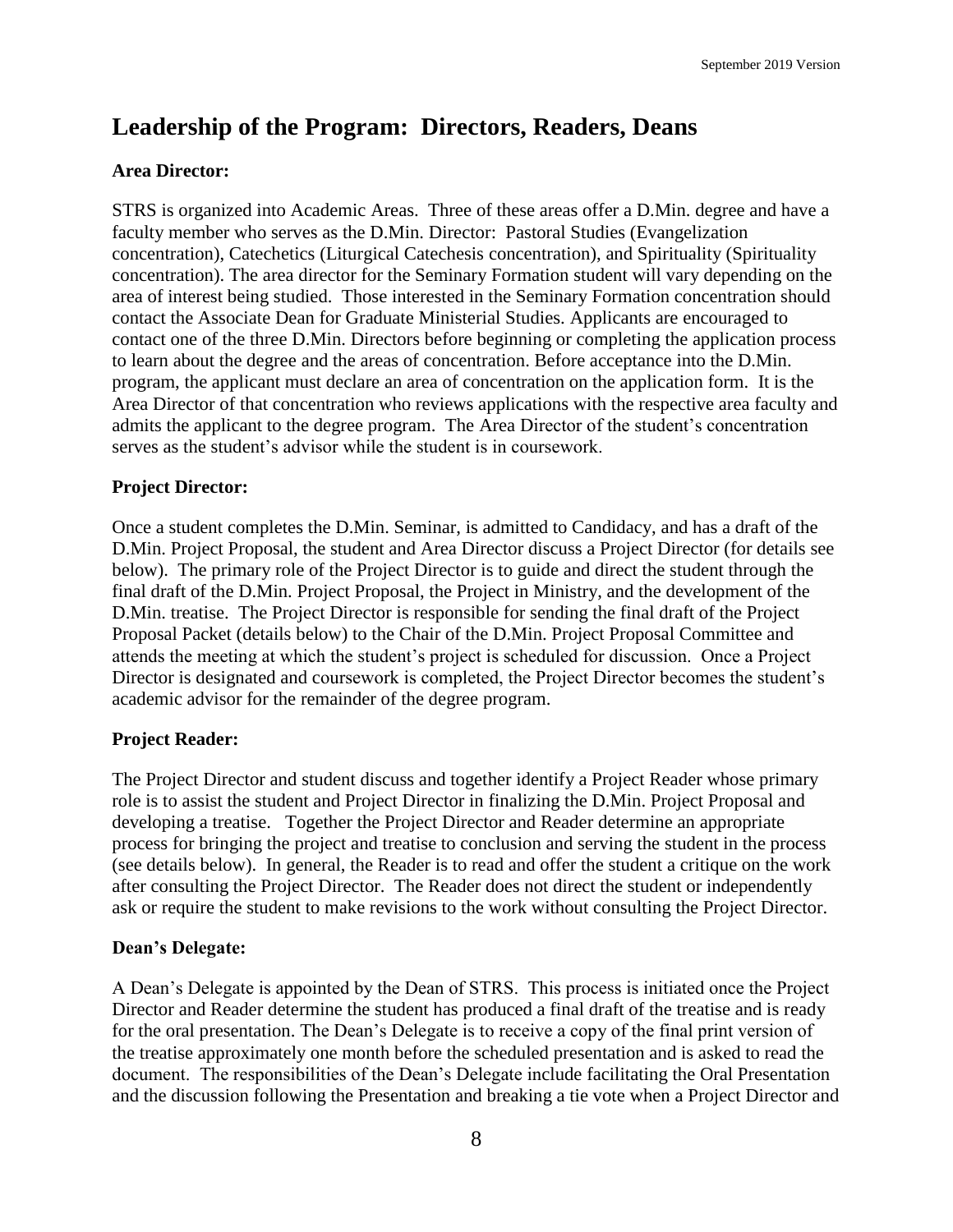Reader do not agree on the final vote about whether to pass a student and award the D.Min. degree. The Dean's Delegate submits the required signed documents after the presentation to the STRS Staff. The Dean's Delegate does not sign the signature page of the Treatise.

#### **Associate Dean of Graduate Ministerial Studies:**

The Associate Dean of Graduate Ministerial Studies serves the D.Min. program at various levels. The Associate Dean is the second reviewer for each applicant in the application process. The Associate Dean signs various forms required in the D.Min. program and works with the STRS Staff and D.Min. Directors in the administration of the program.

#### **Dean of the School of Theology and Religious Studies:**

The Dean of STRS is ultimately responsible for all degrees awarded through the school. Some of the Dean's specific responsibilities in the D.Min. program are the formal approval of D.Min. Project proposals, signing of the "Acceptance of D.Min. Treatise for Oral Presentation" form, and assigning a faculty member to serve as the "Dean's Delegate."

# **Requirements for Admission**

- 1. Possession of the Master of Divinity degree or its educational equivalent of approximately 72 graduate level credits in the field of theology and its related fields (e.g., church history, canon law, pastoral counseling, spiritual direction, etc.) with a minimum cumulative average of 3.00.
- 2. A minimum of three years of full-time service in pastoral ministry or its equivalent (e.g., 6 years of half-time ministry, etc.).
- 3. There are no foreign language requirements although international students from non-Englishspeaking countries must have a minimum score of 92 (internet based) on the TOEFL or an overall band score of 6.5 or higher on the IELTS for the English language. Those from countries where English is a spoken language may be subject to the TOEFL requirement. This is determined in consultation with the Area Director, the Associate Dean for Graduate Ministerial Studies, and the Dean of Graduate Studies.
- 4. Women and men religious, priests, deacons, and seminarians must submit a letter of endorsement from their bishop or ecclesiastical superior.
- 5. A completed and signed application form available through the Office of Graduate Admissions.
- 6. Completion of a 1000-2000 word statement of purpose briefly presenting a history of the applicant's academic, pastoral, and vocational background, his/her purpose for undertaking doctoral studies in pastoral ministry, and his/her ministerial goals as they relate to the intended concentration area.
- 7. Official transcripts from every post-secondary school in approved, sealed envelopes.
- 8. Three letters of recommendation, one of which testifies to the applicant's personal aptitude for, as well as interest in and motivation for, the field of theology and pastoral studies. The other two letters must specifically attest to the applicant's ability to complete doctoral studies.
- 9. Non-refundable application fee.
- 10. Submission of a graduate level writing sample (e.g., term paper, thesis, etc.).
- 11. GREs are not required.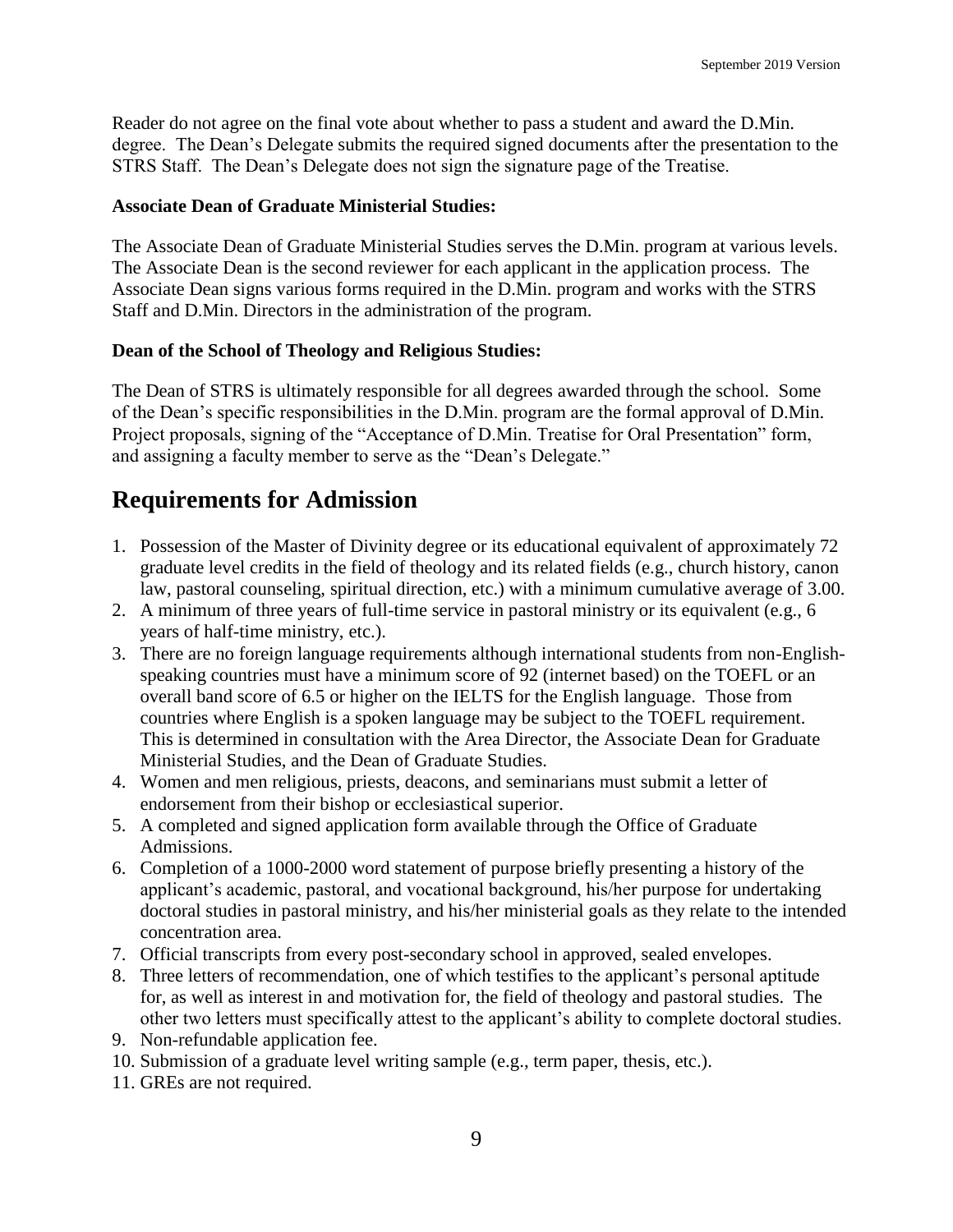#### **For International Students Applying to the D. Min. Program**

Because this is a summers-only program, the Office of International Students and Scholars Services will issue the I-20 with the caveat that this is a summer-only program and that the student will be in the U.S. only during those periods when courses requiring residency are occurring (i.e., maximum length of time: mid-March through the end of July; minimum length of time: two-week residency, typically the first two weeks of June). (See: [http://international.cua.edu/immigrationbasics/index.cfm\)](http://international.cua.edu/immigrationbasics/index.cfm)

Extra time should be factored into the application process for those submitting transcripts from non-U.S. institutions as they require review for equivalency with U.S. academic programs. The application website for international students states that "all transcripts issued from outside the United States must be certified by a recognized evaluator of international educational records (such as [WES](http://www.wes.org/) or [AACRAO\)](http://www.aacrao.org/), even if in the English language."

International students are required to provide proof of funding as a condition for receiving the I-20. More information may be obtained from the International Student and Scholar Services Office (Phone: 202-319-5618; Fax: 202-319-5894; email: kendon@cua.edu).

# **General Details of Program:**

#### **General Overview:**

A total of 30 credit hours (i.e., 10 courses) beyond the Master of Divinity or its equivalent and at least two additional semesters of doctoral project guidance are required. In some cases, a maximum of six credit hours may be transferred for doctoral coursework completed elsewhere provided those credits were not used for a completed graduate degree. Continuous enrollment is required until graduation once the project has been approved in writing by the University.

#### **Core Courses**:

- Re-Proposing the Good News: The New Evangelization
- Caring Conversations for Effective Pastoral Ministry
- Theology of Pastoral Leadership
- Context for Evangelization and Catechesis: The Domestic Church
- Ministry in a Multicultural Church
- Word and Sacrament in Pastoral Ministry
- Doctor of Ministry Seminar

#### **Concentration Courses**:

In the application process students choose an area of concentration: Liturgical Catechesis, Evangelization, Seminary Formation, or Spirituality. Three courses are offered for each concentration: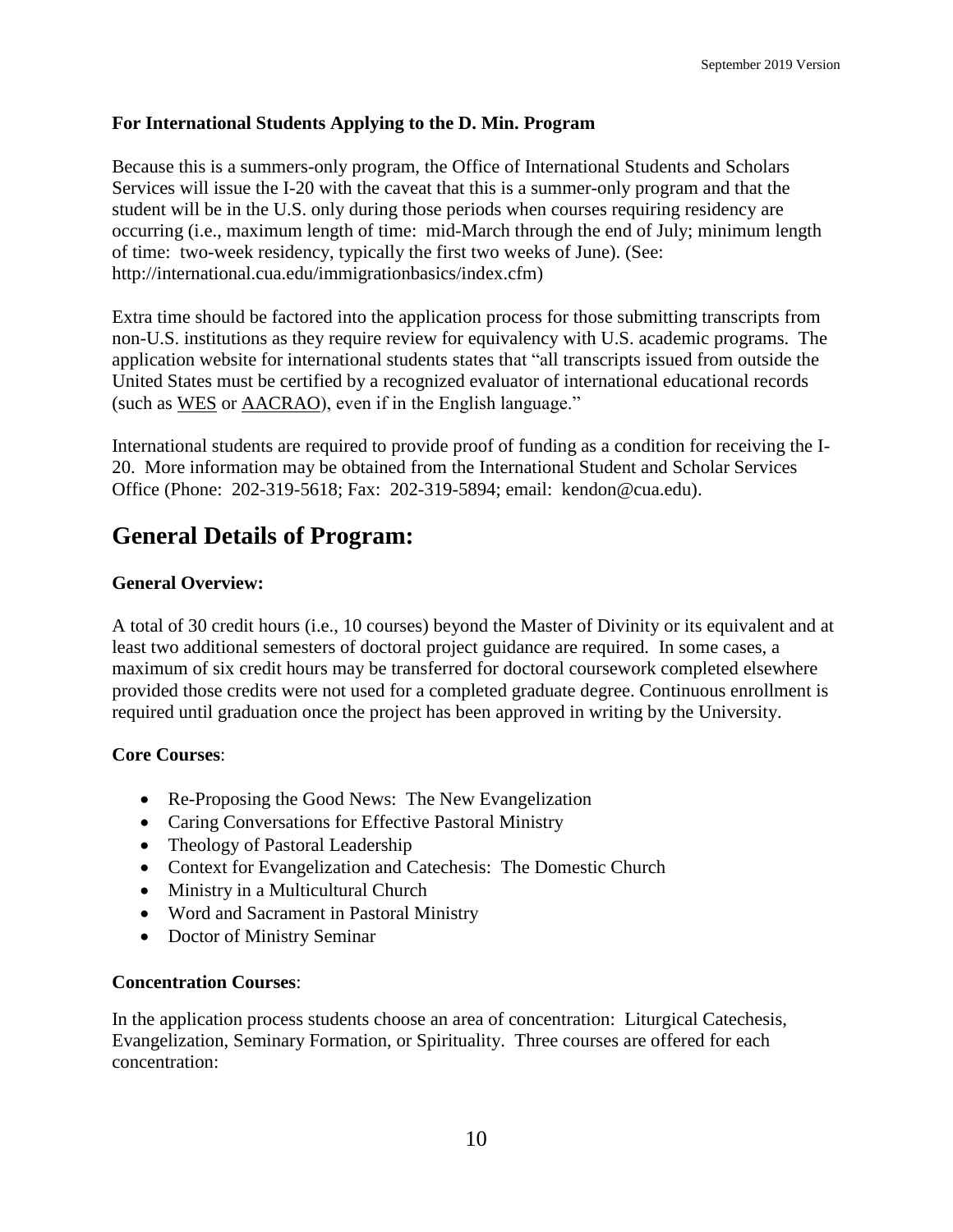- Liturgical Catechesis concentration courses:
	- Foundations in Liturgical and Catechetical Documents
	- Liturgical Catechesis in a Digital Age
	- **EXECUTE:** Liturgical Catechesis and the Liturgical Year
- Evangelization concentration courses:
	- Mission of Evangelization in the Parish
	- Evangelization and Emerging Adults
	- Evangelization in a Digital Age
- Seminary Formation concentration courses:
	- **Seminary Formation:** The Art of Accompaniment (taken at St. Vincent de Paul Seminary)
	- **EXECUTE:** Seminary Formation: The Culture of Encounter (taken at St. Vincent de Paul Seminary)
	- Mission of Evangelization in the Parish (another option is negotiable after consultation)
- Spirituality concentration courses:
	- $\blacksquare$  Spirituality in the Workplace
	- Methods for the Study and Teaching of Spirituality
	- Spiritual Practices

#### **Grade Point Average:**

Students are expected to maintain a grade point average of at least 3.00 in their course work to be eligible for the Doctor of Ministry degree. Failure of a course prohibits a student from further work on the degree.

#### **Human Subjects Training:**

At the end of the Doctor of Ministry seminar, students complete the Human Subjects Training program (completely online). Once the University's Institutional Review Board (IRB) approves the project, a student has three years to complete the implementation of the project. The IRB approval has a specific date attached to it. Implementing a project after the IRB expiration date without permission of the IRB invalidates the project.

The deposit of the treatise must take place by the end of the semester specified in the IRB deadline. For example: an IRB deadline is on a specific month, day, and year, e.g. Feb. 8, 2021. The deadline for depositing the treatise with the Office of Graduate Studies is the last day of classes in that semester as specified in the letter from the Dean of the School of Theology and Religious Studies authorizing the project and treatise to proceed.

#### **Continuous Registration Requirement:**

Students must maintain continuous registration. Specifically, during course work, students must register for summer courses each March and for the Doctor of Ministry Seminar in August prior to the fall semester in which they will take it. After 30 credit hours of course work are completed, a student must register **EVERY Fall and Spring Semester** for Doctor of Ministry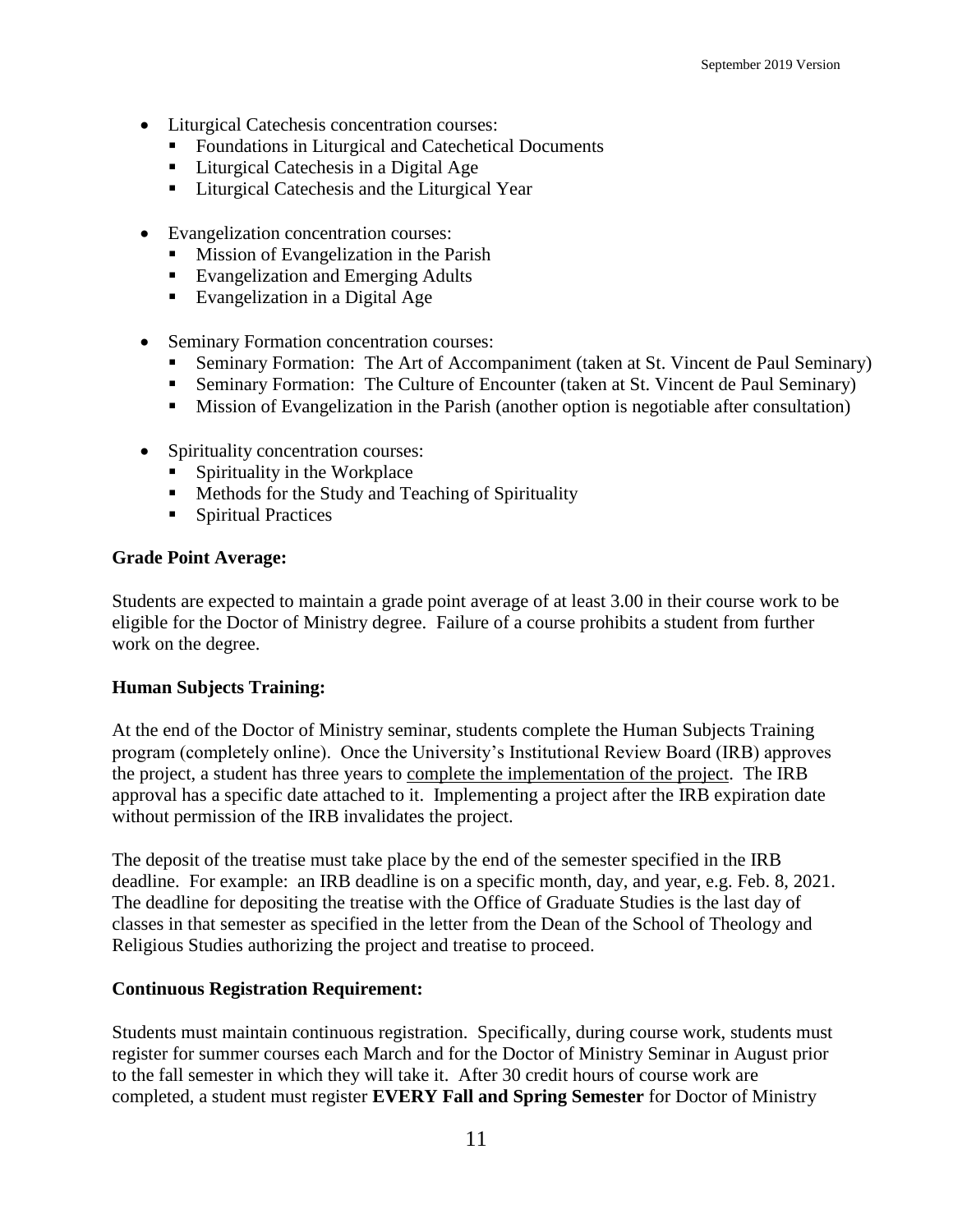Project Research (TRS 996C) with their Project Director until the oral presentation is completed, even if a Project proposal is not yet approved. When a student's continuous enrollment lapses, the student must formally apply for re-admittance into the program. Re-admittance is not automatic and is granted only for a compelling reason by the Associate Dean for Graduate Ministerial Studies. An application fee is also required.

#### **Registering for Courses:**

To register for courses apart from TRS 996C, the student must contact his or her Academic Area Director and ask that the Advisor Hold be released. The Area Director is then responsible for releasing the hold so the student may register. Registration for summer courses must be completed in mid-March. Students will be sent the exact date of registration each year.

#### **Registering for D. Min. Project Research (TRS 996C) (1 credit):**

To register for TRS 996C, the Candidate must contact his or her Project Director and ask that the Advisor Hold be released. The Project Director is responsible for releasing the hold.

Registration should be completed **prior to the first day of classes to avoid a late fee charge** but by no later than the Friday of the first week of classes each fall and spring semester to maintain continuous enrollment. Fall classes typically begin on the last Monday of August and spring classes typically begin on the second Monday of January. It is the student's responsibility to know when each semester begins. Calendars through Spring 2025 may be found at: http://enrollmentservices.cua.edu/Registration-and-Records/AcademicCalendarPDF.cfm

Failure to register **prior to the first day of classes** will result in additional charges. Failure to register by the drop/add deadline (the second Friday of the semester) will result in the student becoming inactive and will require the student to re-apply to the university. This reactivation is not automatic and requires approval of the Project Director, Area Director, and Associate Dean of Graduate Ministerial Studies.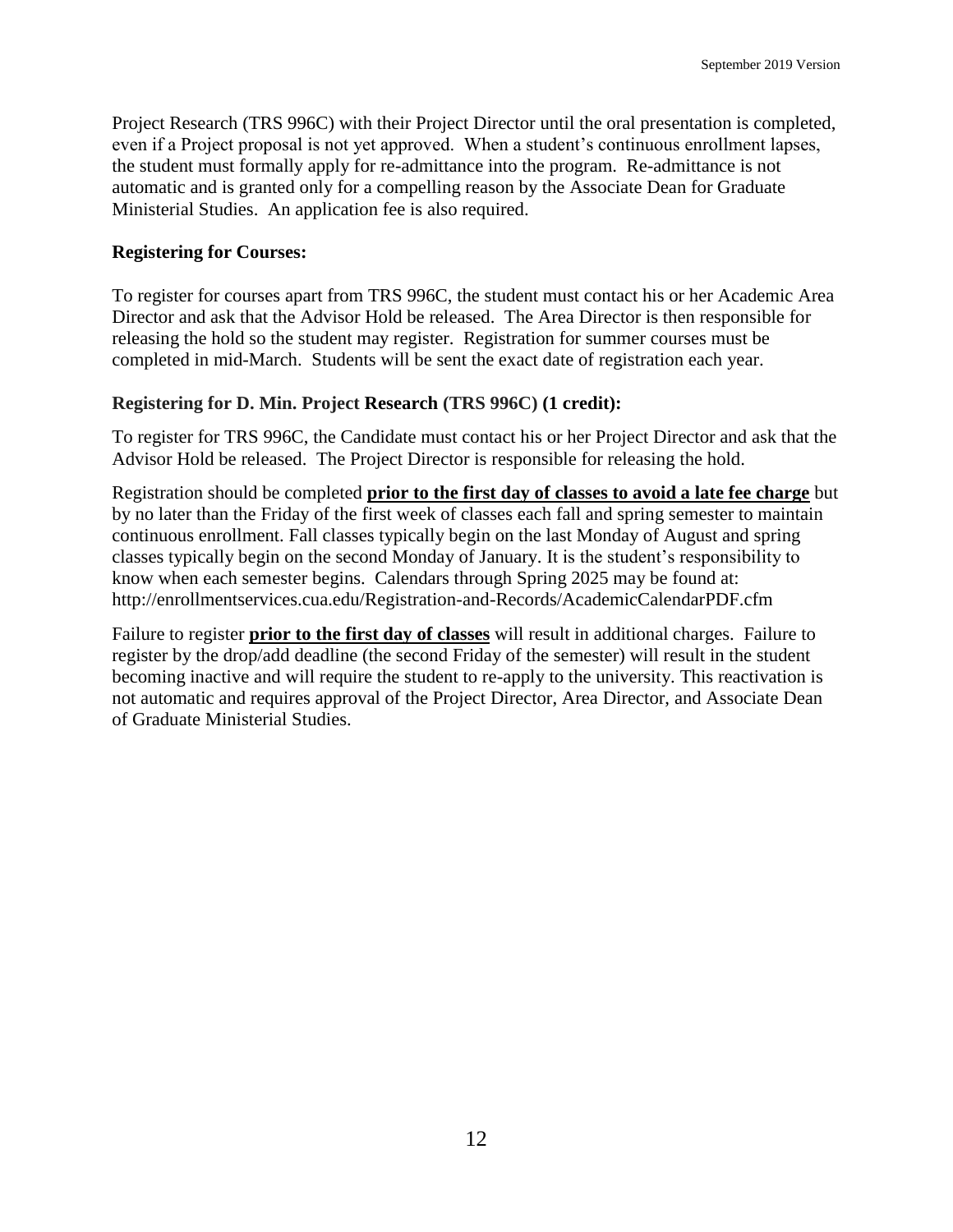# **THE PROJECT IN MINISTRY:**

# **Overview of Doctor of Ministry Seminar (TRS 855E):**

Every Project in Ministry must have a proposal approved by STRS before it may be implemented. Preparatory seminars held during the summer residencies and, in particular, the Doctor of Ministry Seminar (TRS 855E) assist the student in preparing the proposal. By the end of the Doctor of Ministry Seminar, students are expected to have a draft proposal project ready for submission to the student's area director.

The Doctor of Ministry Seminar is an online course which is taken during the fall semester after the student has completed at least 18 credit hours of course work. The course prepares and guides students in developing all elements of a project proposal, as well as tools for constructing surveys/questionnaires, constructing the proposal bibliography, training for the protection of human subjects, and considering research tools necessary for writing a doctoral treatise.

# **Preparatory Work Before the D. Min. Seminar:**

## **Summer Seminars:**

Students normally complete their coursework in three years. Each summer there is a two-week campus residency. During the residency, students take one of three seminars on components of the Project in Ministry. In the first year, the focus is on identifying a pastoral project that fulfills the requirements of a doctoral level program. In the second year, the focus is on understanding the basic elements of a Project proposal and developing an initial bibliography. In the third year, the focus is on writing the Treatise and preparing the Oral Presentation.

## **Preparatory Work Before the D. Min. Seminar:**

Before the Doctor of Ministry Seminar course begins, students, in consultation with their Area Director, will have identified a possible topic related to a particular pastoral ministry context. The initial conversation around this issue should begin during the first summer residency and in light of the residency seminar that focuses on identifying a doctoral topic. Before enrolling for the Doctor of Ministry Seminar, the student will accumulate preliminary data relevant to a possible project that will become the content of the bibliography. Normally during the residency in the second summer of courses, students focus on this topic.

• **Year I Residency: Development of Research Questions:** To guide the research needed for the project and treatise, students clarify a doctoral topic and begin to develop research questions to verify if the topic is viable for a D. Min. Project in

Ministry.

#### • **Year II Residency: Literature Review:**

The online Doctor of Ministry Seminar includes a literature review to ascertain what has already been researched on the topic in ministry and what is still needed. Since the literature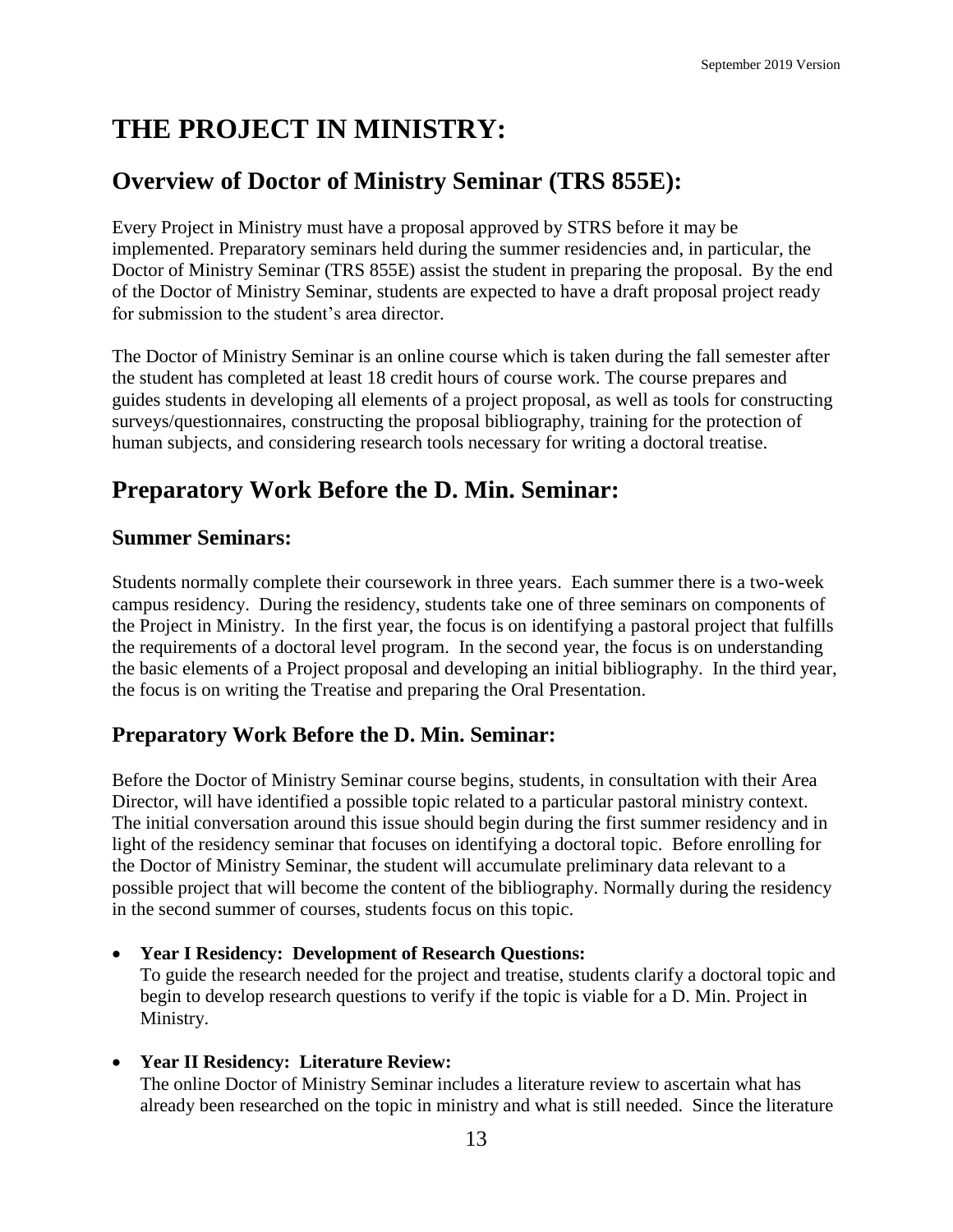reviewed is foundational in developing the Identification of an Issue in Ministry and Background Information components required for the Project Proposal, student focus on their research while on campus with direct access to the library, professors, and area directors.

#### • **Year II Residency: Development of Project Proposal Bibliography**:

The Project Proposal must come with a two-page Bibliography (see Appendix #3). Students begin working on a basic bibliography of primary and secondary sources during the Year II residency with the understanding that the Treatise Bibliography will be significantly longer than the Proposal Bibliography.

## **The Seminar Course Components:**

The seminar focuses primarily on constructing the elements of the D. Min. Project Proposal. The main components of the proposal proper covered in the course are as follows:

### • **Identification of an Issue in Ministry and Background Information (see Appendix #2):**

The proposal document begins with the identification of the ministry issue or topic and describes reasons for a topic becoming a pastoral ministry issue. It includes information on what Church documents and theologians say about the topic. The student then proposes a specific resolution that will be developed in a proposed project.

### • **Design of the Project and Methodology:**

A Doctor of Ministry project must be original in design and content. The project must involve multiple sessions (at least four) that provide data for an evaluation to determine its outcome. An adult learning model (andragogy) is a strongly recommended methodology to which spiritual and catechetical methods can be adapted if adults are the participants of the project. Students must determine a foundational method to be used in their project.

#### • **Purpose of the Project in Ministry:**

A purpose statement is about the direction, values, and beliefs related to the topic. This statement is broader and deeper and less visible than goals. It articulates a fundamental human, ministerial, theological need. It addresses the reason for the project and gives meaning to the project

#### • **The Project Design, Implementation, Evaluation:**

The Doctor of Ministry Project is designed as a process of multiple sessions (workshops, seminars, focus groups, etc.) and implemented in a pastoral ministry context. It is practical in its application and is designed to be adapted to various pastoral contexts. Research is thorough but not exhaustive in contrast to a doctoral dissertation. The result is an original project for a specific aspect of Pastoral Ministry: Evangelization, Liturgical Catechesis, Seminary Formation, or Spirituality. A minimum of 25 participants is normally required for the purpose of gaining reasonable data for evaluation purposes. Exceptions to this must be approved by the Area Director and Associate Dean of Graduate Ministerial Studies.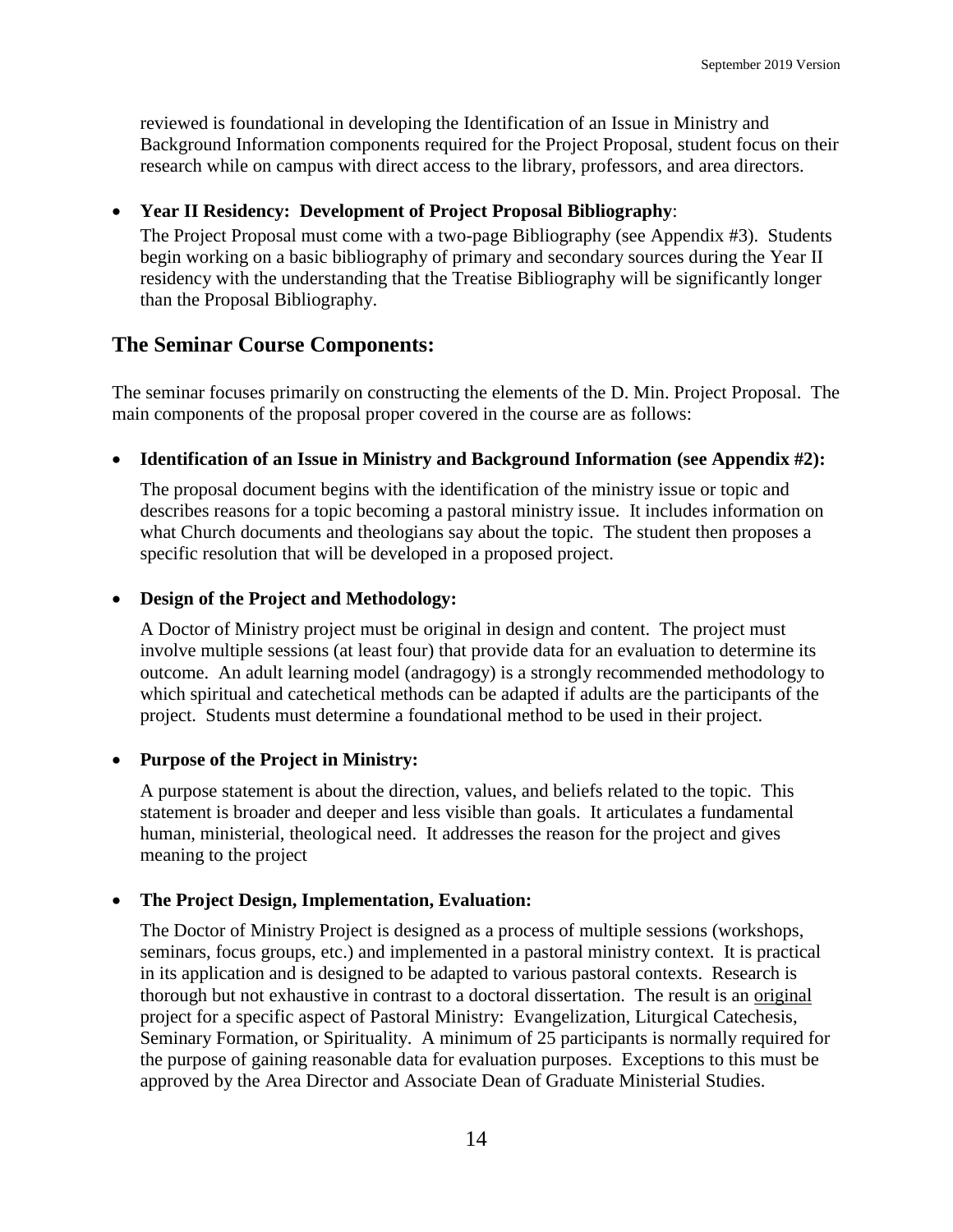An evaluation of the project is intentional and thorough, using an evaluation instrument that is designed with the project goals, objectives, and expected outcomes in mind.

#### • **Contribution to Ministry:**

This section of the proposal articulates the specific contribution the project intends to make to Pastoral Ministry (the difference it will make to Pastoral Ministry) and how the project is original or distinct from any other existing ministry practice or project.

In addition to the two-page Project Proposal and two-page project Proposal Bibliography, the following documents must be included in the Proposal Packet. These are developed in draft form during the D. Min. Seminar course:

#### • **Goals, Objectives, and Expected Outcomes:**

Students are to develop "Goals, Objectives, and Expected Outcomes" for the project as a whole and for the individual sessions that make up the project. These goals, objectives, and expected outcomes (minimum of 1-2 pages) are to be attached to the proposal.

#### • **Surveys and Questionnaires:**

Surveys and Questionnaires are important in collecting data and completing an evaluation of the project. The design of the project dictates how these will be used. Sometimes the study will require a pre-survey and post-survey comparative study. Others need only an evaluation instrument completed at the end of the project or during segments of the project. The final evaluation may take place either soon after the project or after several months have passed. Rushing through the evaluation is to be avoided, especially if the expected outcome of the project is that participants come to a change in attitude or behavior since forming or changing habits takes time. A minimum of 25 participants is normally required for the purpose of gaining reasonable data for evaluation. Exceptions to this must be approved by the Area Director and Associate Dean of Graduate Ministerial Studies.

#### • **Certification of Training for Protection of Human Subjects in Research:**

As part of the D. Min. Seminar, students complete online the Protection of Human Subjects in Research training through the Sponsored Program website: [http://sponsoredresearch.cua.edu/regulatoryinformation/index.cfm.](http://sponsoredresearch.cua.edu/regulatoryinformation/index.cfm)

Students are to include in the Proposal Packet the completed forms required by the Institutional Review Board. The forms are found at the bottom of the website: [http://sponsoredresearch.cua.edu/Human-Subjects-Protection/index.cfm.](http://sponsoredresearch.cua.edu/Human-Subjects-Protection/index.cfm)

IMPORTANT: Students do not submit the Protection of Human Subjects in Research documents to the Office of Sponsored Programs (OSP). Instead, these are submitted to the Project Director as part of the Proposal Packet that the Project Director submits to the D. Min. Proposal Committee chair (See Appendix #4: Project Proposal Contents). Once the Proposal Packet is approved and the approval form signed, the Project Director sends the Proposal Packet to OSP for approval by the Institutional Review Board.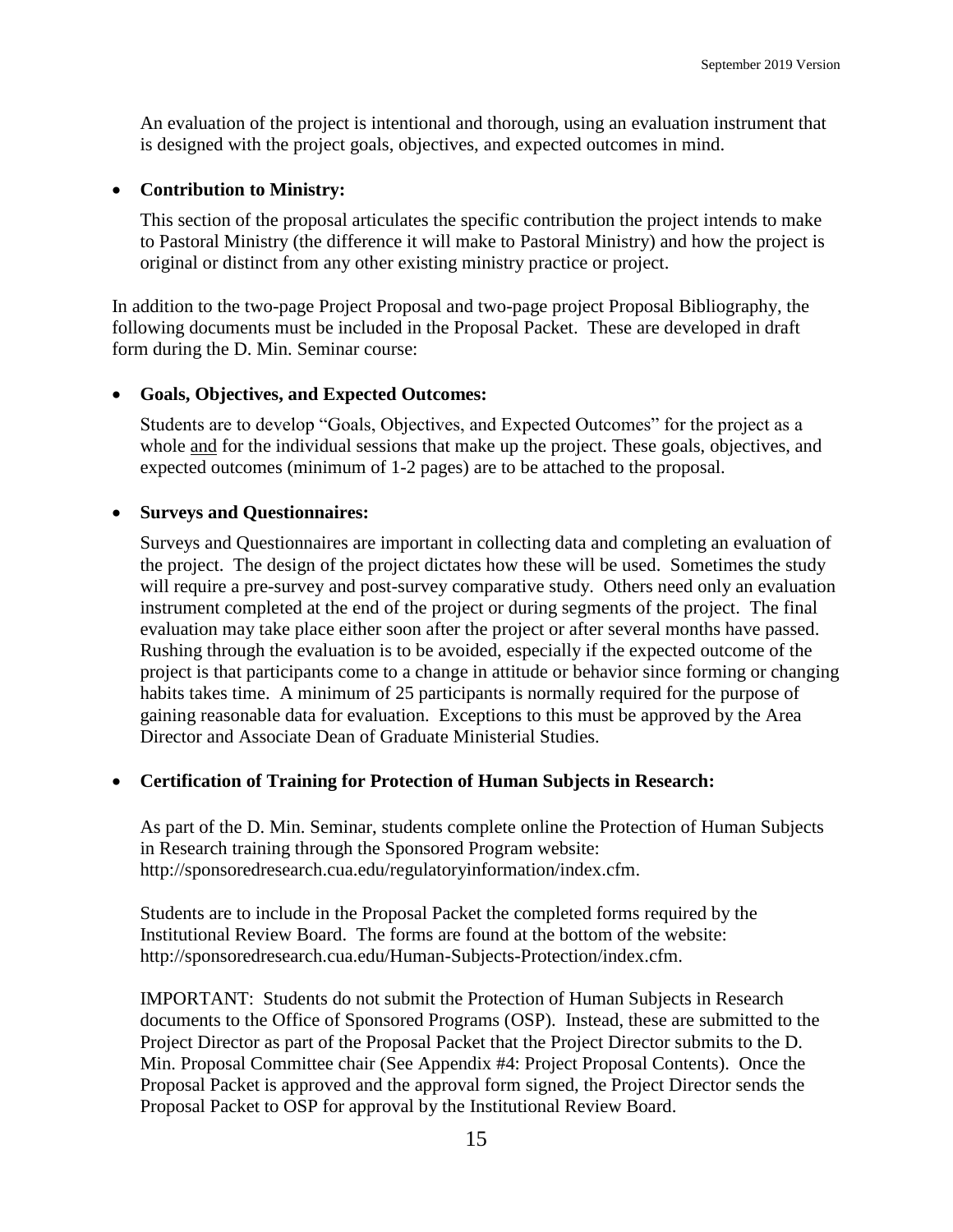# **Identifying a Project Director and Reader:**

#### • **Project Director and Reader:**

Students must have a Project Director and Reader. Project Directors and Readers are professors affiliated with CUA as full-time, part-time, or adjunct professors. Any professor not directly affiliated with the University or who holds the status of lecturer at the University must be approved by the Associate Dean for Graduate Ministerial Studies for service as Reader. The Area Director is responsible for initiating this process.

#### • **Process for Obtaining a Project Director and Reader:**

An initial discussion between the student and the Area Director to explore project topics should occur during the first summer of coursework. These discussions, while informal, should continue regularly through the second summer of coursework. Before the student begins the Doctor of Ministry Seminar, the student's Area Director must give formal approval of a draft project topic and basic contours of the Project in Ministry before the seminar course begins.

Once a student has concluded the Doctor of Ministry Seminar, the student is to contact the Area Director to discuss the project proposal draft and a possible Project Director. At this time the Area Director is to give "informal" approval to the project or request major revisions before allowing it to be sent to a Project Director. The student may not work with a Project Director until the Area Director agrees that the topic and design are generally acceptable. Details of the project design and implementation will then be worked out with the Project Director.

A student may suggest names of professors to serve as Project Director but may not officially contact a prospective Project Director without the prior consent of the Area Director.

The Project Director, if someone different from the Area Director, becomes the student's academic advisor once all coursework is completed. The Area Director is responsible for notifying the STRS Associate Director of Graduate Programs with the student's change of advisor and request an update be made in Cardinal Station with this information.

The student is to contact the professor or professors suggested by the Area Director (independently and successively) to discuss the project and ask the professor to serve as the Project Director. The Area Director is responsible for working with the student until a Project Director is secured. Once a professor agrees to serve as the Project Director, the student and Project Director discuss professors who might serve as Reader. It is the student's responsibility to approach the suggested professor or professors and request their service as Reader. The Project Director and student work together until a Reader is secured. As a courtesy, the student is to notify the Area Director of the person who will serve as the Reader.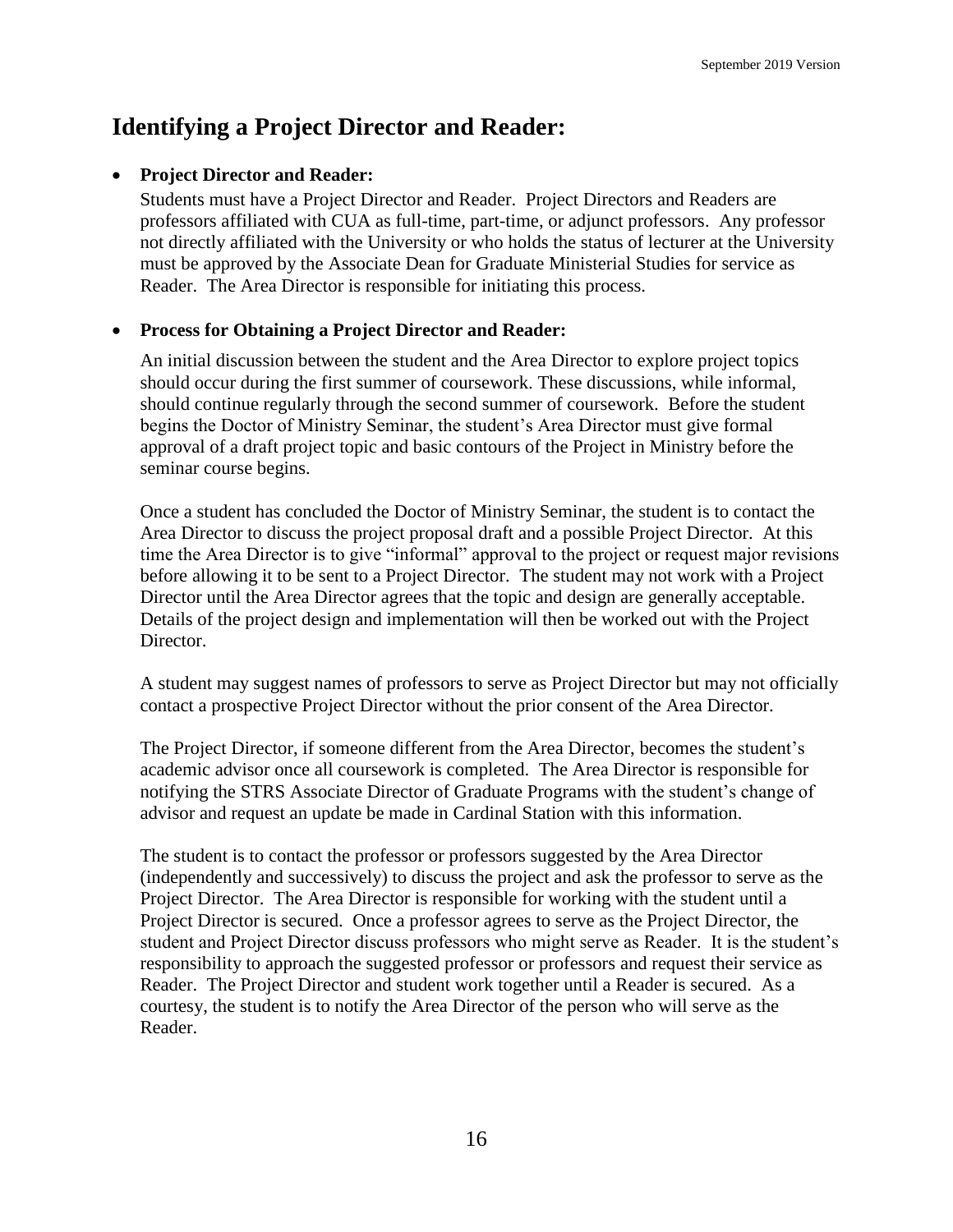

When students contact professors to serve as either Project Director or Reader, they are to present the professors with a draft of the proposal, including the Goals, Objectives, and Expected Outcomes, and drafts of questionnaires/surveys. Also, the student is to give the professors a general timeline for implementing and presenting the completed project.

The project proposal draft is to be reviewed first by the Project Director. After the Project Director is satisfied with the proposal, the student, with the Project Director's knowledge, is to present the proposal to the Reader. Once both the Project Director and Reader approve a "final draft" of the proposal, the Project Director is to submit the "Project Proposal Packet" (see Appendix #4) to the Chair of the Doctor of Ministry Project Proposal Committee for evaluation and approval.

# **Submitting the Proposal to the Doctor of Ministry Project Proposal Committee:**

#### • **Overview:**

Once the Project Director and Reader have approved the Proposal Packet, the Project Director is responsible for submitting the Proposal Packet (see Appendix #4) to the Chair of the Doctor of Ministry Project Proposal Committee. The Chair of the Committee must send the packet to the committee members at least one week (7 days) before the Committee meeting at which it will be discussed. Meeting dates of the Committee are posted on the STRS calendar (link: **https://trs.catholic.edu/info-for-faculty-staff/index.html**) The Project Director's presence at the meeting is important and strongly encouraged. When it is not possible for the Project Director to be present, the Chair of the Committee will communicate the Committee's decision to the Project Director who is then responsible for notifying the student and Reader of the Committee's decision. A project may be resubmitted to the Committee up to two additional times. If the student proves unable to develop a proposal that is well-articulated, clearly organized, and appropriate for a doctoral degree after three submissions, the student may not proceed with the degree.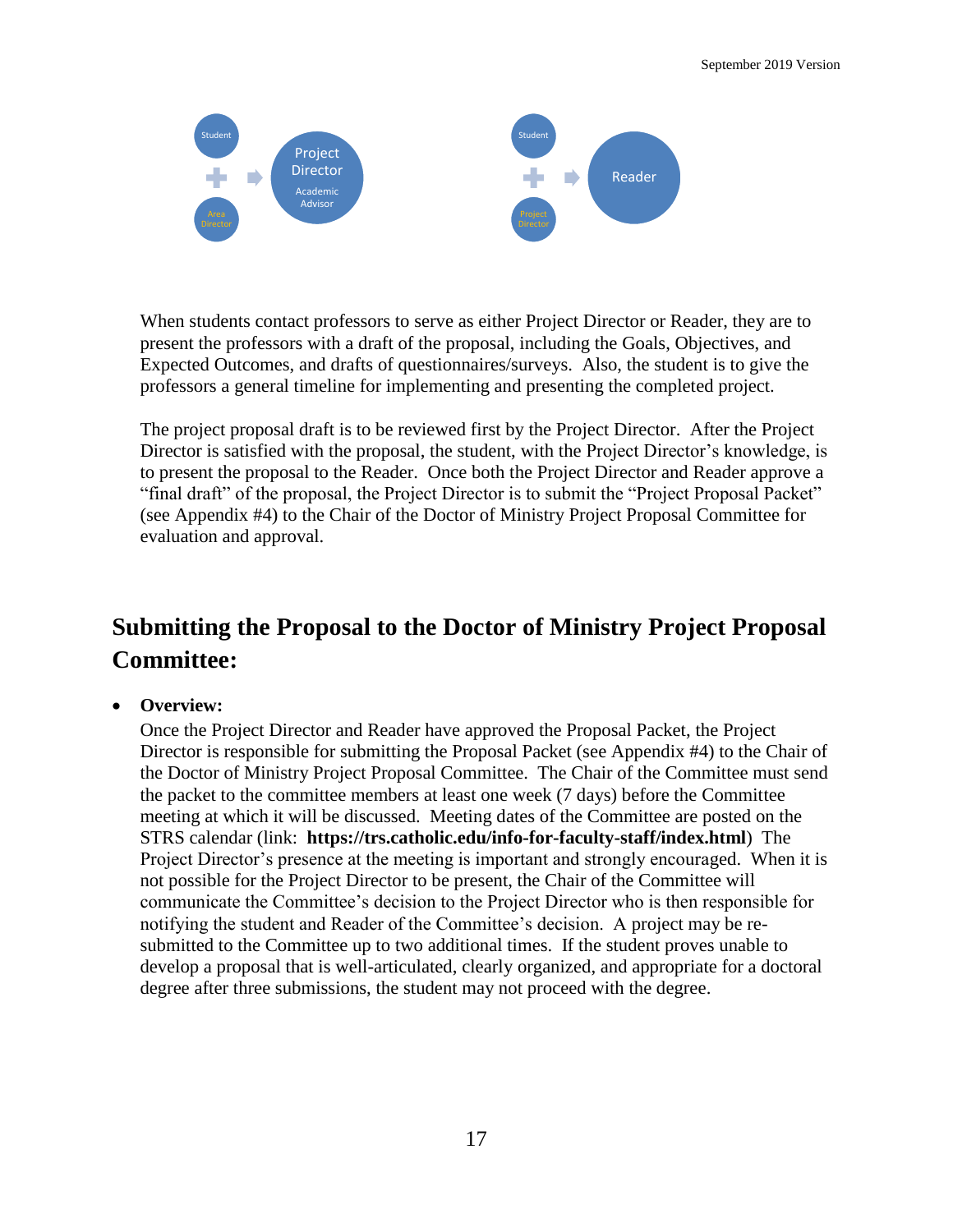#### • **Proposal Packet Contents (see Appendix #4):**

After the Project Director and Reader approve the Proposal Packet, the Project Director is to send it to the Chair of the Doctor of Ministry Project Proposal Committee. The contents of the packet are to be created as one PDF file by the student and sent to the Project Director in the following order:

- Two-page Proposal
- Two-page Bibliography
- One-to-two Pages of Goals, Objectives, and Expected Outcomes for the Project
- Surveys/Ouestionnaires to be used
- Other Evaluation Instrument(s), if used
- Human Subjects Completion of Training form
- Exemption Certificate
- Justification for Exemption

Affix to this PDF as two separate completed documents: 1) *D. Min. Topic Approval* form and 2) *Application for Human Subjects Protection Review* form. Forms may be found in the D. Min. Forms and Sampler box on the D. Min. webpage. (https://trs.catholic.edu/academics/graduate/general-requirements/dmin.html).

The top portion is filled out through the signature/date line by the student and sent to the Project Director as a Word document so that the signatures of the Project Director and Area Director may be obtained before it goes to the D. Min. Proposal Committee with the entire proposal packet.

#### • **Procedure for Project Proposal Approval:**

- 1. Once a proposal is approved by the TRS Doctor of Ministry Project Proposal Committee and any required revisions have been completed by the student, a final PDF of the Proposal Packet is sent to the Chair of the Proposal Committee by the Project Director.
- 2. The Chair then forwards the PDF Proposal Packet and the signed Project Approval Form to the TRS Associate Dean of Graduate Ministerial Studies for approval.
- 3. After the Associate Dean signs the approval form, the Project Packet with the signed Topic Approval form is forwarded to the TRS Director of Graduate and Undergraduate Student Services and Academic Support who uploads everything into the student's file.
- 4. The TRS Director of Graduate and Undergraduate Student Services and Academic Support forwards the scanned copy of the Topic Approval form electronically to the student.
- 5. The TRS Director of Graduate and Undergraduate Student Services and Academic Support asks the student, copying the student's Project Director, to forward electronically to the Vice Provost for Sponsored Research as one PDF file the following documents in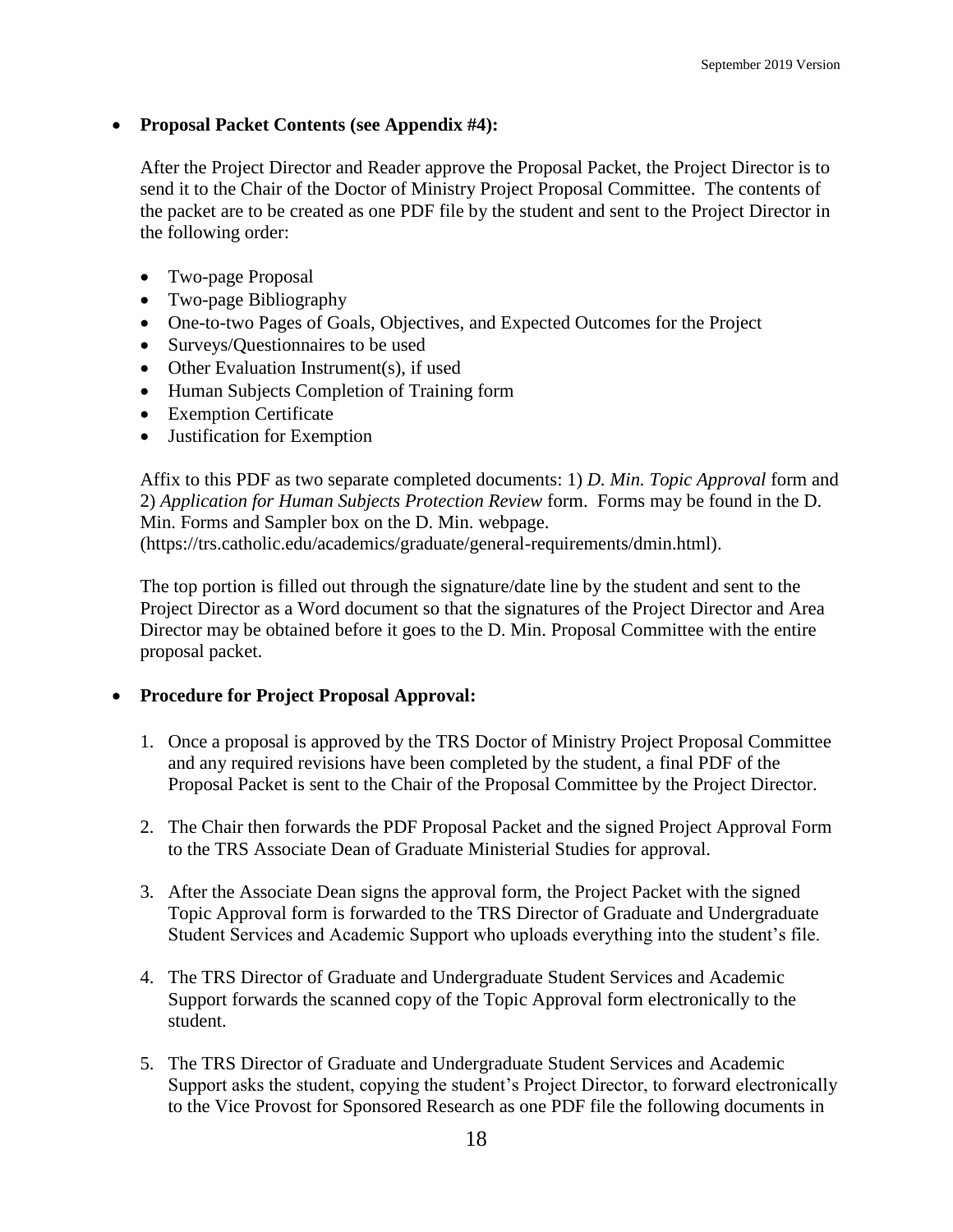this order: a) a completed PDF version of the Application for Human Subjects Protection Review Cover Sheet (found on the D. Min. homepage on the TRS website under "D. Min. Forms and Samplers"), b) a PDF version of the Project Topic Approval form, and c) the final PDF of the entire Proposal Packet.

- 6. If revisions to the Proposal Packet, in terms of its human subjects dimensions, are required by the IRB before its approval, the Vice Provost for Sponsored Research will contact the student by mail to request revisions. The student, after review and approval by the Project Director of all revisions made, is responsible for returning the revisions to the Vice Provost for Sponsored Research electronically, copying the Project Director in all correspondence, until the IRB grants approval.
- 7. When the IRB approval is granted, the Vice Provost for Sponsored Research signs the Topic Approval form and returns it, electronically or by campus mail, to the TRS Director of Graduate and Undergraduate Student Services and Academic Support.
- 8. When the IRB approval is granted, the IRB sends its Approval Letter to the student with a copy to both the student's Project Director and the Director of Graduate and Undergraduate Student Services and Academic Support.
- 9. Upon receipt of the IRB Approval Letter, the final version of the entire Proposal Packet is sent by the student in PDF format to the Director of Graduate and Undergraduate Student Services and Academic Support to replace the original version in the student's file.
- 10. Upon receipt of both the IRB Approval Letter from the Vice Provost for Sponsored Research and the final version of the PDF Proposal Packet from the student, the Director of Graduate and Undergraduate Student Services and Academic Support forwards the Proposal Packet with the signed Topic Approval form to the TRS Dean for final review. The Dean reserves the right to ask for modifications to the proposal or to reject it.
- 11. Once the TRS Dean approves the Project in Ministry proposal, he signs the Topic Approval form and sends a formal letter authorizing the Project in Ministry to the student, the Project Director, and the Area Director. It includes the expiration date for making the Oral Presentation, the last component of the Project in Ministry. The completely signed Topic Approval form and a copy of the dean's authorization letter are sent to the Director of Graduate and Undergraduate Student Services and Academic Support for uploading in the student's file.
- 12. The above process can take 4-6 weeks. No project may be implemented until the formal letter from the TRS Dean has been received by the student, either in electronic or print form.
- 13. Please note: any Project in Ministry involving minors is subject to a full review by the IRB. This may be a lengthy process. Students in this setting should consult their Area Director to review the procedures and timelines for these types of projects well in advance of an expected start date for a Project in Ministry.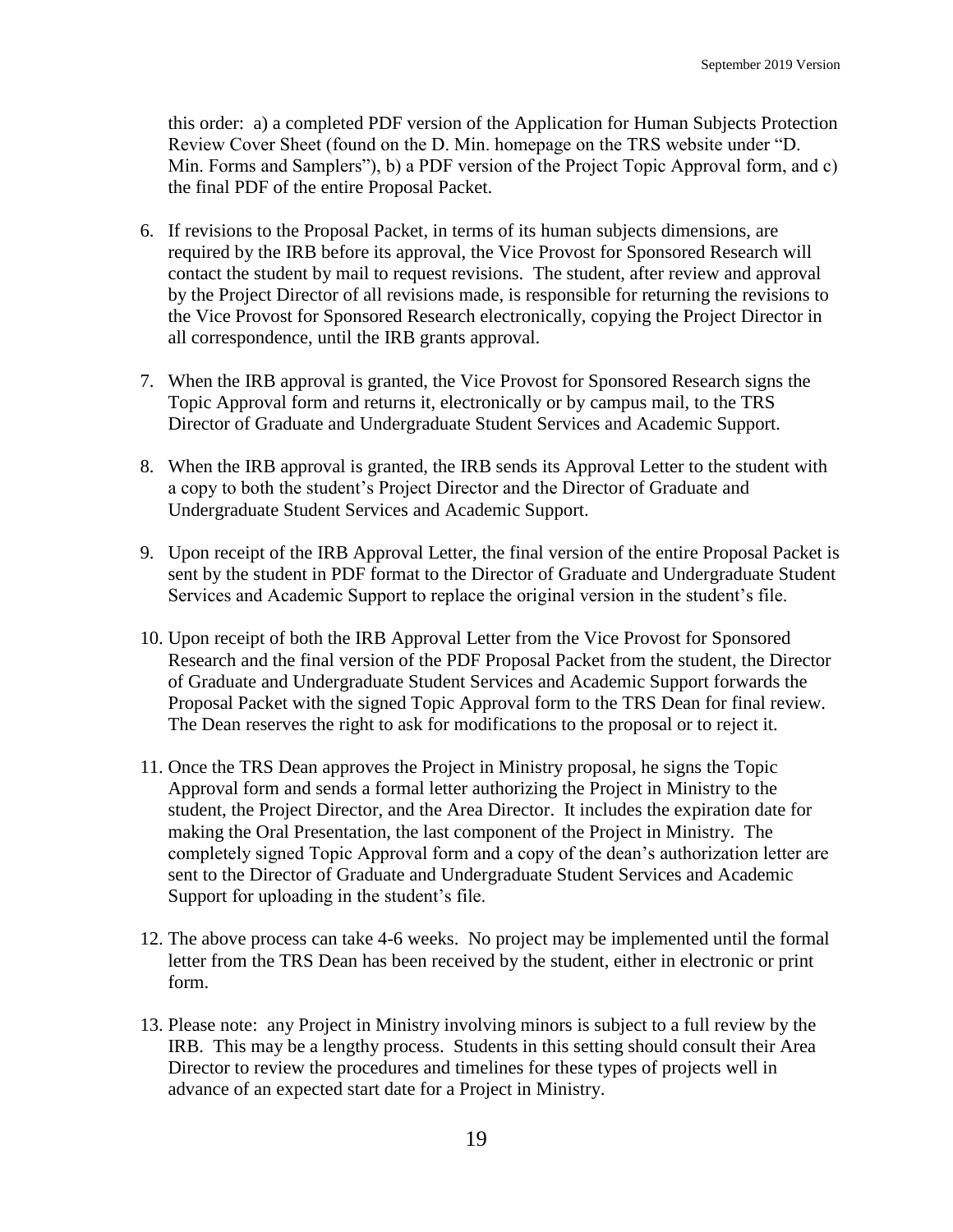#### • **Proposal Approval Deadline:**

The project proposal must be approved within two years from the date upon which the student is awarded doctoral candidacy.

#### • **Registering for Project Research (TRS 996C):**

To register for TRS 996C, the Candidate must contact his or her Project Director and ask that the Advisor Hold be released. The Project Director is responsible for releasing the hold.

Registration should be completed **prior to the first day of classes to avoid a late fee charge** but by no later than the Friday of the first week of classes each fall and spring semester to maintain continuous enrollment. Fall classes typically begin on the last Monday of August and spring classes typically begin on the second Monday of January. It is the student's responsibility to know when each semester begins. Calendars through Spring 2025 may be found at: http://enrollmentservices.cua.edu/Registration-and-Records/AcademicCalendarPDF.cfm

Failure to register **prior to the first day of classes** will result in additional charges. Failure to register by the drop/add deadline (the second Friday of the semester) will result in the student becoming inactive and will require the student to re-apply to the university. This reactivation is not automatic and requires approval of the Project Director, the Area Director, and the Associate Dean of Graduate Ministerial Studies.

# **CANDIDACY:**

Candidacy is a significant benchmark for the doctoral student. It signifies that the student has demonstrated superior capacity at the doctoral level in coursework, pastoral aptitude, and writing skills. Faculty who have taught the student and the student's Area Director are involved in the decision concerning Candidacy.

A student may apply for Candidacy after completing 21 credit hours of doctoral level course work inclusive of the Doctor of Ministry Seminar. The student may not receive Candidacy and deliver the Oral Presentation on the Doctor of Ministry Project during the same semester. The student must be registered for at least two semesters of Doctor of Ministry Project Research (TRS 996C) after completing course work.

#### • **Candidacy Application Procedure:**

Following the Doctor of Ministry Seminar, a student possessing at least 21 credit hours of completed course work with a 3.0 or higher GPA may request Candidacy. It is recommended that the student begin this process as soon as possible after the student's seminar grade has been posted.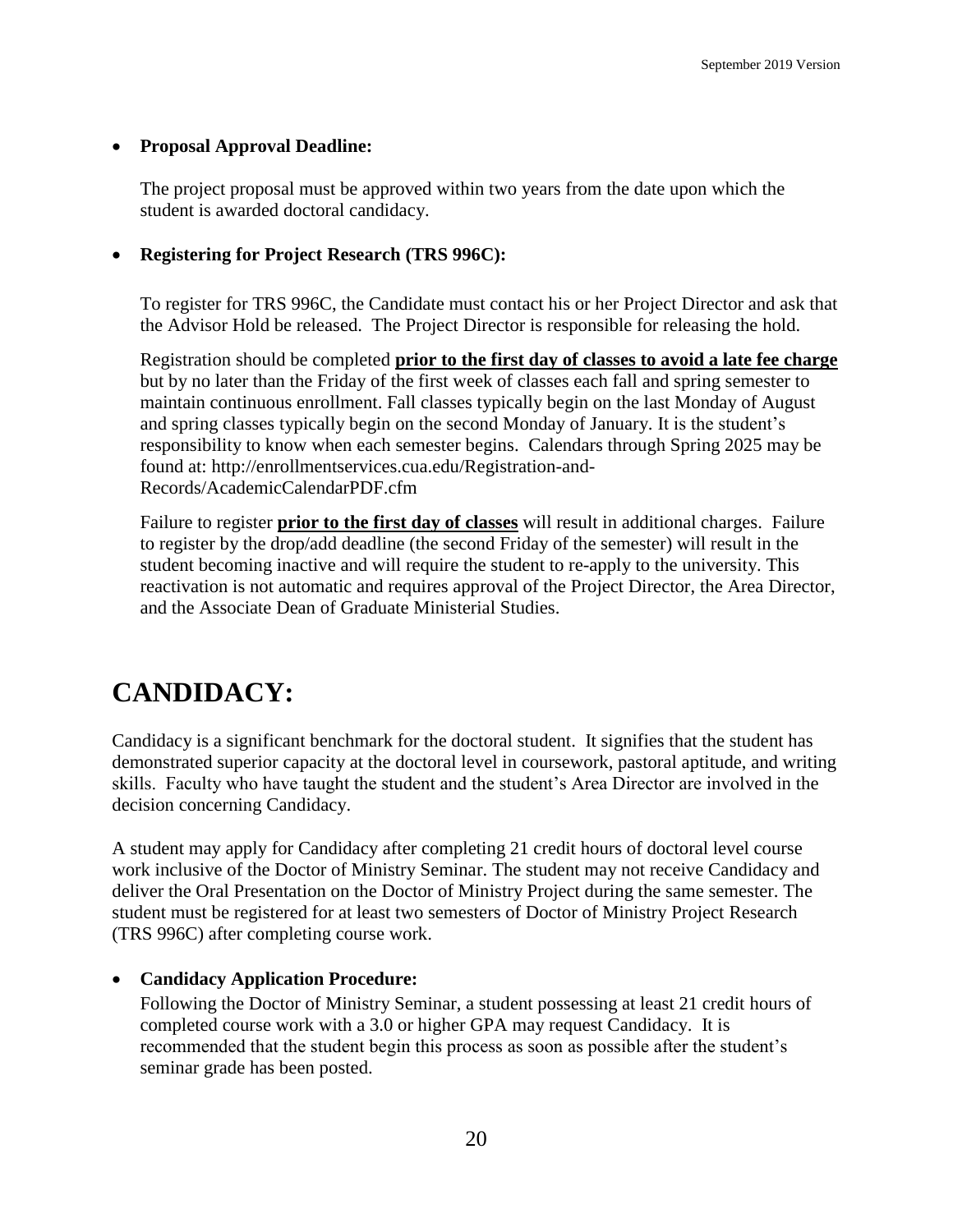A sample form for this request can be found in the appendix of this handbook (Appendix #1) The official form may be found in the D. Min. Forms and Sampler box on the D. Min. webpage (https://trs.catholic.edu/academics/graduate/general-requirements/dmin---requestfor-admission-to-candidacy1).

The student is responsible for completing the form online, signing it, scanning it, and sending it electronically to his or her Area Director. The decision of the academic area faculty to admit a student to Candidacy will appear in the student's Cardinal Station account. No formal letter will be sent to the student announcing admission to Candidacy, but the student will be notified by the Area Director when a decision has been made. If a student is not admitted to Candidacy, the Associate Dean for Graduate Ministerial Studies will so inform the student in writing after consultation with the Area Director and the Dean. Students not achieving Candidacy may not continue in the program.

# **THE TREATISE**

#### **Project Director, Reader, and Student Relationship:**

The Project Director is responsible for directing a student to a successful completion of a project and treatise. The Reader is to assist in this process, primarily in regard to the writing of the treatise. The Reader does not direct the student; rather, the Reader offers a constructive critique and requests edits to the treatise, as needed.

Once a Project Director and Reader are identified, the two are to agree on specific procedures for directing and assisting the student in completing the project and treatise. The issues that must be agreed upon include, but are not limited to, the following: when the Reader will review the student's work (after each chapter or after the entire treatise is in final draft form), how the Reader's critique will be communicated to the student (directly to the student, through the Project Director) etc.. After the procedure is agreed upon, the Project Director is responsible for putting the procedure into writing and giving a copy to the Reader and the student.

When a Reader has concerns about or requests to edit the treatise, the Reader is to communicate these to both the student and the Project Director before the student makes any changes to the treatise. When disagreements about edits to the treatise arise between Director and Reader or Reader and student, it is the responsibility of the Project Director to discuss this with the Reader and then direct the student on what must be edited and how.

All e-mail communications between the student and Reader that concern the treatise are to include the Project Director. Once the treatise is completed and both Project Director and Reader approve a final draft, the Project Director prepares the form "Acceptance of Doctor of Ministry Treatise for Oral Presentation," and is responsible for getting the signatures of both the Reader and the student's Academic Area Director. Once the form has received these signatures, the Project Director submits the form to the STRS Associate Director of Graduate Programs to begin the process of securing a Dean's Delegate and scheduling the presentation (see The Oral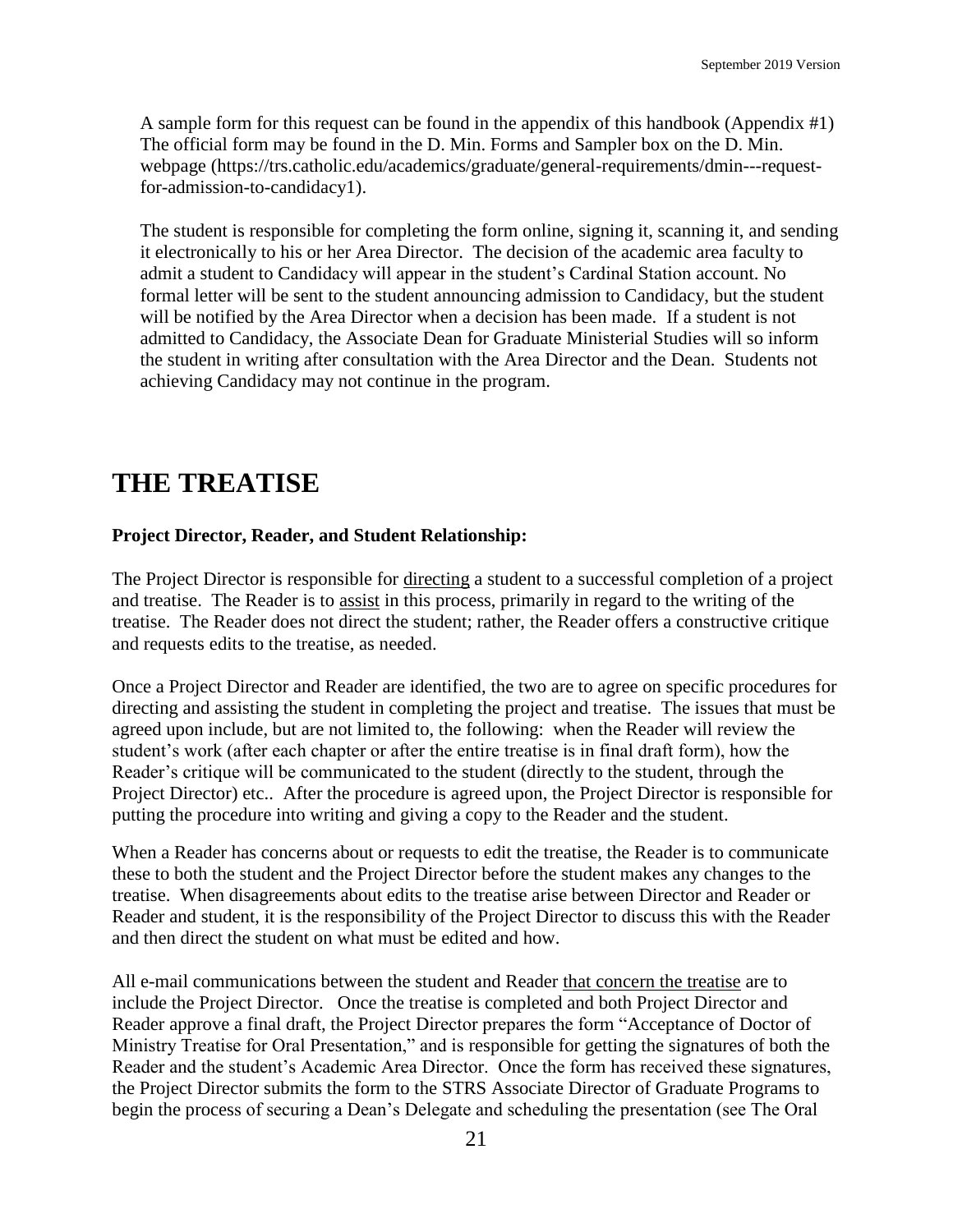Presentation section below for more details). A copy of the approved draft is to be sent by the student to the STRS Associate Director of Graduate Programs so that it may accompany the signed Oral Presentation Acceptance form which goes to the Dean of the School of Theology and Religious Studies for the assignment of a Dean's Delegate.

#### **Treatise Components: General Information**:

The treatise is written more for experienced pastoral ministers than for theological scholars. It is to contain solid theological background on the project topic and articulate the design of the project, its implementation, and an evaluation and interpretation of the evaluation.

The treatise, between 100-150 pages, is to include at least four major sections: a detailed description of the pastoral issue in need of attention, theological and ministerial research on the project topic, the project design and implementation, and the evaluation of the project. In addition, the treatise is to come with appendices with surveys/questionnaires, evaluation instruments, PowerPoints used in presentations, hand-outs, etc. and an extensive bibliography on the topic rather than a "Works Cited" section. Appendices and the bibliography do not constitute part of the 100-150 pages of text.

#### **Treatise Components:**

- Title page
- Abstract
- Table of Contents
- General Introduction/Chapter One: The pastoral issue in need of attention and its importance
- Background chapter(s) that articulate the research on the theological, biblical, cultural, historical foundation for the project topic
- Chapter on the design and implementation of the project
- Chapter on the evaluation of the project
- Chapter on the general conclusions
- Appendices on the details of the project, instruments used, hand-outs, etc.
- Bibliography of the sources used and related sources

The treatise is to demonstrate that the student has attained a level of competence in researching, designing, implementing, and evaluating a project as well as an ability to integrate theoretical and experiential knowledge.

#### **Year III Residency Seminar:**

During the final residency, students participate in a seminar to assist them with the elements of the treatise, how to organize the treatise, and how it is formatted.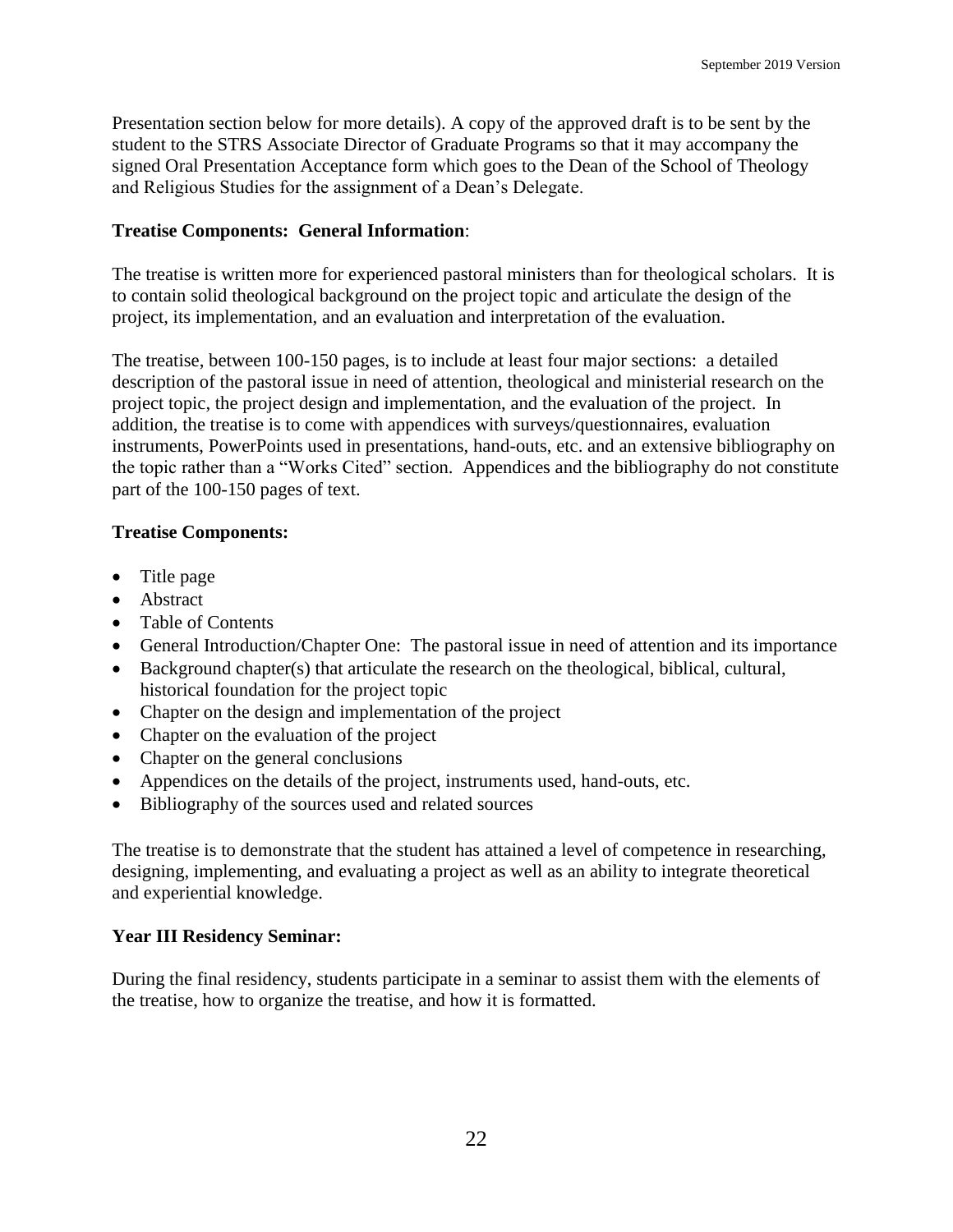#### **Project and Treatise Deadlines:**

The project, treatise, and oral presentation must be completed before the deadline imposed by the University's Institutional Review Board (IRB), three years from the date of the authorization letter from the IRB and specified in the official approval letter from the Dean of STRS.

If, for extraordinary reasons, an extension is needed to complete the treatise and give the oral presentation, the candidate writes a letter to the project director, with a copy to the associate dean of graduate ministerial studies, requesting the extension, specifying the reason for the request, and identifying a new deadline. Upon receipt of the letter, the project director notifies the associate dean stating the director's disposition on the request. Upon receipt of the director's notification, the associate dean will render a final decision and notify the candidate and the director. When granted, extensions are for one semester unless there are compelling reasons for a longer extension.

# **THE ORAL PRESENTATION:**

#### **Approval for the Oral Presentation**:

Once the Project Director and Reader agree that the treatise is in a final draft form, the process for approval for the oral presentation may begin.

A final-draft is considered one in which the Project Director and Reader agree to the following:

- No major changes are required to the content of the treatise
- The text is written at a level that is acceptable for graduate work
- The text is structurally and grammatically correct
- The text, citations, and bibliography are formatted according to the *Chicago Manual of Style*

Upon approval of the final draft version of the treatise and at least six weeks before a proposed oral presentation date, the Project Director and Reader complete the "Acceptance of D. Min. Treatise for Oral Presentation" form (see Appendix #9 for model; official form found in Forms and Sampler box on D. Min. webpage: (https://trs.catholic.edu/academics/graduate/generalrequirements/dmin.html) and the Project Director submits it to the STRS Associate Director of Graduate Programs for processing and scheduling. The student is to submit one print copy of the treatise to the Associate Director.

It is the responsibility of the STRS Associate Director of Graduate Programs to locate a room with appropriate technology and of sufficient size for the presentation. Before the room is scheduled, the Candidate is responsible for notifying the STRS Associate Director of Graduate Programs of the approximate number of guests expected to attend the presentation. Only upon the scheduling of the day and time of the oral presentation should a Candidate finalize travel plans.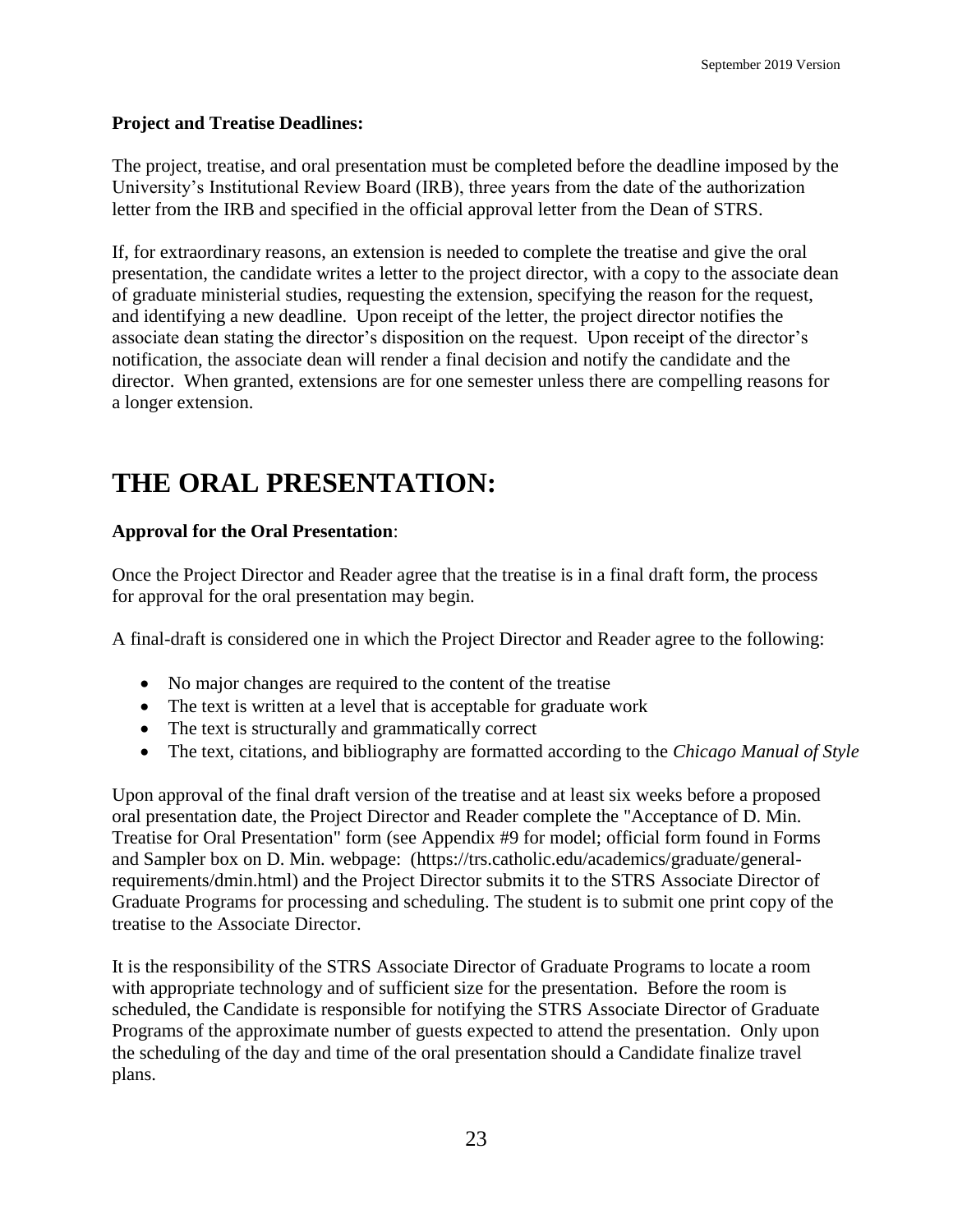N.B.: An oral presentation scheduled anytime beginning the first day of the fall or spring semester will require registration for another semester of Project Research as the university requires all students to be enrolled in Project Research in the semester during which the student will offer an oral presentation.

#### **Appointment of the Dean's Delegate:**

The STRS Associate Director of Graduate Programs sends the signed "Acceptance of D. Min. Treatise for Oral Presentation" form to the Dean for approval with a copy of the treatise and requests that the Dean appoint someone to serve as the dean's delegate for the presentation.

The Dean consults, if so inclined, with the Project Director and the Area Director for their suggestions about who might serve as the dean's delegate.

The Dean appoints a Delegate and notifies the STRS Associate Director of Graduate Programs who notifies the Project Director who in turn notifies the Reader and the Candidate.

If requested by the Project Director and/or Reader, the Candidate submits a paper copy of the final draft to them approximately one month before the Oral Presentation.

At the Oral Presentation, the Dean's Delegate facilitates and fully participates in the presentation procedures but votes only to break a tie regarding the approval of the presentation. The Dean's Delegate may offer final requests for editing, minor changes, etc. to the treatise after the presentation which, with the consent of the Project Director, must be incorporated into the final version prior to its being deposited with the University.

#### **The Presentation Process:**

A Candidate must give a presentation on the project after the treatise is completed and approved by the Project Director and the Reader. The Candidate is to prepare and present the project in a formal, public presentation addressed to the Project Director, Reader, and Dean's Delegate. The presentation is open to the public and the student is welcome to invite family, friends, and project participants.

The presentation is approximately one hour in length: a 20-minute presentation and a 40-minute discussion on the project and presentation. The Project Director, Reader, and Dean's Delegate's presence are required. They are the only ones permitted to engage the Candidate during the presentation. Once the Project Director, Reader, and Dean's Delegate are satisfied with the presentation and discussion and time remains, others present may be invited to participate in the discussion. It is the responsibility of the Dean's Delegate to make this determination and draw the discussion to a conclusion.

The first portion of the presentation consists of the following: (20 minutes)

- Brief Introduction of the Pastoral Issue and Choice of Project (5 minutes)
- General Synopsis of the Project (15 minutes)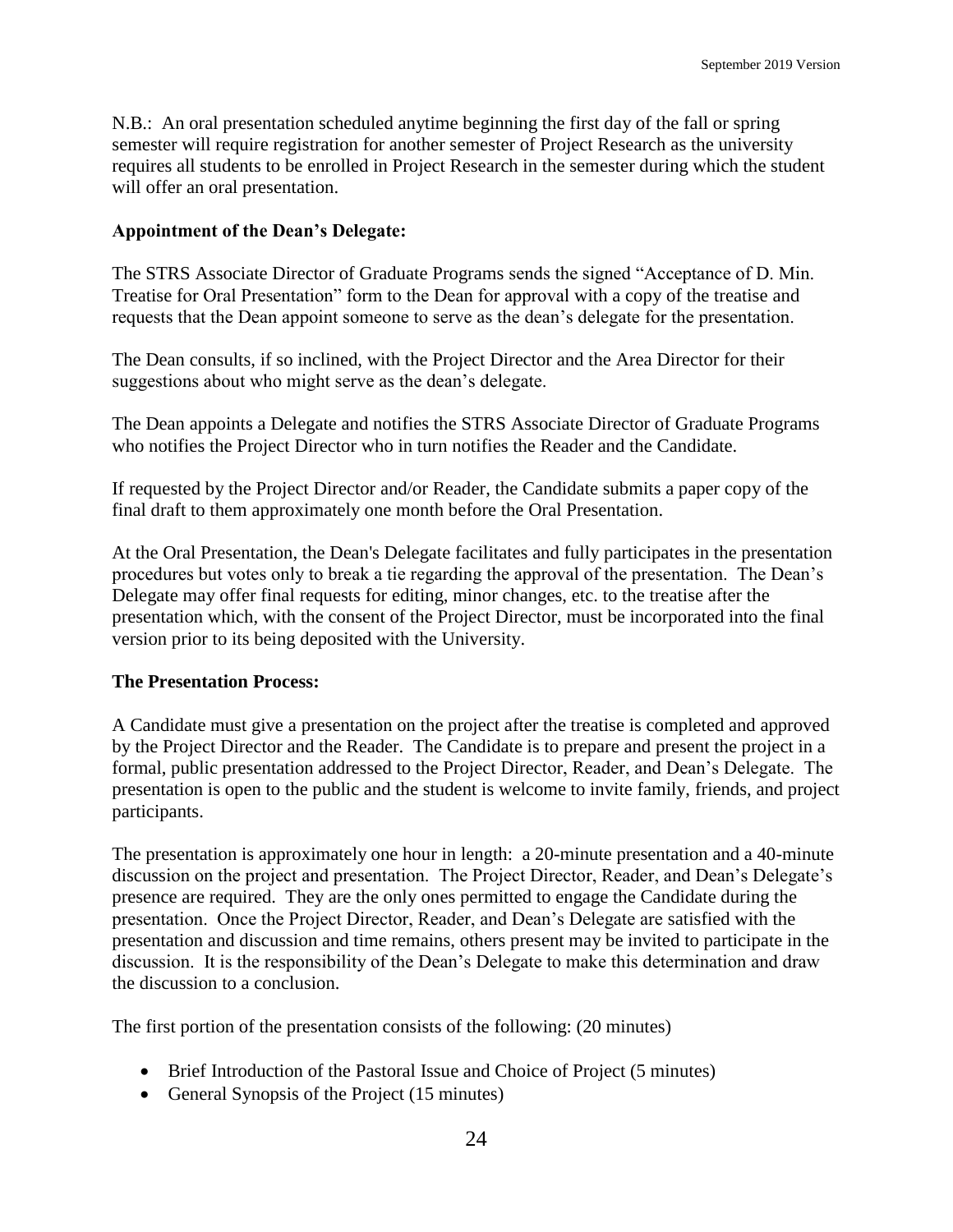The second portion of the presentation consists of the following: (40 minutes)

- Discussion around what was learned from the project and future trends
- Questions and answers around the project and treatise

The first portion of the presentation will normally incorporate technology. Coordination of technology should be arranged between the Candidate and the Associate Director of Graduate Programs.

At the conclusion of the presentation, the Dean's Delegate invites all but the Project Director, Reader, and Dean's Delegate to leave the presentation room. The Director, Reader, and Delegate assess the oral presentation itself and offer any final words regarding the treatise. At this time the process should be determined for the Project Director to handle any remaining revisions needed to the treatise. At the conclusion of the discussion, the Dean's Delegate asks the Project Director to formally vote to pass or not pass the Candidate. Then the Dean's Delegate invites the Reader to vote. Only if there is a tie vote is the Delegate to vote.

The Project Director conveys the outcome of the vote to the Candidate. A reception follows during which the Dean of the School of Theology and Religious Studies (or a delegate) presents the Diploma Card to the new Doctor.

It is the responsibility of the STRS Associate Director of Graduate Programs to provide the Dean's Delegate with the forms that must be signed after the Presentation. It is the Dean Delegate's responsibility to secure the appropriate signatures (see Appendix #7), notify the STRS Associate Director of Graduate Programs that the presentation has concluded, and return the signed forms to the Associate Director.

#### **Oral Presentation Completion Deadline:**

The Oral Presentation is scheduled approximately six weeks after the final draft of the Treatise is approved by the Project Director and Reader. The completion of the Oral Presentation must take place within three years after the Candidate receives official written approval of the project from the Dean of STRS. Exceptions to this are rare and only for one semester.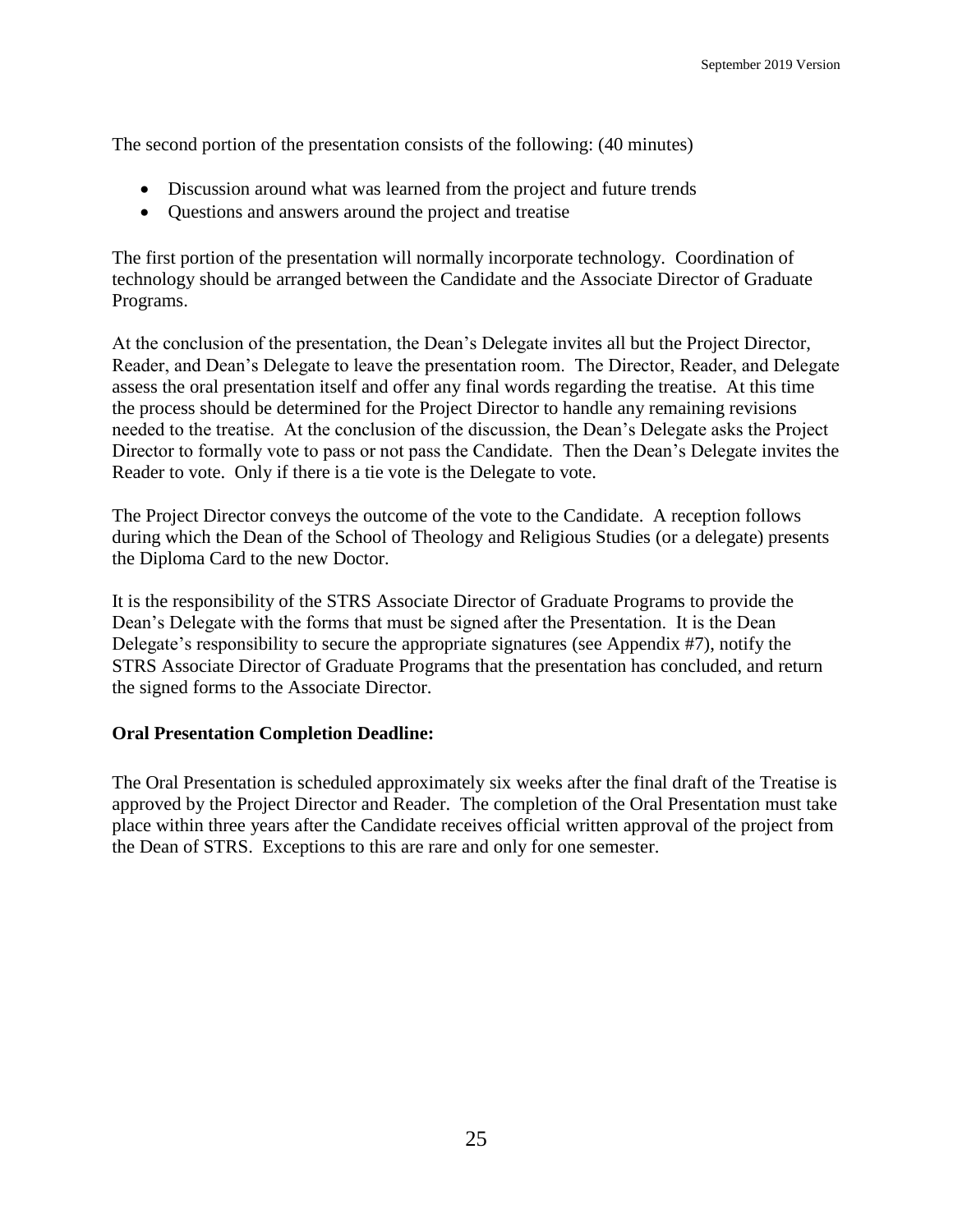# **PREPARING THE OFFICIAL COPY OF THE TREATISE FOR DEPOSIT**:

The following is an edited version of the official *Doctoral Dissertation Handbook* available from the Office of Graduate Studies and is used with permission.

#### **Procedures for Doctoral Student Manuscripts from the Office of Graduate Studies**

All doctoral degree Candidates who are required to submit a formal, written paper are required to submit the final, approved manuscript to the Administrator in the Office of the Vice Provost and Dean of Graduate Studies prior to graduation. The Office of Graduate Studies is responsible for processing the document for final deposit resulting in the required publication of your treatise.

Because the treatise is an important University document, both academically and for the student, the utmost care in the preparation of the final manuscript for submission must be exercised. In order to ensure that the treatise manuscripts from The Catholic University of America reflect the importance the university places on them, the student is required to follow strict formatting and submission guidelines. By following them, the student can be assured of encountering no problems in the publication process with the CUA contracted publishing company, ProQuest.

Since the student is ultimately and personally responsible for following the guidelines and instructions in the *Doctor of Ministry Handbook*, the student is required to read it completely and carefully. Faculty and Staff a re encouraged to familiarize themselves with the contents of the handbook, since they are often asked to advise students in the preparation of the manuscripts.

#### **Writing Your Treatise**

#### **Style:**

Please note: The guidelines regarding format and style outlined in this handbook are requirements of the University and supersede any instructions that may be given in the various style manuals or in any other publications. For any items not specifically addressed in this handbook, students should consult their Project Director.

As stated in the University's Graduate Announcements "the [treatise] must follow the approved format, which conforms to the norms of *The Chicago Manual of Style* [Chicago: The University of Chicago Press, current edition] (hereafter *The Chicago Manual*) ... with whatever adaptations are appropriate for the Candidate's discipline." The *Chicago Manual of Style* is the default formatting resource in the D. Min. program. As a shorter source, students may find helpful Kate L. Turabian, *A Manual for Writers of Term Papers, Theses, and Dissertations* (Chicago: The University of Chicago Press, current edition), which is an interpretation of *The Chicago Manual of Style* specifically addressing the preparation of academic papers that will remain in typescript form.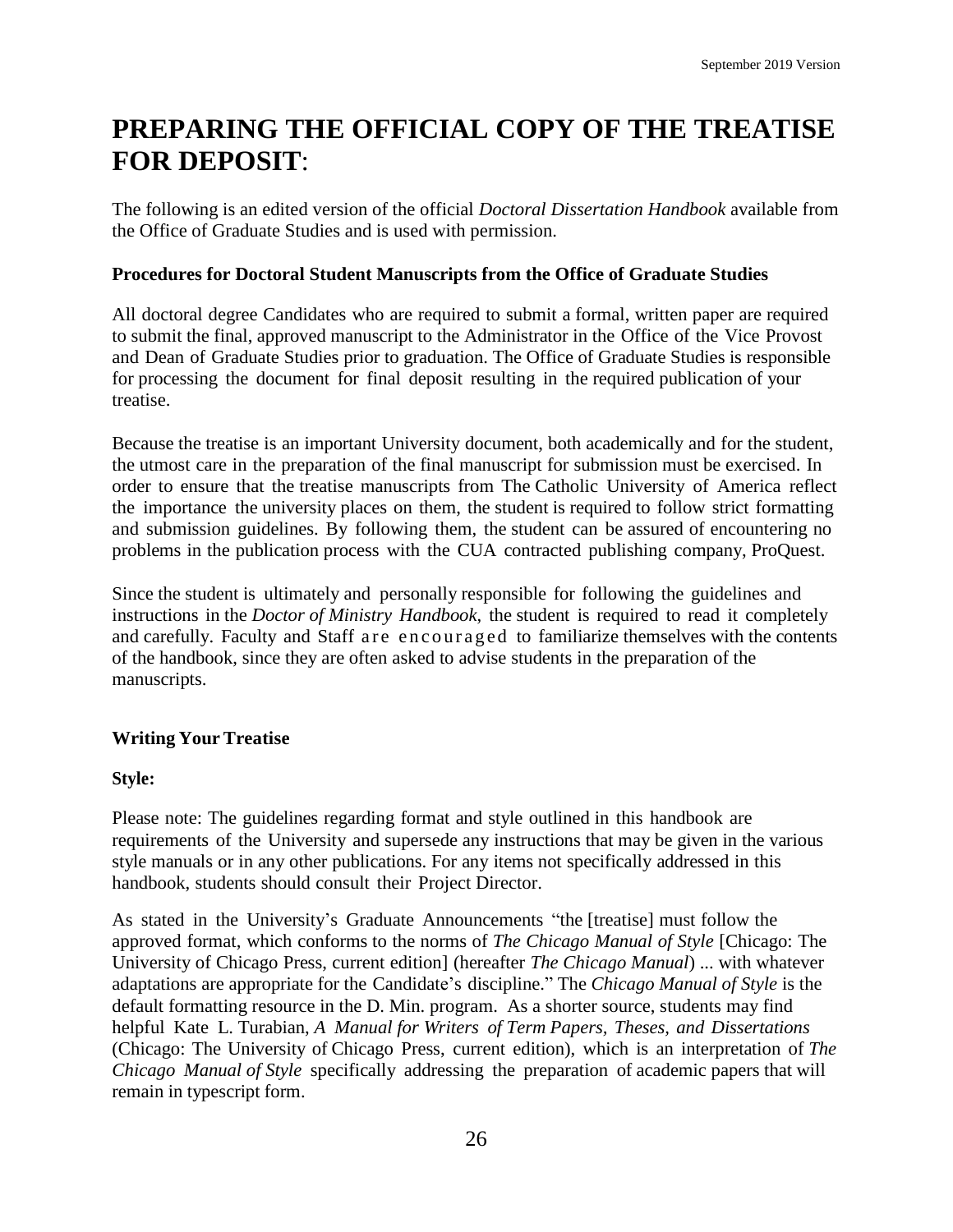Since these guides are periodically revised and updated, please be sure to consult the most current edition of any manual used.

#### **Copyright**

The Office of General Counsel of The Catholic University of America has prepared an information sheet on the issues involved in the copyright of the treatise and registering its copyright with the Library of Congress. It is important that all students read this document prior to making the decision whether or not to register the copyright with the Copyright Office of the Library of Congress.

Students can also access extensive information on the copyright at the website of the Office of General Counsel [\(http://counsel.cua.edu/copyright\)](http://counsel.cua.edu/copyright) and of ProQuest [\(http://www.umi.com/products\\_umi/Treatises/copyright\)](http://www.umi.com/products_umi/dissertations/copyright).

#### **The Elements of the Treatise:**

#### **PreliminaryPages:**

• **Title Page (see Appendices #5 and #6 for models)**

#### *The Title of the Treatise:*

Your title must be exactly the same one as submitted on your Doctor of Ministry Project Proposal. If you have made any changes to the title, you must submit a Request for Change in Doctoral Treatise Title for approval prior to your deposit date.

The title page must follow exactly the formatting examples given in Appendices #3 and #4. This is not the place for any creative efforts — special fonts, spacing, sizing, boldface or italic type, etc. Do not place the title in all caps. ProQuest requires that you use word substitutes for formulas, symbols, superscripts, Greek letter, or other nonalphabetical symbols in the title.

#### *Your Name:*

You must use your "name of record" on the title page. This is your official name, as recorded by the Office of Enrollment Services. If this name uses titles or suffixes, include them. However, you may not include job titles or organizational affiliations (your diocese, your military unit, your employer, etc.). Although you may have been sponsored and supported in your studies, your treatise is your own work, for which you are solely responsible. You may recognize sponsors in an acknowledgement or dedication.

#### *The Copyright Symbol ©:*

Copyright privileges vest with you as author immediately upon creation of your treatise,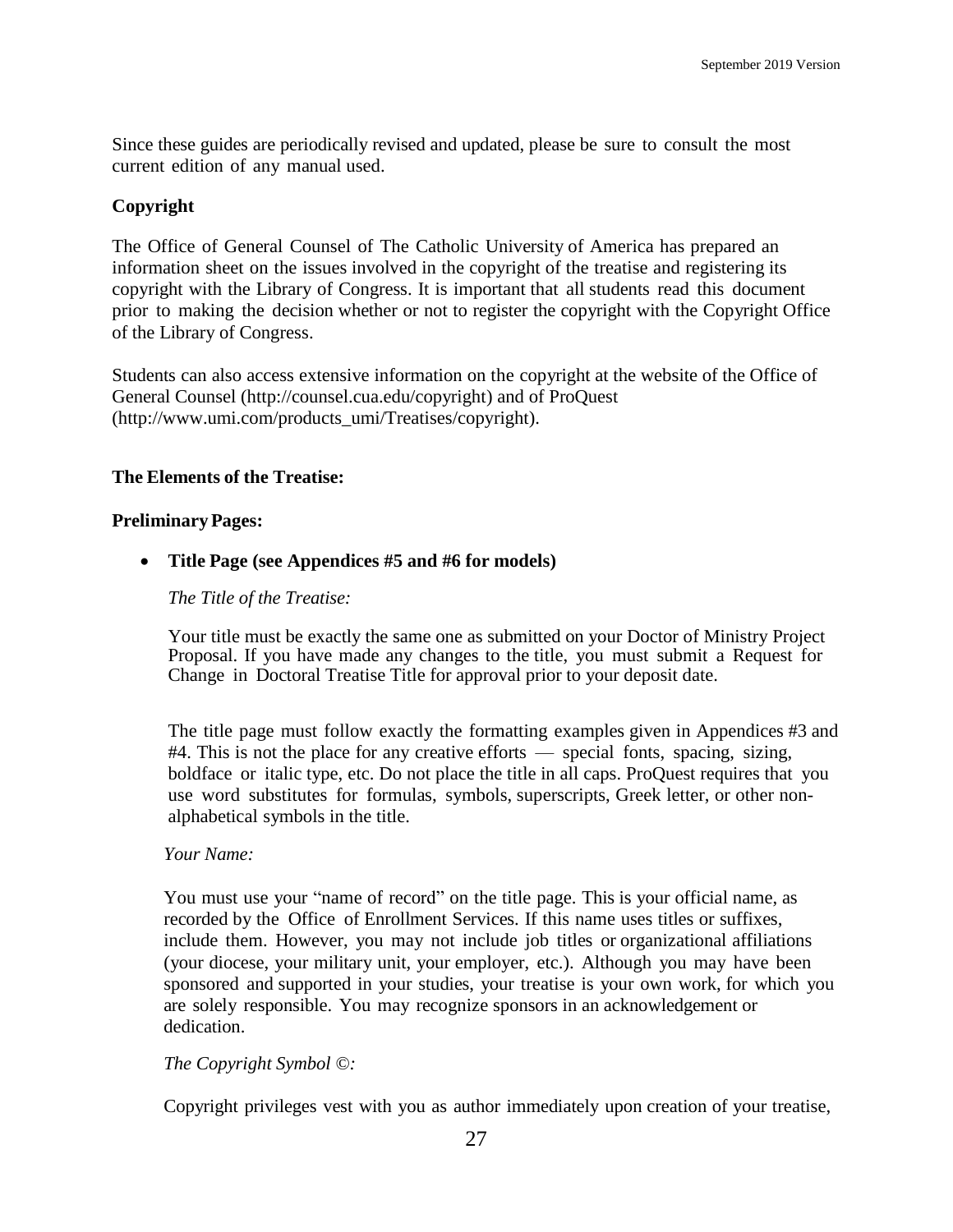whether or not you include the © symbol on your title page, and whether or not you register your copyright with the U.S. Copyright Office in the Library of Congress. You must decide whether to place the © symbol on your title page.

*The Date:*

The date on the title page of your treatise is the year (no day or month) in which your treatise will be published. This is also the year in which you graduate and your copyright takes effect.

#### • **Abstract (see Appendix #8):**

You are required to write an abstract of your treatise. The abstract must be written in English, even if your treatise is written in a foreign language. It should contain no special characters or any text written in a non-Roman alphabet. The text of the abstract should be double-spaced.

The abstract should provide a concise summary of the following information:

- A statement of the problem
- A description of the research procedure or method
- An explanation of the results of the research
- A summary of your conclusions

Since the abstract is an important summary of your work and is the basis upon which scholars may decide to read the entire treatise, you should exercise great care in preparing the text. Remember, when placing your name of record at the top of the abstract, to include the abbreviation of the degree you will receive upon graduating immediately after your name.

ProQuest does not place a word limit on the abstract, as that constrains the student's ability to describe their research in a section that is accessible to search engines, and therefore would limit potential exposure of the work. However, ProQuest does publish print indexes that include citations and abstracts of the treatises it publishes. These print indexes require limits of 350 words for doctoral treatises. Additionally, ProQuest print indexes allow only text to be included in the abstract. In the editorial process for printing doctoral treatises, ProQuest will truncate the abstract if it exceeds the 350 word limit and will remove any non-text content. Therefore, you may wish to limit the length of the abstract to 350 words if this concerns you.

The abstract as you submit it, no matter the word count, will NOT be altered in your published manuscript.

Students often use the same text for both their abstract and for publication in the treatise brochure published by their school prior to the Oral Presentation.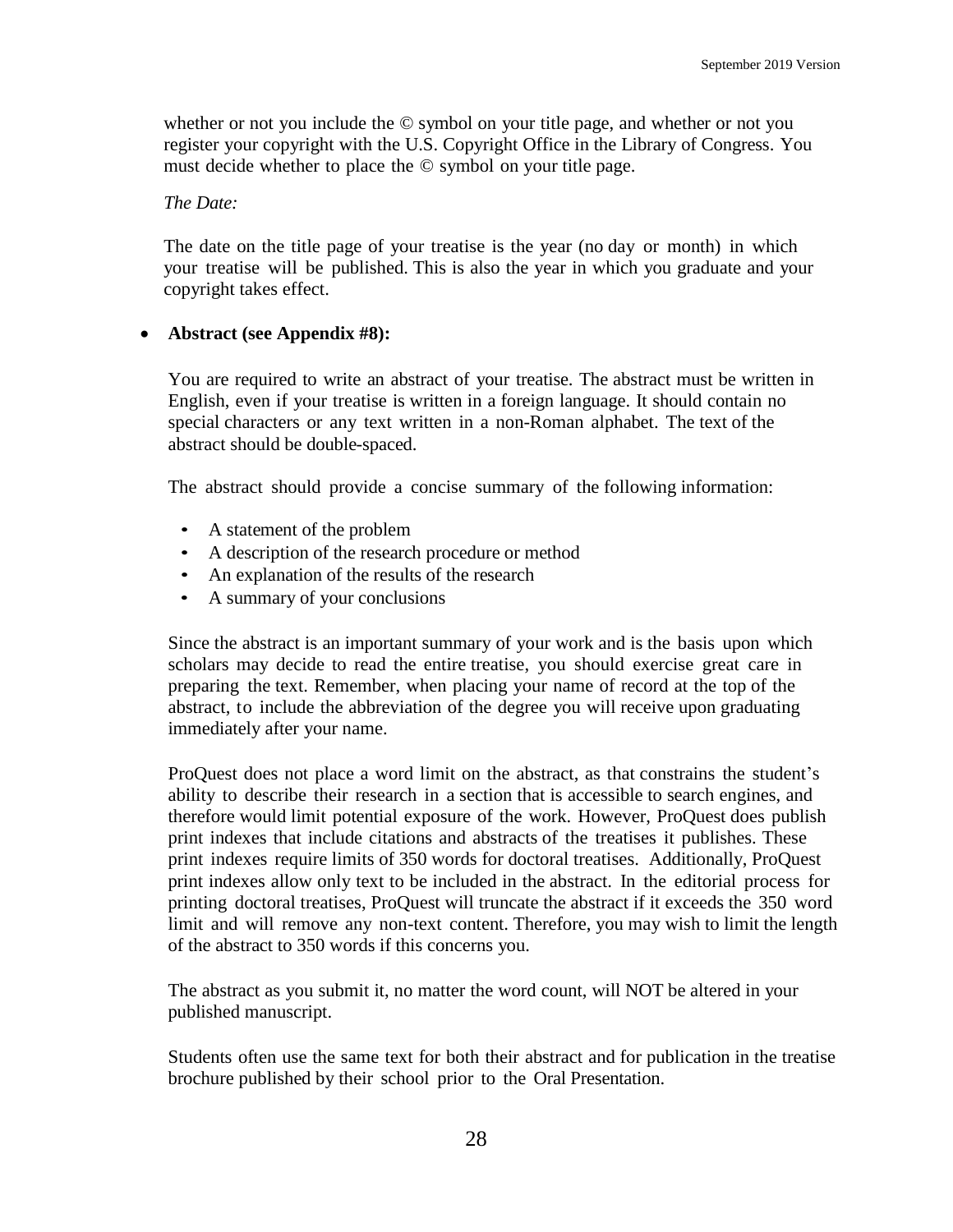Place the abstract directly behind the title page, but do not number it (see Pagination details below).

#### • **Signature (Approval) Page:**

Your treatise must have an approval page signed by your Project Director and Reader. You are responsible for typing this page and obtaining the necessary signatures at the end of an approved Oral Presentation (see Appendix #7 for format). Manuscripts that do not include an approval page, signed by the Project Director and Reader, cannot be accepted for deposit. Signature substitutions are unacceptable (i.e., a Dean or an Area Director may not sign for a Committee Member).

You should prepare the signature page, following the formatting guidelines in Appendix #7, print it out on the acid-free paper and take it with you to your Oral Presentation, when your Project Director and Reader will be present. If there are no major changes to be made to your treatise, your Project Director and Reader should sign the signature page at that point. Although the Committee, following your presentation, may ask you to make minor corrections to your treatise, this usually does not prevent the Project Director and Reader from signing the treatise approval page. If this is not possible, please make arrangements to get the signature page to them for completion.

Number the signature page at the bottom center of the page with the lower-case Roman numeral "ii" (see Pagination details below).

#### • **Optional Preliminary Pages:**

You may include a dedication, an epigraph, a list of illustrations, a list of tables, a list of abbreviations (these may alternately appear in the end matter), a foreword, a preface, or acknowledgements in the front matter of your treatise. Please refer to the Pagination section of this handbook for information on the order of appearance and pagination of these optional preliminaries.

#### **Body of Text:**

#### • **Introduction:**

Chapter One is an introduction to the treatise and is paginated as page 1.

#### • **Chapters:**

In addition to the introductory chapter the treatise must include a chapter on the theological foundation for the project. Another chapter describes the project design and implementation of the project. Additional chapters are to describe and report the evaluation of the project and conclusions drawn from the implementation and evaluation.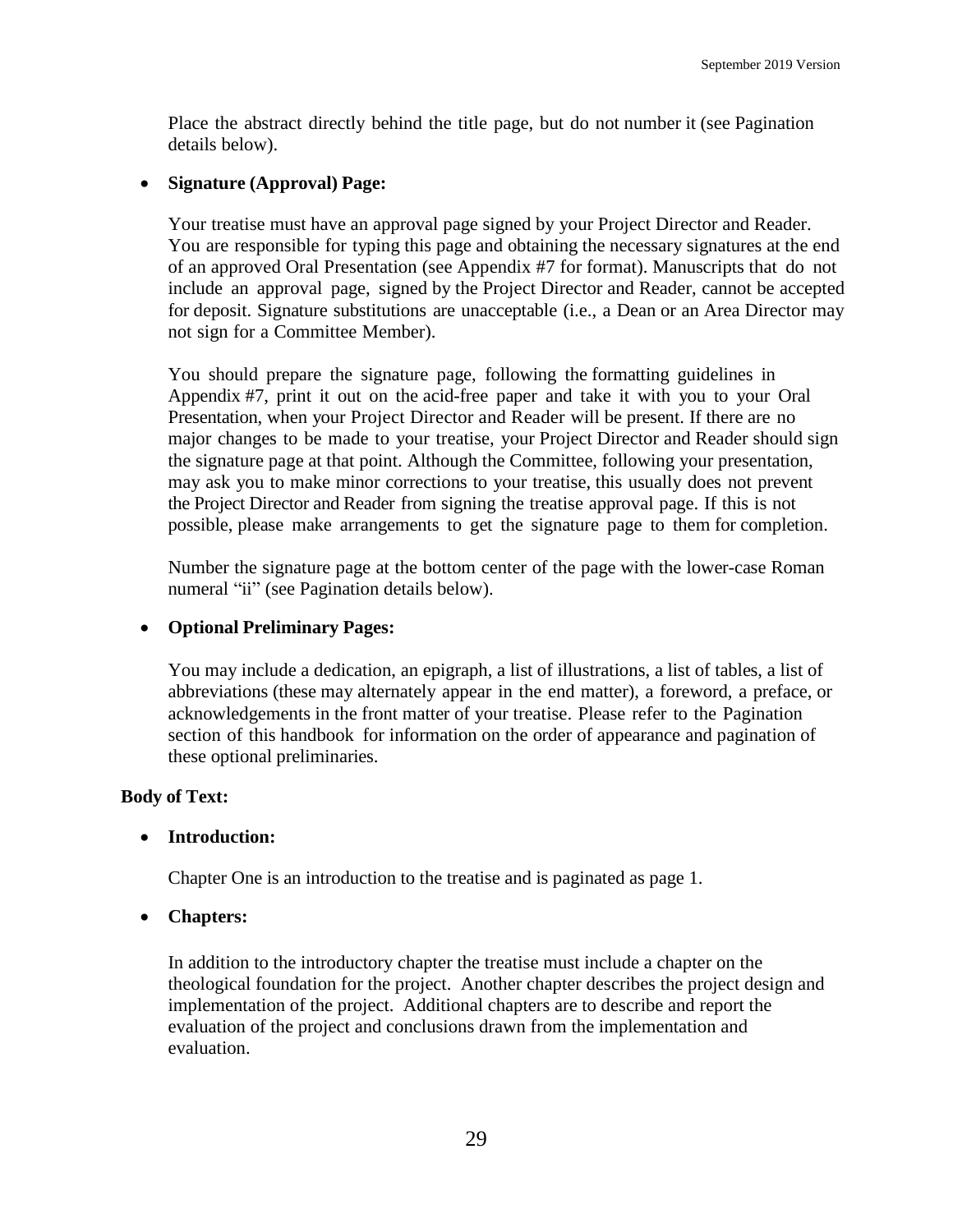#### • **Notes/Footnotes:**

Footnotes rather than end notes are to be used. Footnotes are to be in the same font as the body of the treatise, however, the font for footnotes is to be set at 10 point. Computers do not automatically format properly even if the *Chicago Manual of Style* format is selected on a computer. Be sure to correct the format manually, if necessary.

Generally, you should number footnotes consecutively throughout the entire paper. However, if there are more than 100 footnotes, number them consecutively by chapter.

#### • **Illustrative Materials:**

Illustrative materials include photographs, charts, graphs, tables, prints, maps, reproductions, renderings, hand-drawn items, etc. Since these items will be filmed and reduced in size when reproduced, you should select only the highest quality items.

#### *Color*

You may include color items in your original manuscript.

#### *Placement within Manuscript*

You may include illustrative materials either in the body of the text or in the appendix. If included in the text, the materials should be inserted as close as possible to their first reference in the text. The explanation should precede the item. If you include the materials in an appendix, the explanation should also precede the item.

#### *Placement on Page*

Smaller items such as photographs or other reproductions that are glued onto pages should be staggered in alternating locations on the pages throughout the text: one at the top of a page, the other at the bottom of another page; one to the left, one to the right. The items must be placed within the specified margins for the manuscript. See the examples of placement options in the *Doctoral Dissertation Handbook*, page 19. http://graduatestudies.cua.edu/res/docs/DissertationHandbook.pdf

#### *Alignment of Page Numbers*

Whether or not the illustrative material is placed in the manuscript in portrait or landscape format, the pagination should follow the alignment rules established for the rest of the manuscript. Please refer to the section on pagination in the *Doctoral Dissertation Handbook*, page 18. http://graduatestudies.cua.edu/res/docs/DissertationHandbook.pdf

#### *Charts and Graphs*

When designing your charts and graphs, keep in mind that when they are reproduced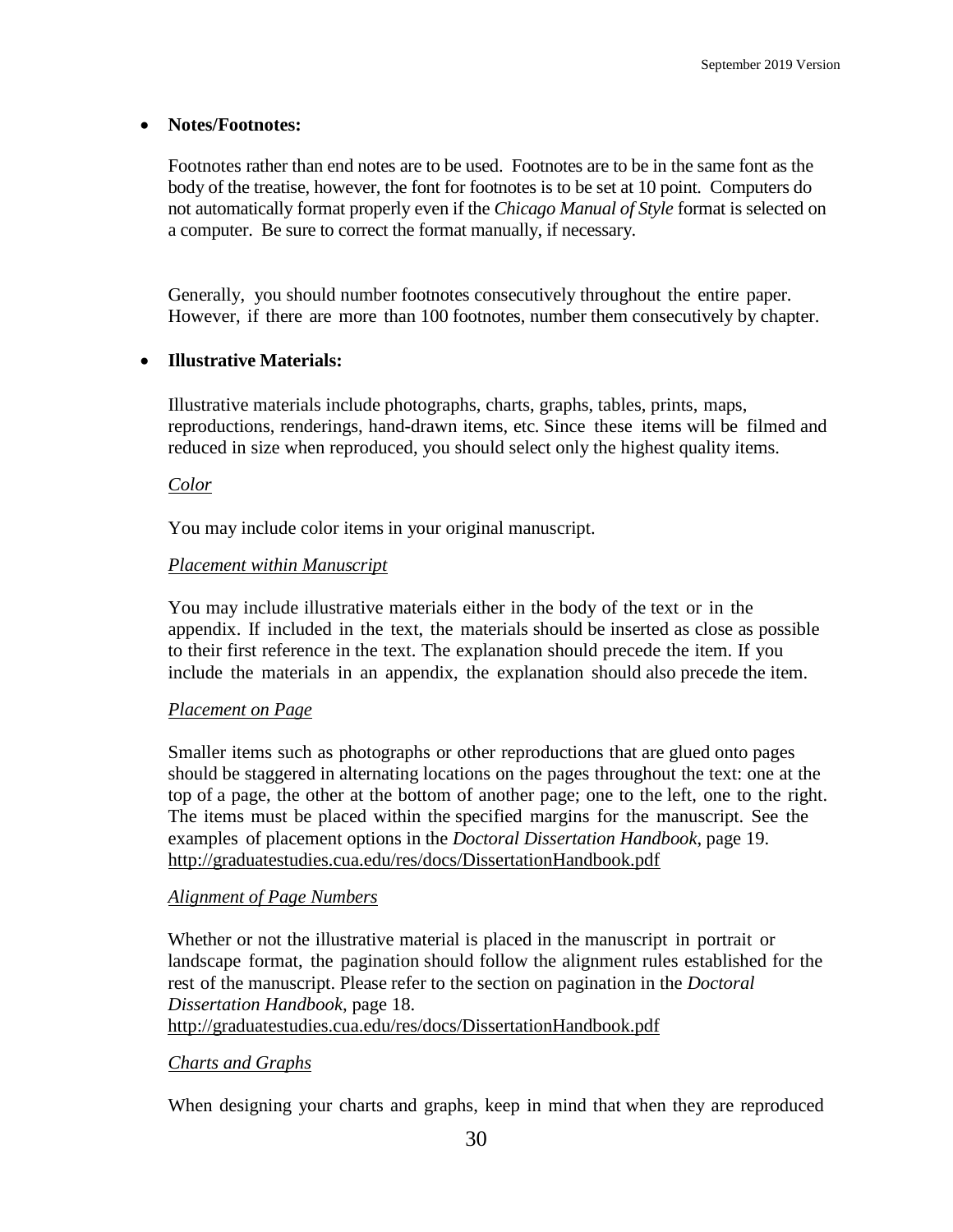from the microfilm, they will be reduced in size. The charts and graphs may be in color.

#### *Photographs*

The inclusion of photographs in your manuscript is discouraged, because these do not film or reproduce well. If you do include photographs, they must be of excellent quality. If in color, they should have been produced using a color process producing sharp images and brilliant and long- lasting color (for example, using glossy rather than pearl backing).

#### *Over-Sized Items*

If possible, reduce over-sized items to  $8.5 \times 11$  inch page size, making the copies as clear and precise as possible.

#### *Reproductions*

Use only excellent quality reproductions, if possible in black and white. Remember, the item will lose definition in the filming and reducing process, easily becoming illegible, and colors may fade with age.

#### *Hand-Drawn Items*

If you must include special symbols or other hand-drawn elements in the text or as illustrative materials, render these elements as carefully, clearly, and neatly as possible.

#### **End Matter:**

#### • **Optional End Matter:**

Optional end matter may include an appendix or appendices, a glossary, a list of abbreviations (which may also appear with the preliminary pages) and addenda (nontext items such as CDs, etc.).

#### • **Letters of Permission:**

In the event you are including in your manuscript material that does not fall in the "fair use" category, you must request permission from the holder of the copyright to include the materials. For information on "fair use" and an example of a letter requesting permission to use the material, see the Web site of the Office of General Counsel [\(http://counsel.cua.edu/copyright\)](http://counsel.cua.edu/copyright).

If you have requested permission from other authors or publishers to use material in your treatise, you should include the letters of permission in your manuscript. Place such letters, separately labeled in an appendix, at the rear of the manuscript.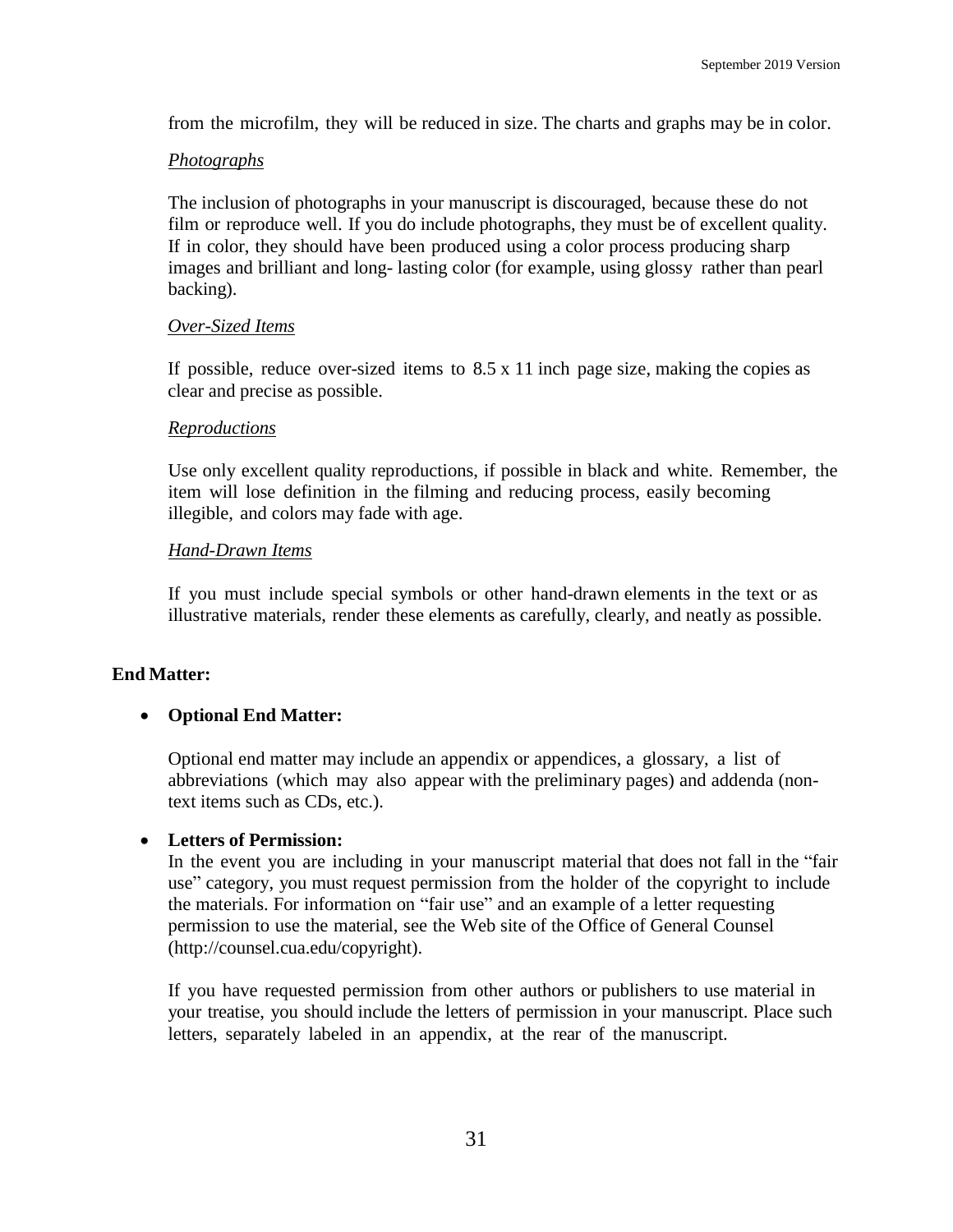#### • **Packaging Addenda:**

Where appropriate, addenda should be placed in pockets designed for that type of material. Label the pockets clearly with the title of the treatise, your name, a description of the contents of the pocket, and instructions for the use of the contents.

List the addenda, in the order of inclusion but unnumbered, in the Table of Contents.

#### • **Bibliography:**

Bibliography is to follow *Chicago Manual of Style* formatting in the same font and font point as the body of the treatise. Computers do not always format correctly. Be sure to program your computer to the *Chicago Manual of Style's* official format.

#### **Preparing Your Manuscript:**

• **Computer:**

The use of computers from the very earliest stages of writing is a virtual necessity for doctoral treatises. By using modern word processing programs (e. g., MS Word), it is possible to make corrections, edit, check grammar and spelling, place footnotes, and define formatting.

Although the grammar and spell-check features of a word processing program are helpful, do not rely upon them completely. The program cannot recognize your specific use of a word and will not necessarily pick up on such things as comma rules for independent and dependent clauses or the difference between "forth" and "fourth."

In the end, you alone must carefully edit and correct the final version of your manuscript.

#### • **Typeface:**

The following standard printing fonts are acceptable: Times New Roman, Garamond, Palatino Linotype, or Century Schoolbook. The text of the manuscript should be printed with a 12-point font size. Footnotes are to be set in the same font but with a 10-point font size.

Avoid typefaces smaller than these, or special typefaces that print in script or in any other nonstandard mode. It is permissible to mix typefaces and fonts to give the finished product a professional appearance, for example using bold typeface or a larger font in titles. It is important, however, that your style elements be consistent throughout the manuscript.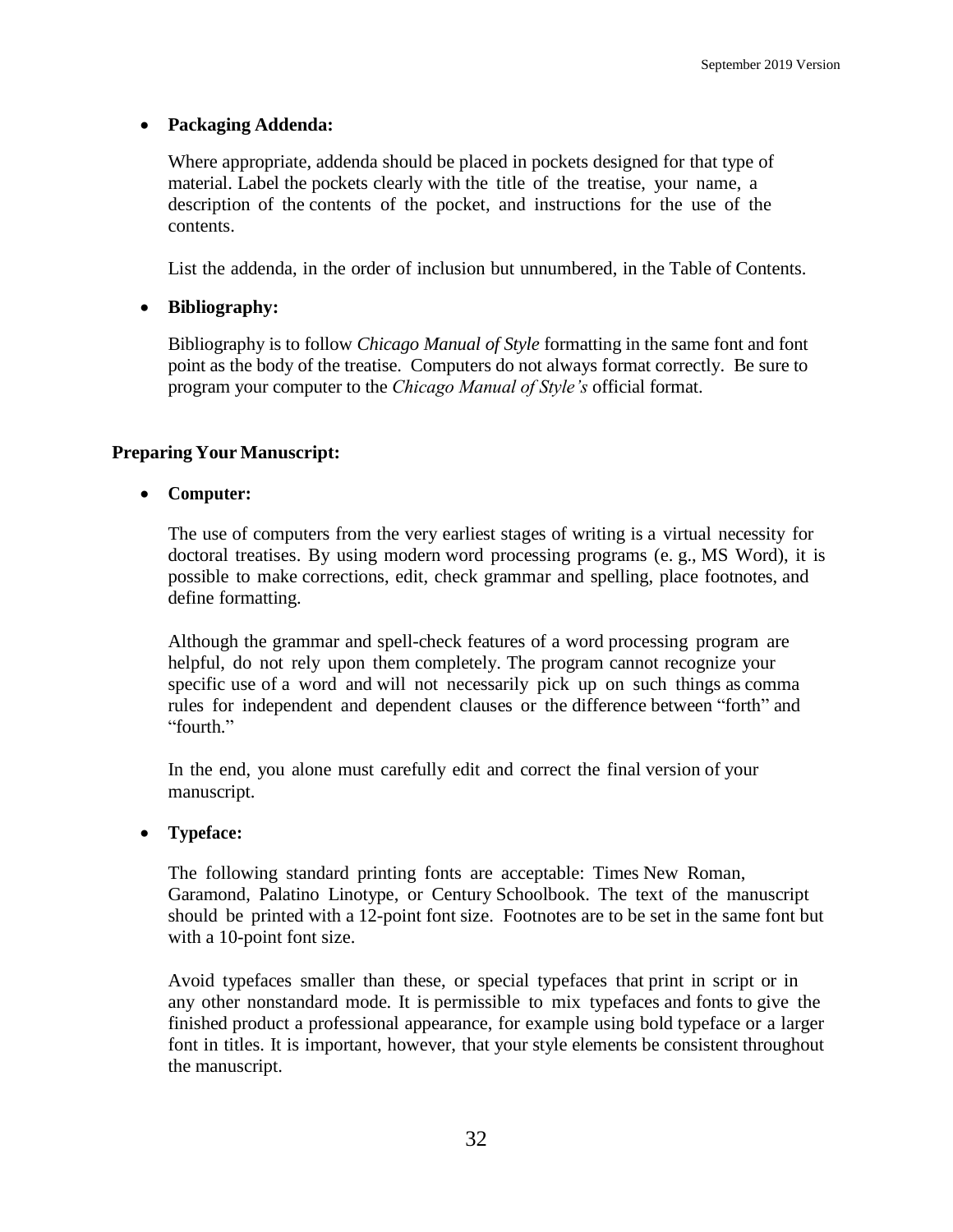Use either underlining or italics to emphasize text. Do not use bold typeface for emphasis, since such typeface may not be clearly discernible on microfilm or reprints from microfilm. Because to a typesetter underlining is a symbol to put the underlined text in italics, do not mix underlining and italics for emphasis — one system should be used consistently throughout the paper.

You may use proportional spacing, as well as right-margin justification, as long as you use hyphenation appropriately. Control carefully for orphan and widow lines. An orphan line is the first line of a paragraph that is the last line on a page. A widow line is the last line of a paragraph that is the first line on the next page. These sometimes look awkward because the bulk of the paragraph is on another page.

#### • **Paper Alignment:**

The text should appear on the paper so that the left-hand margin of the text runs along the 11-inch length of the paper and 8.5 inches represents the width of the top and bottom of the paper. The long left-hand edge is the binding edge. Exceptions may be made for charts, graphs, drawings, etc. However, pages must always be paginated with 11 inches representing the length and 8.5 inches representing the width, regardless of the placement of charts, graphs, or drawings.

#### • **Margins:**

All margins must be one inch wide. Page numbers are considered text and should not fall within the one-inch margins. There must be at least a clear one-inch space between the edge of the paper and the edge of the page numbers. A common error made in creating bottom and top margins is not adjusting the header and footer of the page. To do so, look under File-Page Setup and change the header and footer from the default of 0.5 inch to 1 inch to be sure you have the required one-inch margins both at the top and bottom of the page. When the manuscript is bound, the paper must be trimmed, occasionally more than once. The one-inch margin is necessary to ensure that the page numbers will not be lost in case of successive cuts.

#### • **Line Spacing:**

Double-space the text uniformly throughout the manuscript, with the exception of footnotes, quotations, etc. Refer to Turabian, *A Manual for Writers of Term Papers, Theses, and Dissertations* or to your discipline's style manual for proper spacing instructions.

#### • **Pagination:**

Every page of the manuscript following the title page, with the exception of the abstract, must carry a number. Preliminary pages should be numbered in lower case Roman numerals. The text should be numbered in Arabic numerals, which continue consecutively throughout the remainder of the paper, including end matter.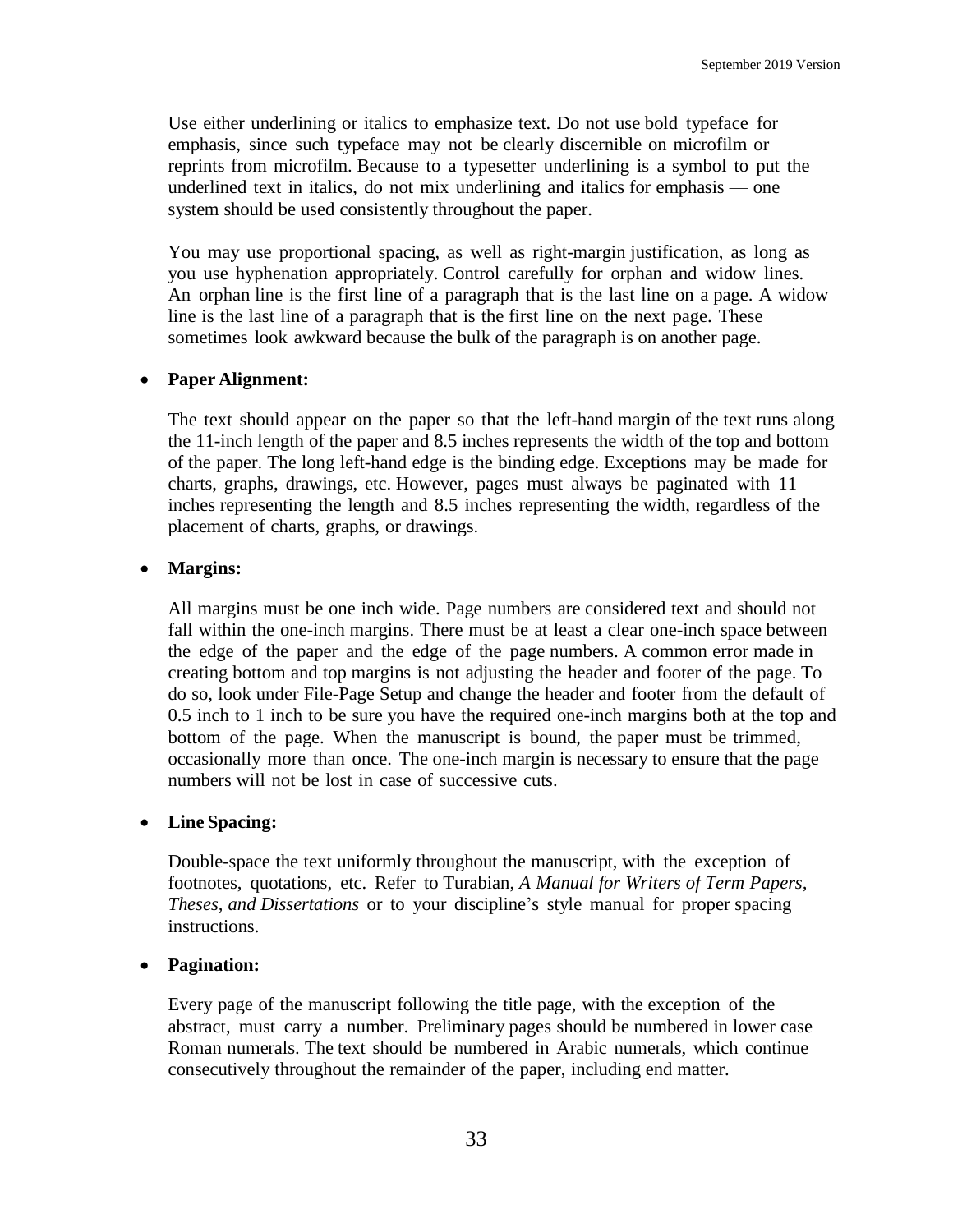Do not accompany page numbers with any other symbols. For example, the following methods are not acceptable: "Page 1," "Page One," "p. 1," "-1-," etc. Also, pages may not be supplemented, for example, 7a, 7b, 7c.

#### • **Page Number Placement**

All preliminary page numbers should be centered at the bottom of the page. Additionally, all end matter, that is every page after the main text, including appendices and bibliography, should be paginated at center bottom throughout.

All text page numbers can either be centered at the top of the page, or appear in the upper right-hand corner, with the exception of those pages carrying a major heading, such as the first page of a chapter, in which case the number should be centered at the bottom of the page. In order for chapter/major heading pages to be paginated at center bottom (while the remainder of the chapter is paginated at right or center top) remember to create these pages as their own documents. Even if charts, illustrative materials, etc., are inserted in the manuscript in landscape format, the page numbers must appear on the page and be consistent with all other pages of text in portrait format.

On rare occasions, it will not be possible to place a page number on an illustration, photograph, or other special insert. Consider that page to have the next consecutive number, continuing the sequence on the following page. Please see the page number placement table on page 18 in the *Doctoral Dissertation Handbook*. http://graduatestudies.cua.edu/res/docs/DissertationHandbook.pdf

# **DEPOSIT OF THE FINAL MANUSCRIPT:**

After you have successfully completed your Oral Presentation, you must submit your final treatise manuscript **online** through ProQuest. The Administrator of the Office of the Vice Provost and Dean of Graduate Studies may approve manuscripts at any time throughout the calendar year. The deadlines for deposit published in the Academic Calendar specify the latest date upon which a treatise may be deposited in order for you to be able to graduate on the next graduation date.

In order to ensure that the deposit of your treatise goes smoothly, you must set up a preview of your manuscript **PRIOR TO** your Oral Presentation. The preview is done **online** using an electronic PDF of your complete Treatise. The Administrator will give you directions for the formatting of your manuscript. The preview allows time for you to make those changes. Past experience has shown that this works very well in relieving anxiety over the final deposit.

Prior to your final deposit appointment, it will be your responsibility to make any changes to your manuscript required by your Treatise Committee and to obtain the signatures of the Project Director, Reader, and Dean's Delegate on the signature page. Your Project Director and Dean must also sign the *Permission to Publish* form, available online and from the Administrator of the Office of the Vice Provost and Dean of Graduate Studies. Many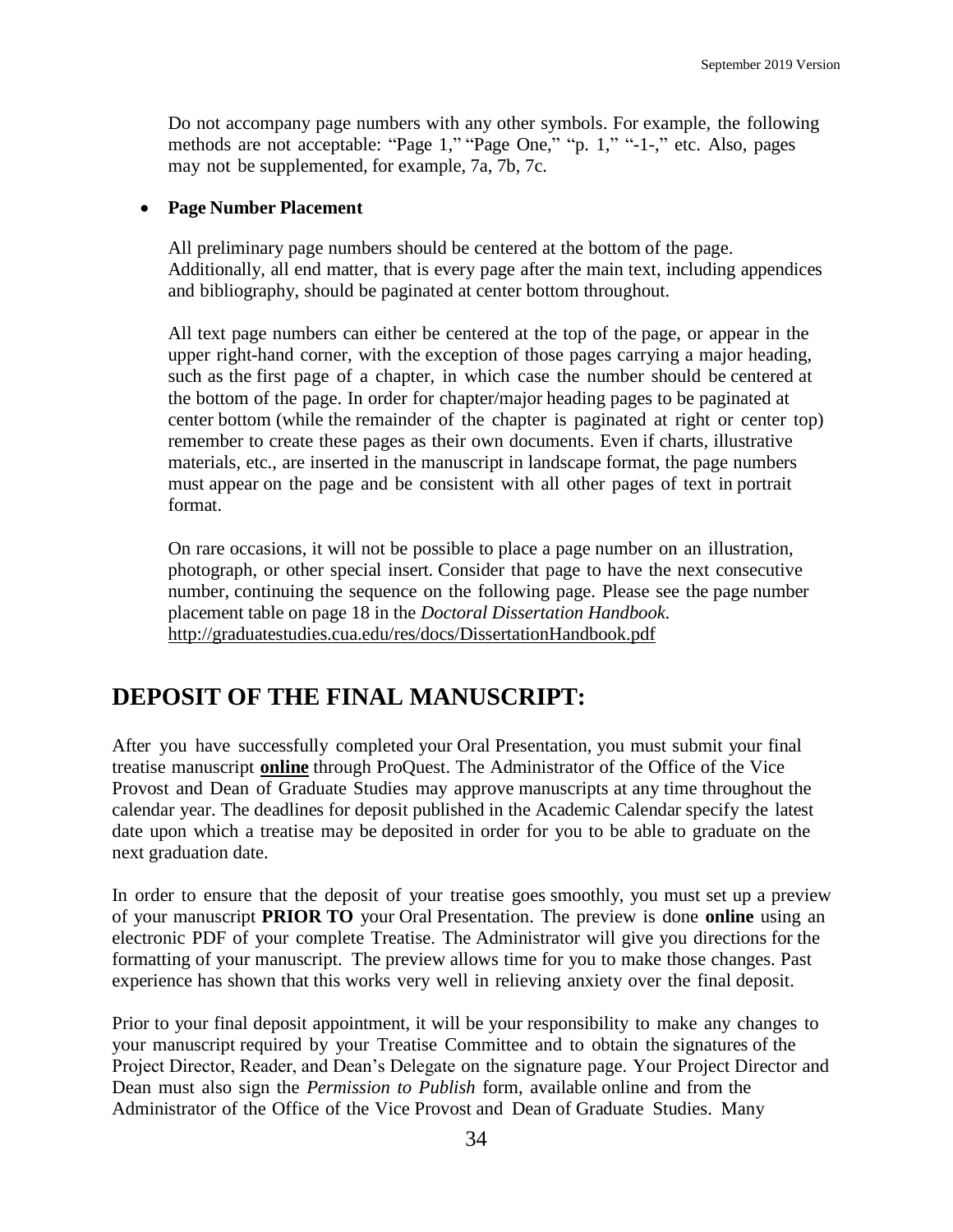Candidates find it helpful to bring this form, along with the signature page, to their Oral Presentation, where all committee members are present.

You are required to submit your treatise **online** through ProQuest at <http://www.etdadmin.com/cua> 48 hours prior to your deposit appointment. This step is only completed once you have made the necessary changes to your final treatise. You will be required to set up an account with ProQuest, convert your Treatise to PDF format, pay your ProQuest fees, and submit your treatise.

Students have the opportunity to complete the treatise process in person or through the mail. If depositing in person, you must bring all the required documents at the time of your deposit appointment with the Administrator, who will review your online submission with you, determine if it is ready for the final deposit, submit to ProQuest, and issue you a deposit receipt indicating a completion of the treatise deposit process. A copy of your deposit receipt will be submitted to the Dean of your school. If you have met all other requirements for the doctoral degree, your Dean will place your name on the graduation list submitted to the Academic Senate for final approval.

Your deposit may be denied by the Administrator if it does not meet all the requirements. It is to your advantage to make your deposit appointment as far in advance of the deadline as possible to allow time for the Administrator to review your online submission and accept your manuscript. The deadlines for final online submission for Administrator review cannot be extended.

Please note that individual schools may require you to submit your final treatise manuscript to your Treatise Committee by a deadline earlier than the final University deposit date listed in the Academic Calendar. Please consult with your school Dean's office concerning your school's requirements for submission.

#### • **Submitting Your Manuscript to the Office of Graduate Studies:**

On page 20 of the *Doctoral Dissertation Handbook*, you will find a *Doctoral Dissertation Deposit Checklist* outlining the steps to follow in preparing to submit the manuscript online to ProQuest and listing the documentation and fees you must submit before the Administrator can accept your submission. Please note that the Administrator cannot accept for submission any manuscript if the necessary fees and documentation have not been turned in to the Office of the Vice Provost and Dean of Graduate Studies. Please do not expect the Administrator to obtain any necessary signatures or complete any required documentation on your behalf.

#### • **Personal Bound Copies of the Manuscript:**

The University does not provide personal binding services for students. You may opt to purchase hard- or soft-cover copies from ProQuest. Or you may order bound copies from a commercial bindery. Information on this option is available from the Administrator.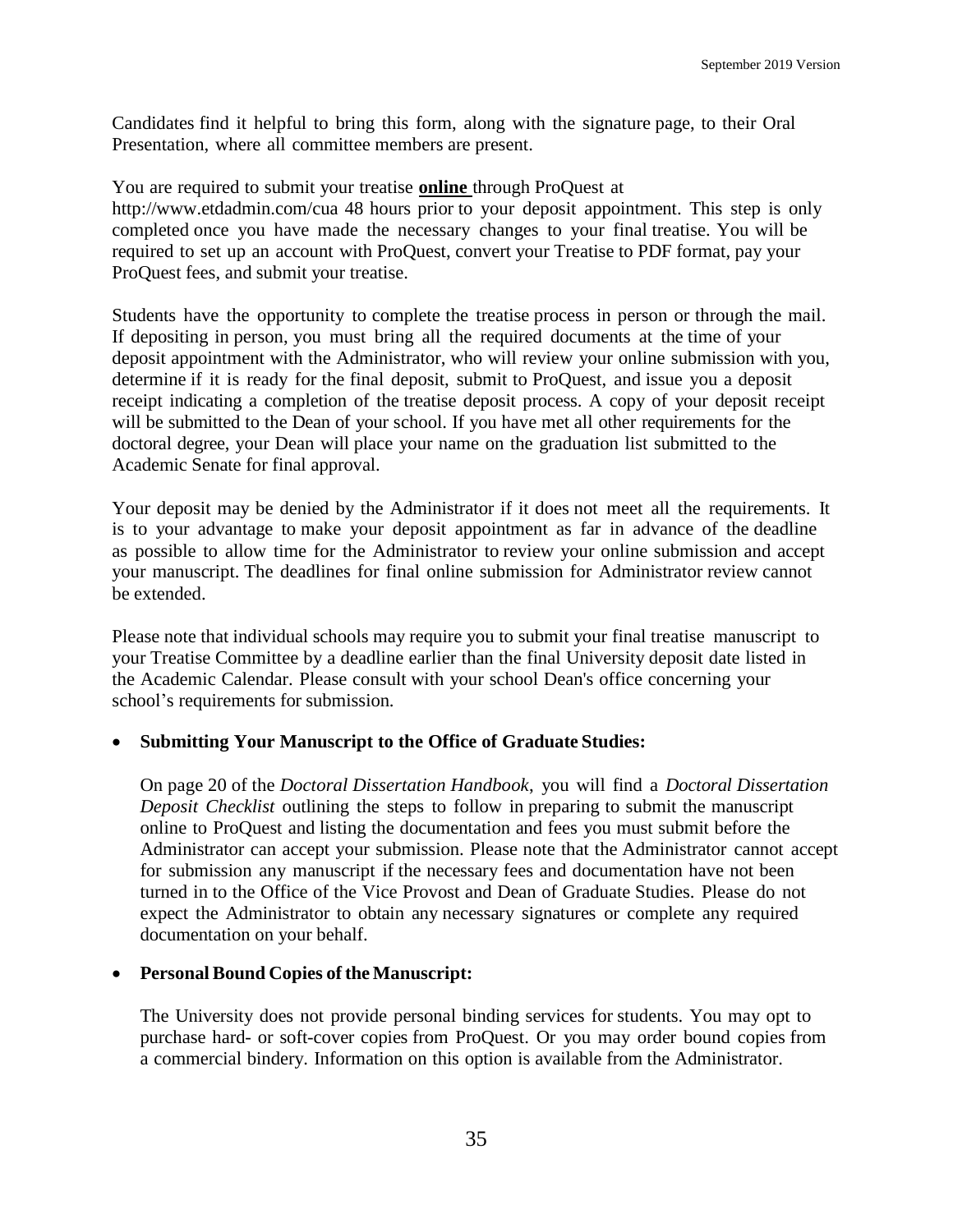#### • **AfterDeposit:**

Once the Administrator of the Office of the Vice Provost and Dean of Graduate Studies has accepted the **online** submission of your treatise, a receipt will be issued. A copy of this receipt will be sent to the Dean of your school as proof of deposit, a prerequisite to graduation from your program.

If you will be attending the May graduation ceremonies, you will receive your diploma at that time. If you are graduating in October or January and require certification of your degree before May, you may request a transcript from the Office of Enrollment Services. The request, in writing, must include the following information:

- Full name
- Address
- Date of birth
- School
- Department (where applicable)
- Dates of attendance

Until your treatise has been fully processed, please keep the Administrator informed of any change of address. Should any problems arise during the processing, the Administrator of the Office of the Vice Provost and Dean of Graduate Studies will then be able to keep in touch with you. Remember to keep the Office of Alumni Affairs informed also about any further address changes.

If you publish your treatise with a publisher other than ProQuest after receiving your degree, you are expected to acknowledge in the publication that the paper was originally submitted in partial fulfillment of requirements for a doctoral degree awarded by the Catholic University of America. Doctoral Candidates should note that ProQuest retains the exclusive right to reproduce and distribute treatises in and from microform. ProQuest retains the non-exclusive right to reproduce and distribute treatises in and from an electronic format. These rights do not prevent you as author from granting other publishing rights as you may choose.

#### • **What Happens to Your Treatise after Deposit:**

The Administrator of the Office of the Vice Provost and Dean of Graduate Studies will approve and submit your treatise to ProQuest/UMI. It usually takes ProQuest/UMI two to three months to microfilm the treatise and post the treatise information on their website. Once ProQuest/UMI has filmed your treatise, they will send a copy of the microfilm to the Office of Graduate Studies. The Administrator sends the microfilm to the American Catholic History Research Center and University Archives for storage.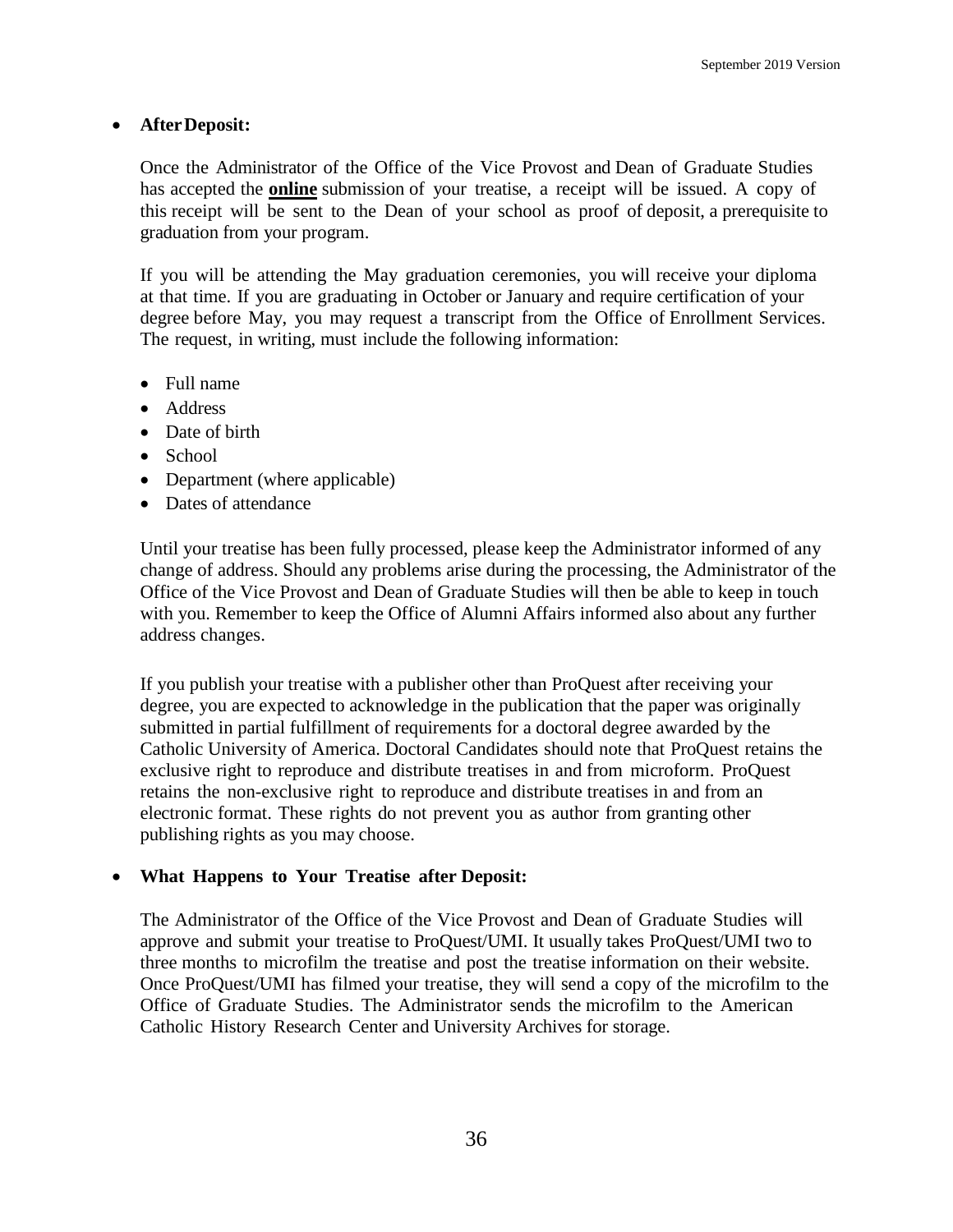#### • **CUA'S Open Access Policy:**

If you sign the *ETD@CUA Submission Copyright Statement*, an electronic copy of your treatise will be deposited into ETD@CUA at Digital Scholarship@CUA (online at ht[tp://aladinrc.wrlc.org/dspace/handle/1961/62\)](http://aladinrc.wrlc.org/dspace/handle/1961/62) according to your direction on the statement. It then becomes available for viewing and printing by the public. Please know that it may take several weeks to process your treatise in ETD@CUA.

Should you have any further questions, please visit the Office of the Vice Provost and Dean of Graduate Studies or call the Administrator there at 202-319-5247.

# **GRADUATION:**

All Candidates for graduation must file a diploma card in their school Dean's Office by the deadline stated in the Final Class Schedule for the semester in which they plan to graduate. You should indicate at that time whether you plan to participate in the May commencement exercises.

You may go to [http://commencement.cua.edu/apply-for-graduation.cfm#diploma](http://commencement.cua.edu/apply-for-graduation.cfm%23diploma) to register for graduation.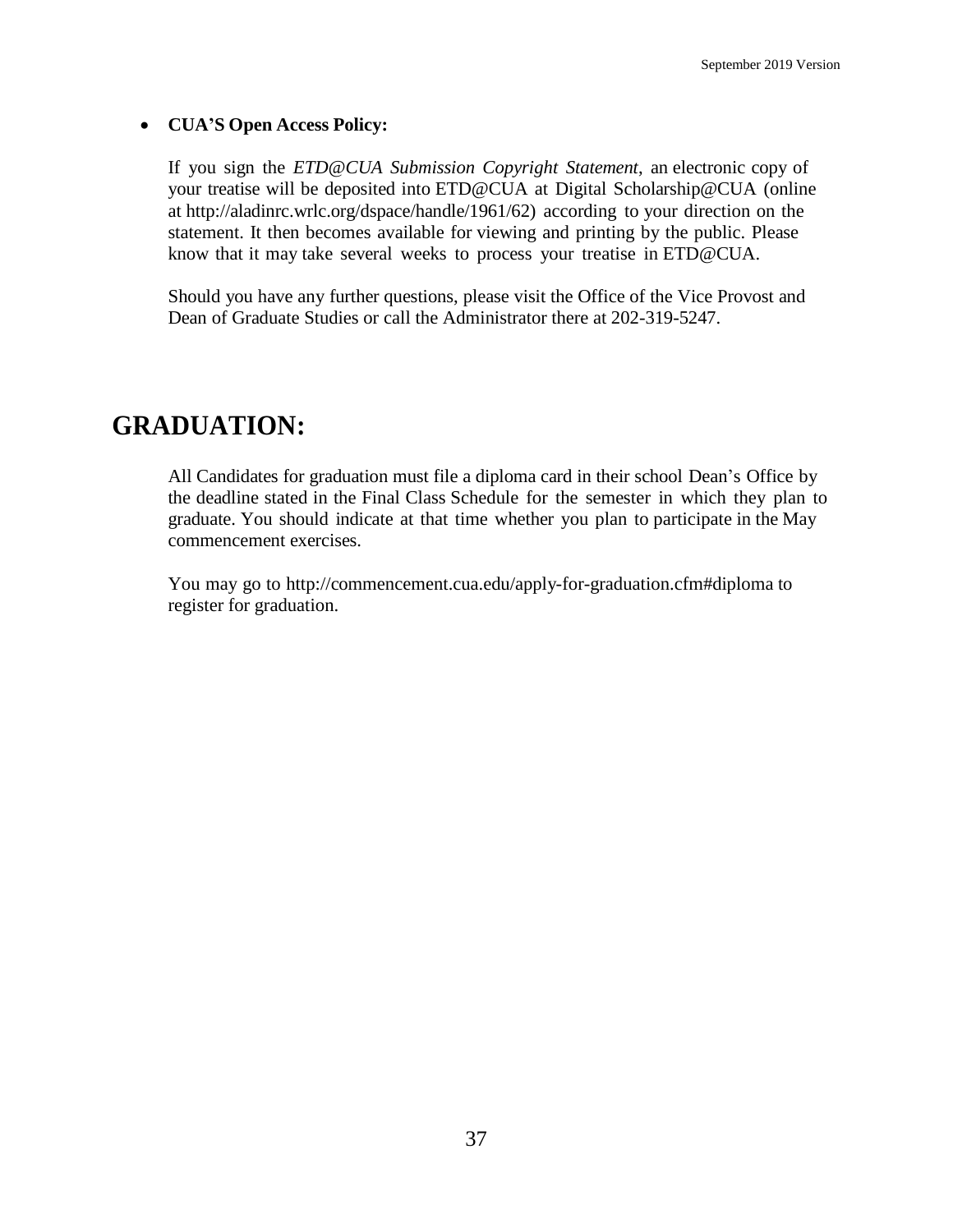38

## **APPENDIX #1 Sample Only**

The Catholic University of America 620 Michigan Avenue, Washington, D.C.20064

## **School of Theology and Religious Studies**

# **REQUEST FOR ADMISSION TO CANDIDACY**

Use the official form found on STRS Website: **http://trs.cua.edu/res/docs/DMin-Request-for-Admission-to-Candidacy2.pdf**

#### **SAMPLE ONLY**

I,\_\_\_\_\_\_\_\_\_\_\_\_\_\_\_\_\_\_\_\_\_\_\_\_\_\_\_\_\_\_\_\_ (student ID number)\_\_\_\_\_\_\_\_\_\_\_\_\_\_\_\_\_

a student in the Doctor of Ministry program in

(Evangelization, Liturgical Catechesis, Seminary Formation, Spirituality)

Check area of concentration

#### **SAMPLE ONLY**

having successfully completed 21 credit hours of the required 32 credit hours,

hereby apply for admission to Candidacy.

 $\overline{\phantom{a}}$  , and the contract of the contract of the contract of the contract of the contract of the contract of the contract of the contract of the contract of the contract of the contract of the contract of the contrac

(Student's signature) (Date)

## **SAMPLE ONLY**

As area director of the student's program, I recommend that this student be admitted to Candidacy,

\_\_\_\_\_\_\_\_\_\_\_\_\_\_\_\_\_\_\_\_\_\_\_\_\_\_\_\_\_\_\_\_\_ \_\_\_\_\_\_\_\_\_\_\_\_\_\_\_\_\_\_\_\_\_\_\_\_

**SAMPLE ONLY**

effective the contract of the contract of  $\mathbf{r}$ 

(Area Director's signature) (Date)

APPROVED:

(Associate Dean for Graduate Ministerial Studies signature) (Date)

\_\_\_\_\_\_\_\_\_\_\_\_\_\_\_\_\_\_\_\_\_\_\_\_\_\_\_\_ \_\_\_\_\_\_\_\_\_\_\_\_\_\_\_\_\_\_\_\_\_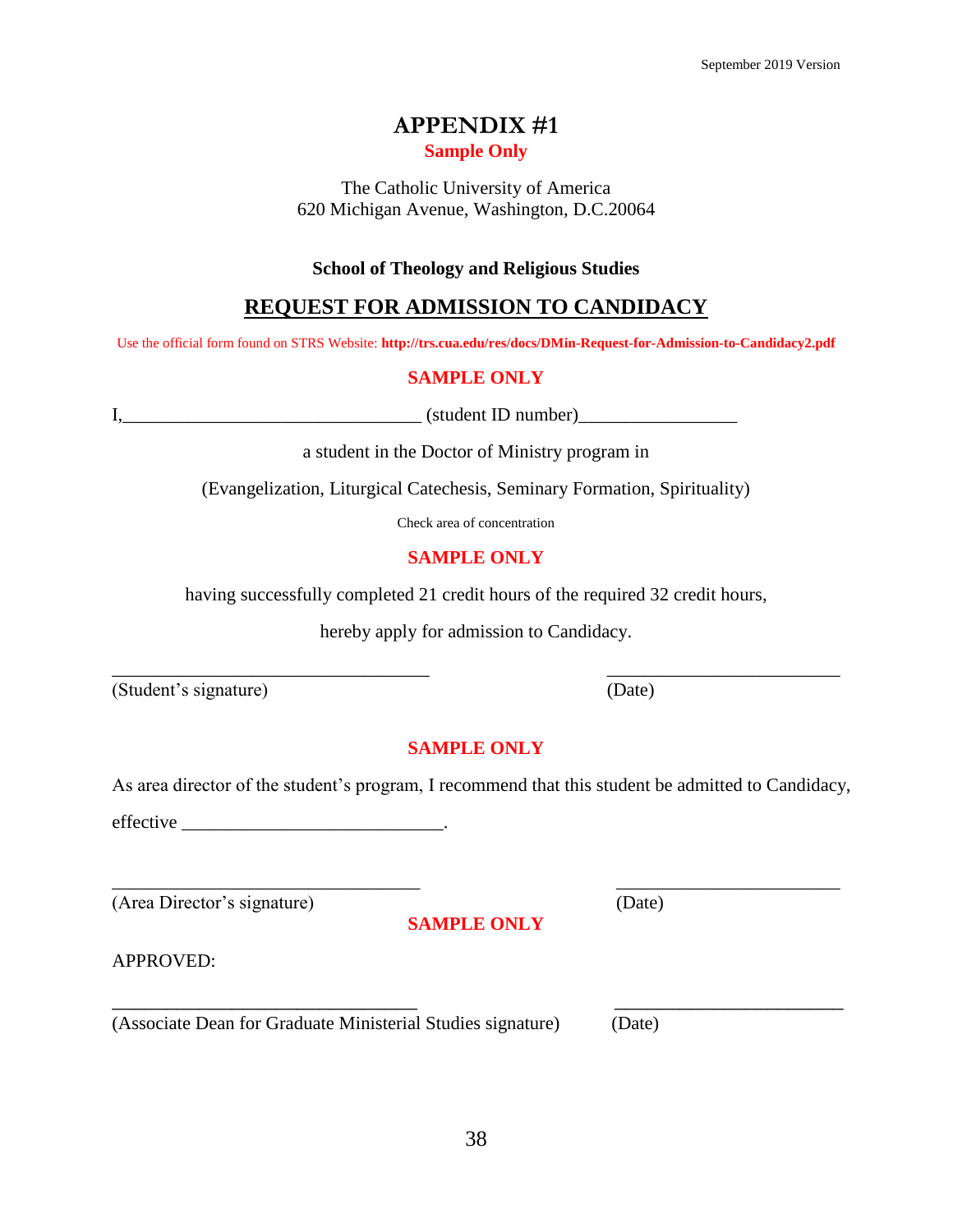#### DOCTOR OF MINISTRY PROPOSAL *The Catholic University of America Washington, DC*

TITLE:

CANDIDATE: (Name and Master Degree)

DIRECTOR: (Name without titles and Doctoral Degree)

READER: (Name without titles and Doctoral Degree)

#### **Identification of an Issue in Ministry and Background Information**

- 1. Identify and describe the ministry issue to be addressed in the project (be descriptive)
	- a. What is the issue
	- b. Why is it an issue
- 2. What is the background for the issue developing
	- a. Give some historical context for the issue: what is the reality and why is it no longer feasible?
	- b. What do Church documents say about the issue?
	- c. What are theologians and practitioners saying?
- 3. What needs to be explored in ministry to address the issue
	- a. Name the project but not in detail (that comes in the methodology)
		- i. Training for pastoral ministers
		- ii. Catechesis
		- iii. Workshops
		- iv. Seminars

#### **Purpose of the Project in Ministry**

Purpose is about direction, values, belief; it influences goals but is broader and deeper and less visible than goals. It articulates a fundamental human, ministerial, theological need. Addresses the reason for the project and gives meaning to the project.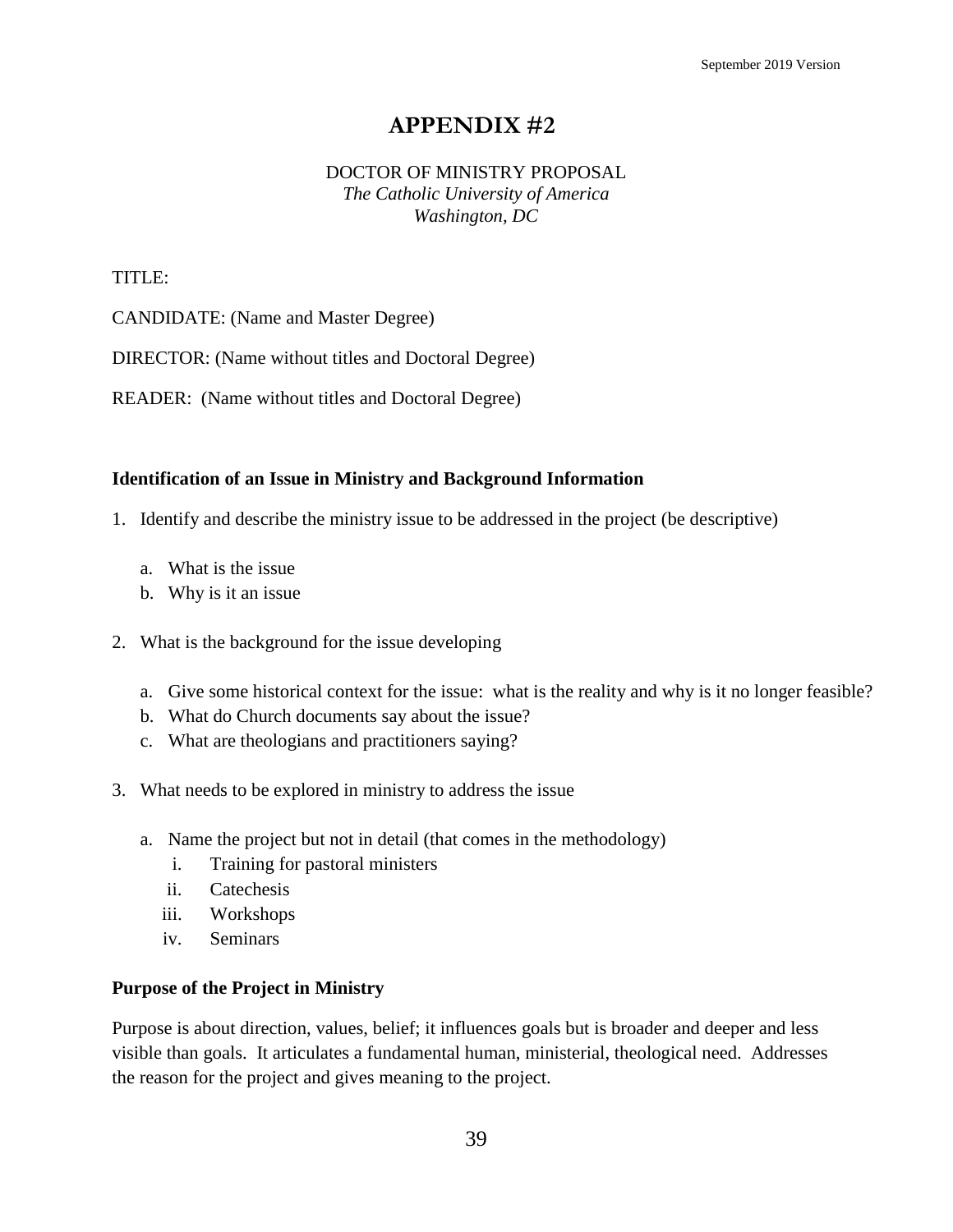#### **Project Design and Implementation**

- 1. Development of the objectives: Design (description of the project)
	- a. What ministry method will you use: Adult learning, RCIA (model of all catechesis), spiritual school of discernment, etc.
	- b. Who will participate in the project and how will the participants be informed of the session or invited to participate. If by invitation: How/who will determine the invitees? How will you extend the invitation?
- 2. Design and Implementation
	- a. What will be the **design** and **content** of the sessions? (design might be the same each session but the content will vary - explain). At least four sessions are required.
	- b. Include other details: use of surveys/questionnaires (before and/or after the project)
	- c. Where will the project take place?
	- d. How long (hours) will each session be?
	- e. What materials will you need to implement it?

#### **Evaluation**

- 1. What will be evaluated: You, the parts of the project (content, format, context, etc.). Whatever you evaluate, it must be related to the purpose, goals, objectives, and expected outcomes of the project.
- 2. Instrument to be used for the evaluation, and if used, the instruments for survey/ questionnaire/interviews
- 3. When will the evaluation take place and how: soon after the session, weeks/months later; will it be in person, by snail mail, electronically or a combination of these?

#### **Contribution to Ministry**

Articulate how the project contributes (what difference it will make) to pastoral ministry and how it is original.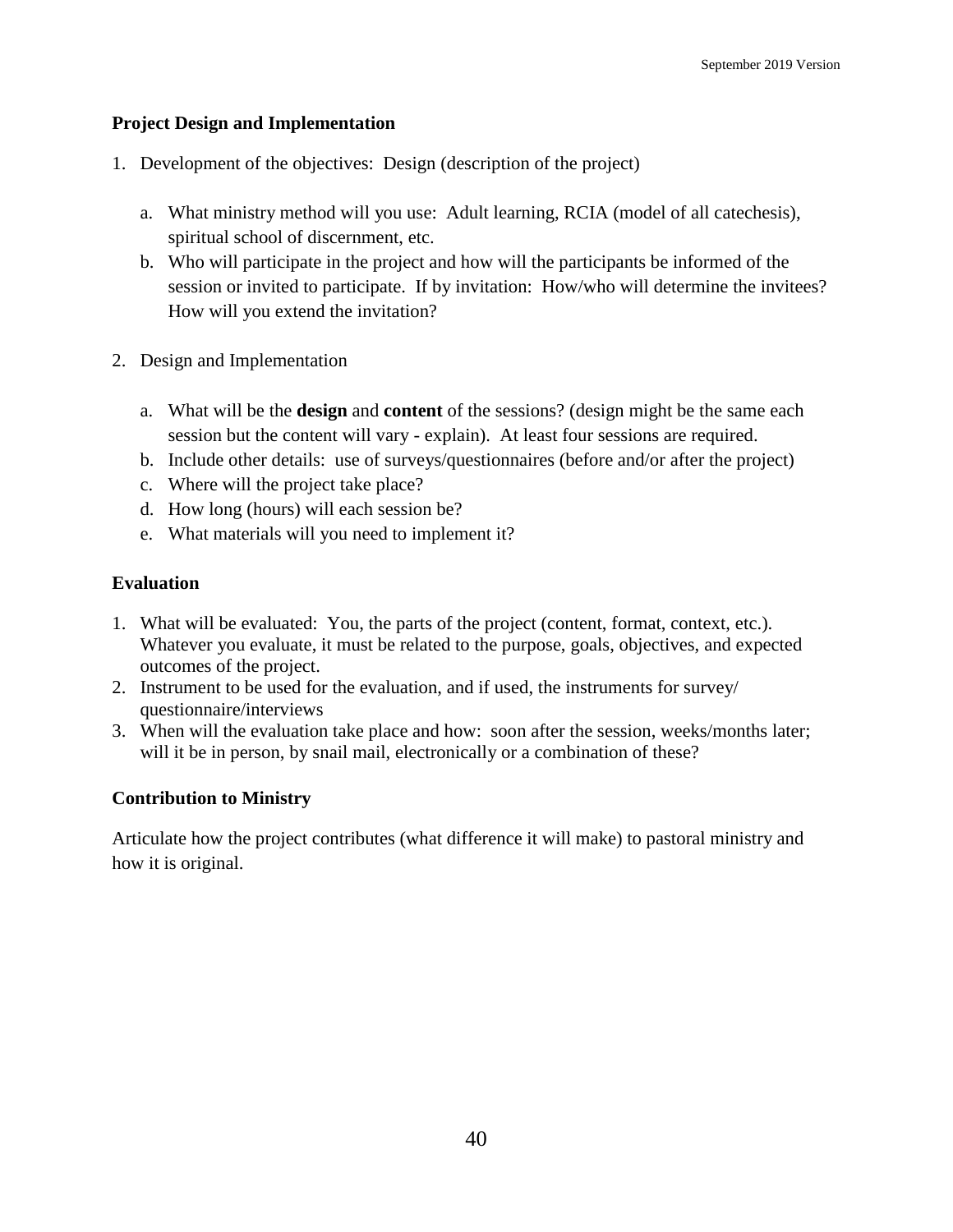### BIBLIOGRAPHY

**The bibliography is to be two-pages using** *Chicago Manual of Style* **format and contain the following information.** 

## **CHURCH DOCUMENTS**

• **List at least three church documents that relate to your project topic and will be used in your treatise or project content**

#### **SECONDARY SOURCES**

**Books and Chapters in Books**

• **List at least five books and or chapters in books that relate to your project topic and will be used in your treatise or project content**

#### **Journal Articles**

• **List eight to twelve articles that relate to your project topic and will be used in your treatise or project content**

#### **Methodology**

• **List at least two sources (books or scholarly articles) that are foundational to your project methodology**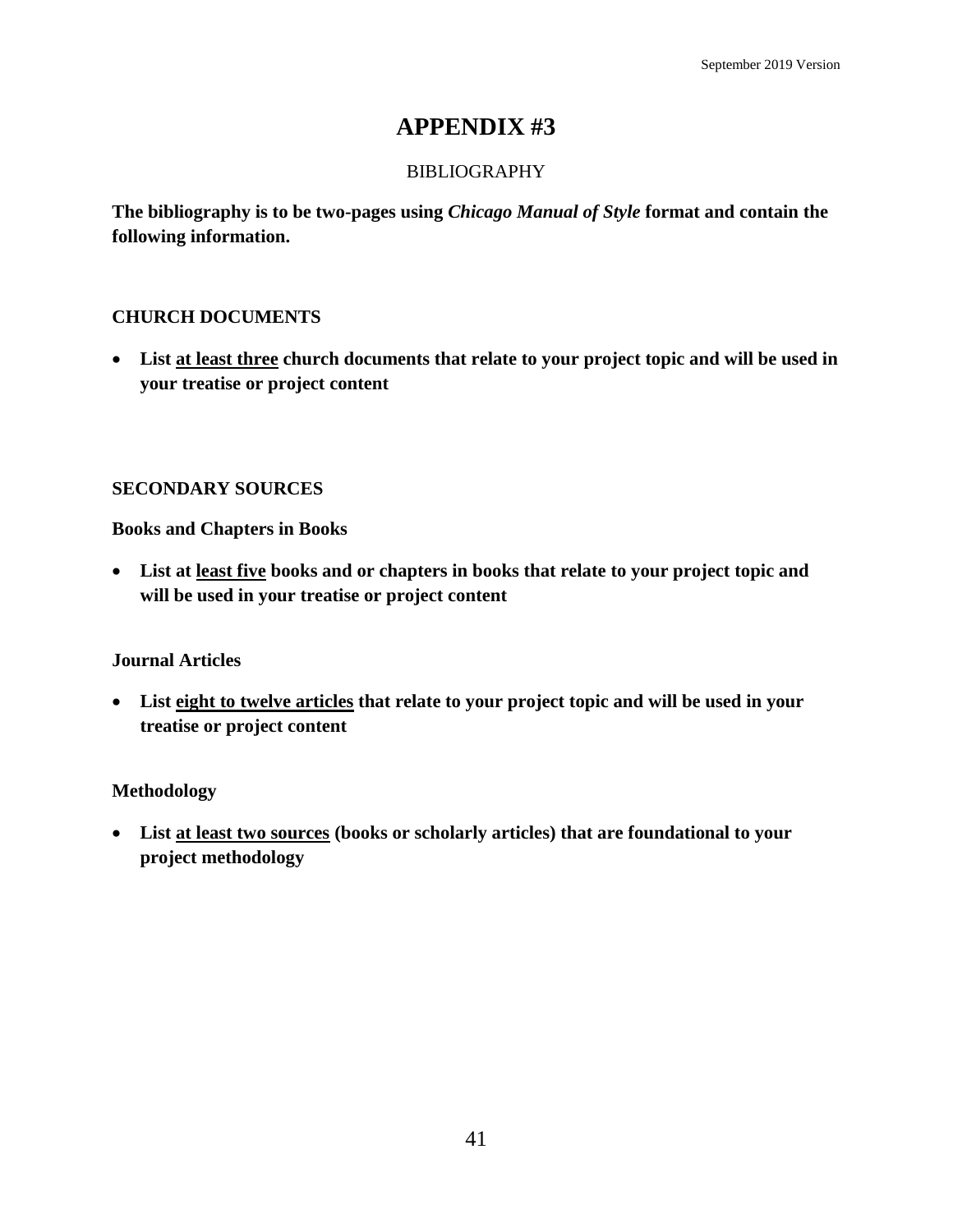## **PROPOSAL PACKET**

## **SUBMITTED TO THE CHAIR OF THE D.MIN. PROJECT PROPOSAL COMMITTEE**

*Documents are to be submitted in PDF format as one document in the following order:*

- Two-page proposal
- Two-page Bibliography
- One to two-pages of Goals, Objectives, and Expected Outcomes for the project
- Surveys/Questionnaires to be used
- Evaluation Instrument
- D.Min. Topic Approval Form found at:
- •
- o <http://trs.cua.edu/res/docs/DMin-Topic-Approval-Form1.pdf>
- Human Subjects completion of training form
- Exemption Certificate and Justification for Exemption (two forms on the STRS website)
	- o <http://sponsoredresearch.cua.edu/Human-Subjects-Protection/index.cfm>

*The "D. Min. Topic Approval" form is to be completed by the student through the signature/date line and sent as a Word document to the Project Director for completion as a separate document.*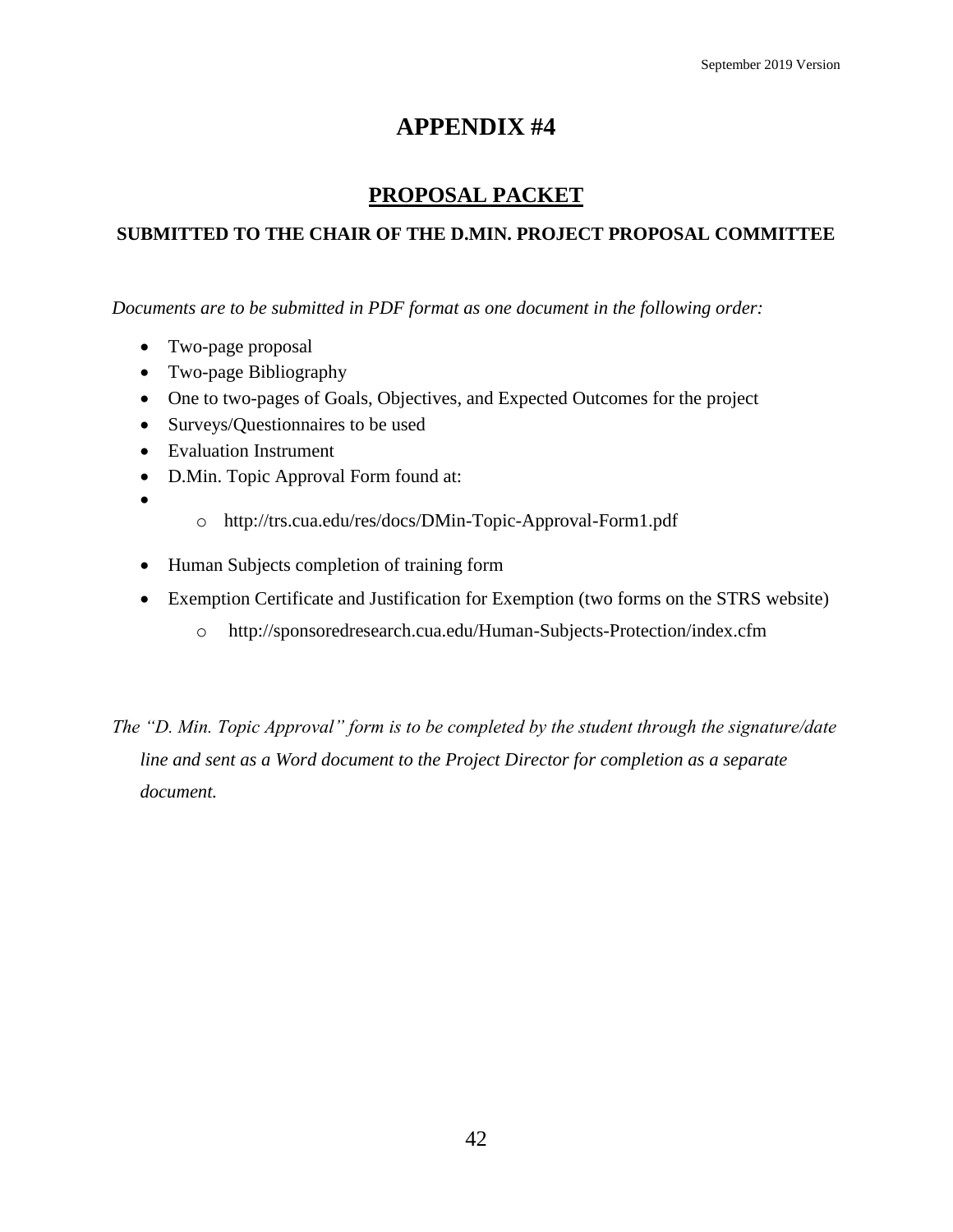#### **Sample Treatise Title Page without Copyright**

#### THE CATHOLIC UNIVERSITY OF AMERICA

*The Title of the Treatise Should Appear Here [Do Not Put Title in All Capitals or Bold]*

#### A TREATISE

Submitted to the Faculty of the School of Theology and Religious Studies Of The Catholic University of America

In Partial Fulfillment of the Requirements For the Degree Doctor of Ministry

By *Author's Name of Record found in Cardinal Station*

Washington, D.C.

Year of Graduation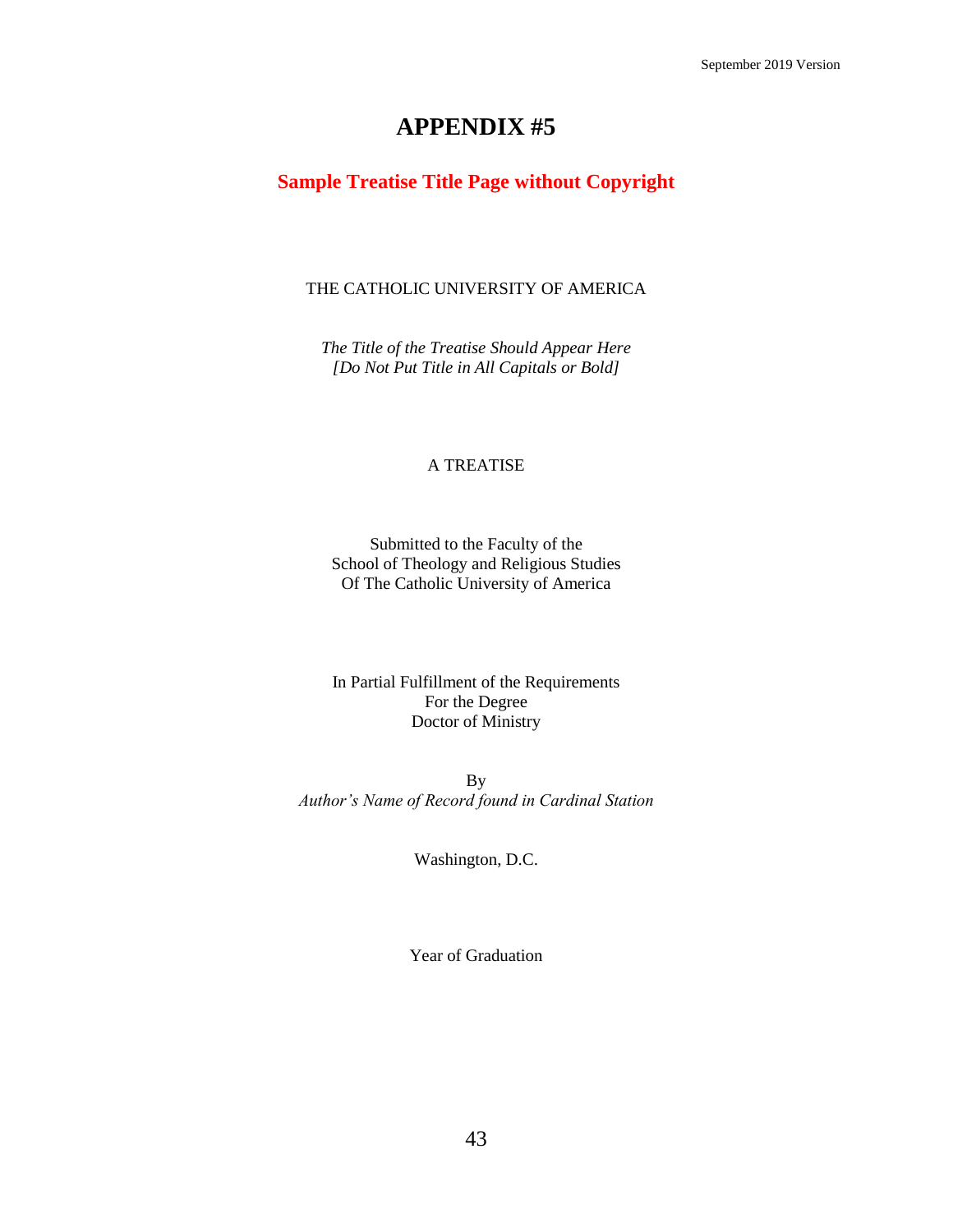## **Sample Treatise Title Page with Copyright**

#### THE CATHOLIC UNIVERSITY OF AMERICA

*The Title of the Treatise Should Appear Here [Do Not Put Title in All Capitals or Bold]*

#### A TREATISE

Submitted to the Faculty of the School of Theology and Religious Studies Of The Catholic University of America

In Partial Fulfillment of the Requirements For the Degree Doctor of Ministry

© Copyright

All Rights Reserved

By

*Author's Name of Record found in Cardinal Station*

Washington, D.C.

Year of graduation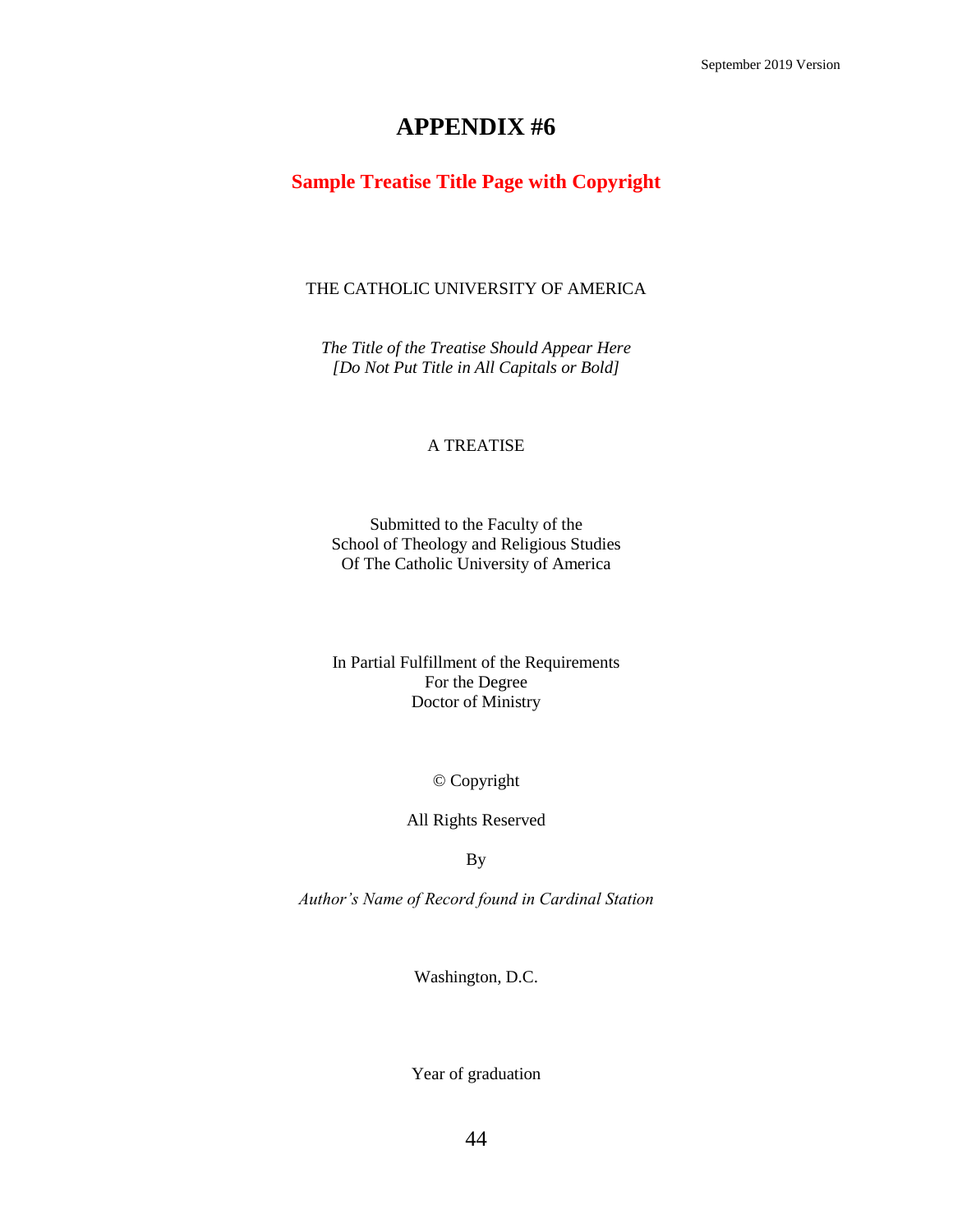## **Sample Treatise Signature Page**

This treatise by (Author's Name) fulfills the treatise requirement for the doctoral degree in Ministry approved by (Name, degree), as Director, and by (Name, degree), as Reader.

(Name, Degree of Director), Director

\_\_\_\_\_\_\_\_\_\_\_\_\_\_\_\_\_\_\_\_\_\_\_\_\_\_\_\_\_\_\_\_\_\_\_\_\_\_\_\_\_\_

\_\_\_\_\_\_\_\_\_\_\_\_\_\_\_\_\_\_\_\_\_\_\_\_\_\_\_\_\_\_\_\_\_\_\_\_\_\_\_\_\_\_

(Name, Degree of Reader), Reader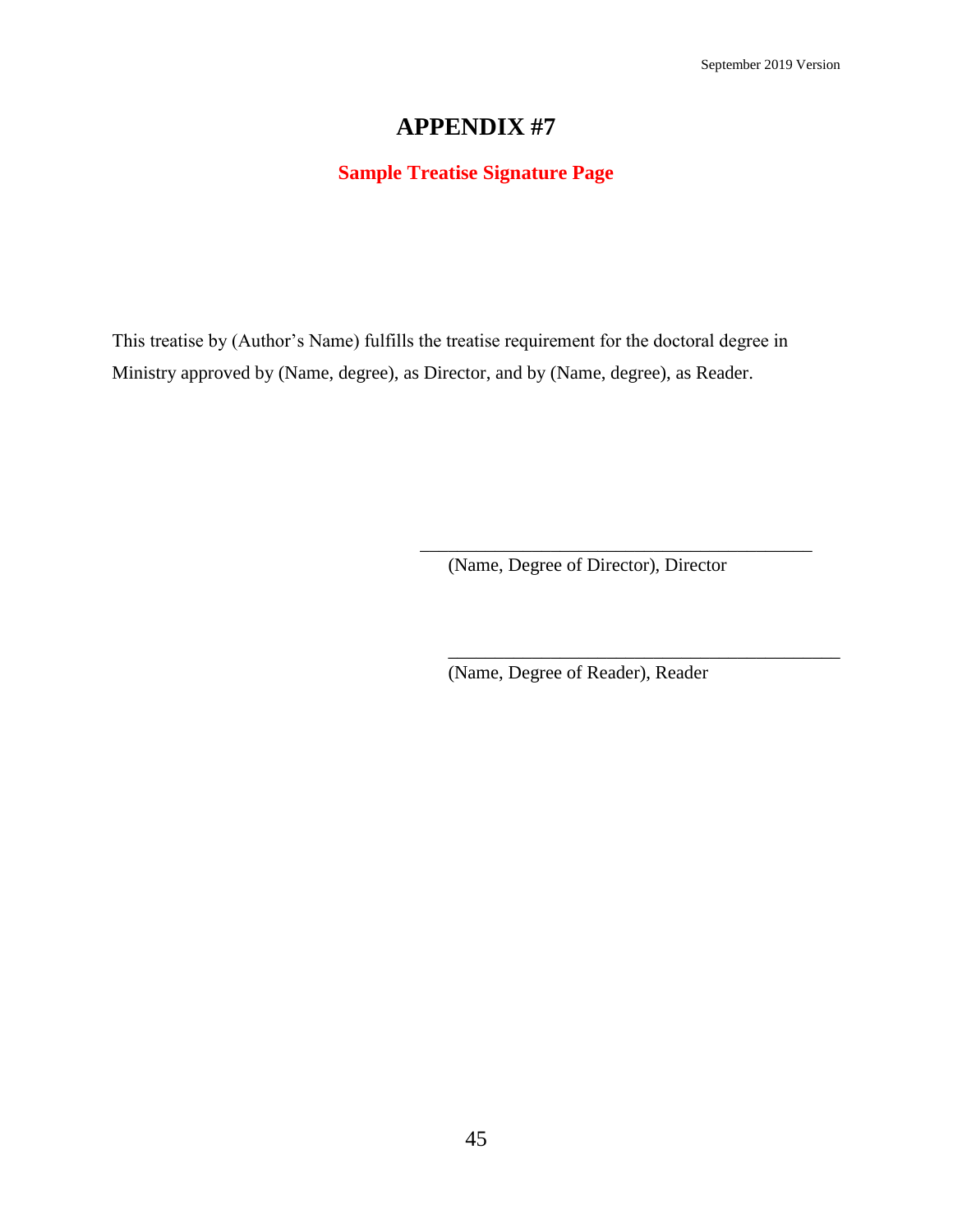## **Sample Treatise Abstract**

*The Title of the Treatise Should Appear Here [Do Not Put Title in ALL CAPITALS or Bold]*

Doctor of Ministry

Director: Name, Degree

The text of the abstract appears here, double-spaced; pages are not numbered.

The abstract may be two pages in length but may not exceed 350 words.

See pages 28-29 of this *Handbook* for further details.